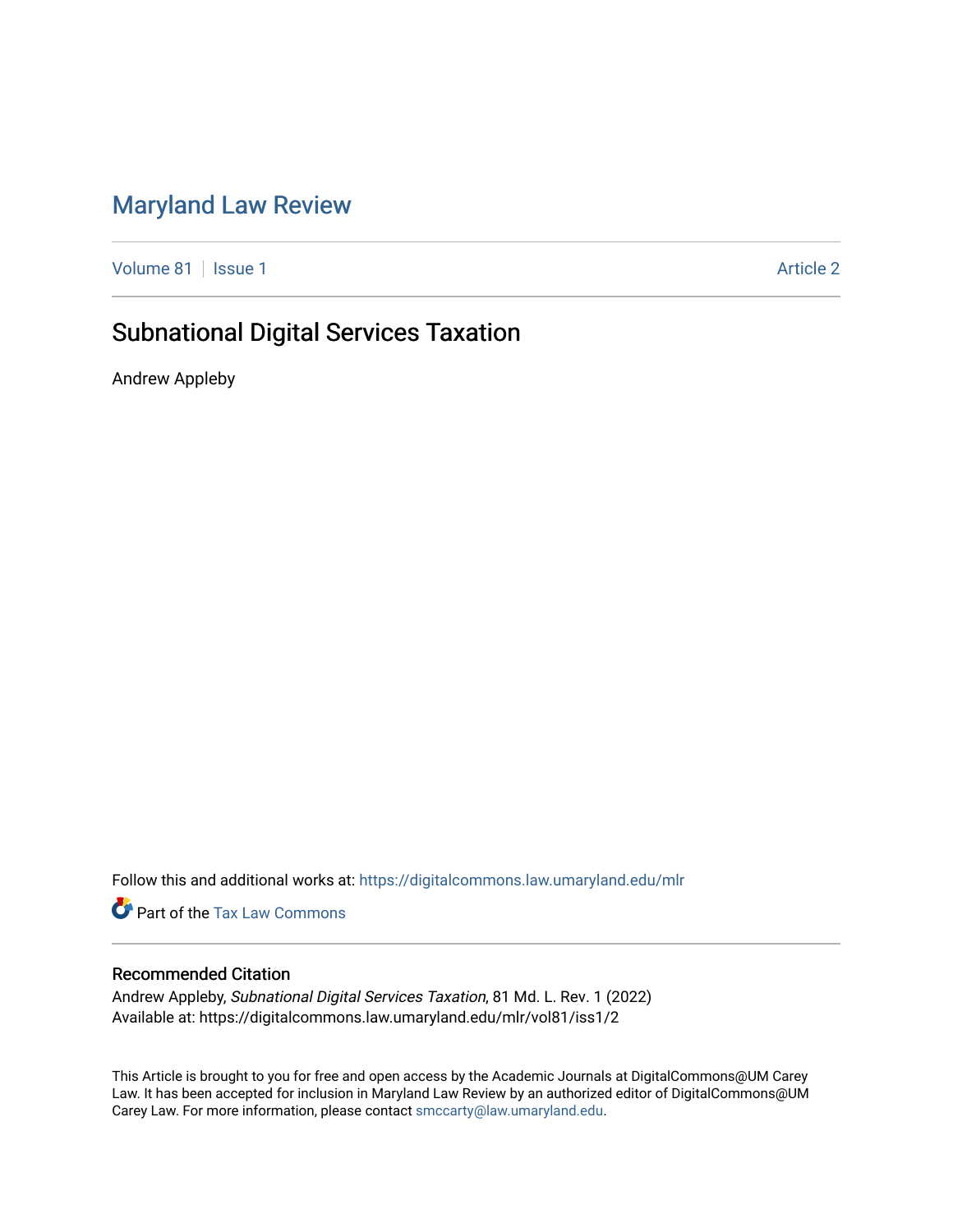## **SUBNATIONAL DIGITAL SERVICES TAXATION**

## ANDREW APPLEBY\*

*Existing tax regimes fail to tax digital services appropriately. Digital services based on extracting and monetizing user data—most notably digital advertising—are particularly problematic because tax regimes do not adequately account for the enormous value derived from user data.*

*Internationally, taxing jurisdictions have recognized these failures and commenced a controversial push toward new digital services taxes, or DSTs. Subnational taxing jurisdictions in the United States face the same issues and are searching for solutions.*

*This Article begins by examining the motivations and justifications for digital service taxation at both the international and subnational levels. These justifications center on antiquated tax regimes that do not sufficiently capture profit from new business models, particularly business models that rely on valuable data extracted from users in the taxing jurisdiction.*

*Next, this Article presents options for subnational digital service taxation. These options range from slightly modified existing tax regimes to novel approaches that may more appropriately tax digital services, specifically those services that extract and monetize user data. This Article also analyzes the constitutional, federal preemption, and sourcing challenges facing subnational digital services taxes.*

*This Article concludes by examining how subnational taxing jurisdictions may most effectively tax digital services. Although states have started to embrace digital advertising taxes modeled after European digital services taxes, these taxes are narrow and susceptible to challenge. Subnational jurisdictions have several better options, including publicly traded stock-based taxes and data mining taxes.*

<sup>© 2021</sup> Andrew Appleby.

<sup>\*</sup>Associate Professor of Law at the Stetson University College of Law. Thanks to all who have offered their time, energy, and insight to help improve this Article, especially Jeremy Bearer-Friend, Jon Choi, Walter Hellerstein, Hayes Holderness, Christine Kim, Ariel Jurow Kleiman, Shelly Layser, Zach Liscow, Ellen Podgor, Blaine Saito, and the participants in the 2020 Southeastern Association of Law Schools Conference and 2020 Junior Tax Scholars Workshop. I also greatly appreciate the support of my incredibly helpful research assistants, Noah Daiker and Tyler Willis. The sentiments expressed in this Article, along with any errors or omissions, are mine alone.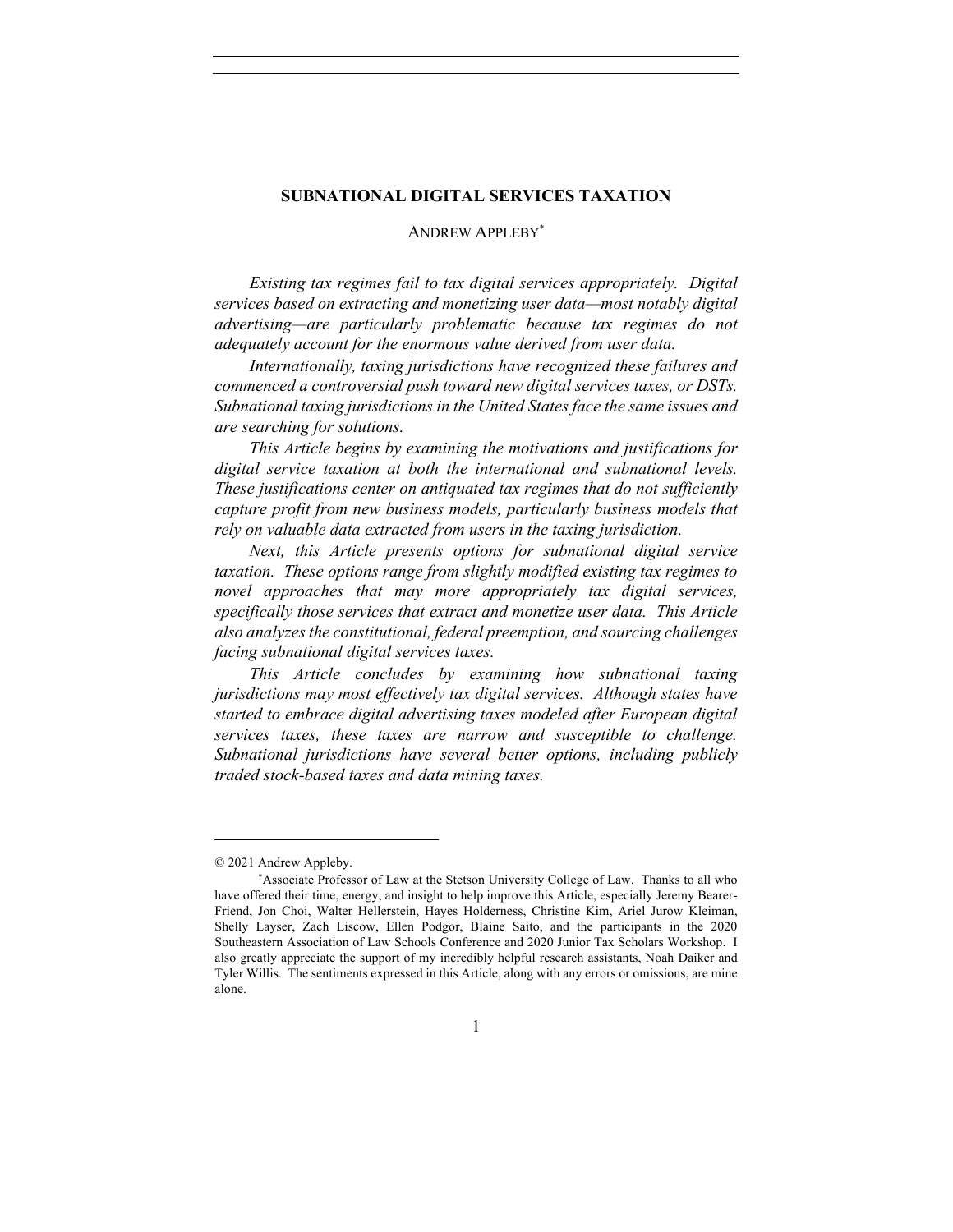| A. Digital Services or Advertising Gross Receipts Tax 11 |
|----------------------------------------------------------|
|                                                          |
|                                                          |
|                                                          |
|                                                          |
|                                                          |
| III. CONSTITUTIONAL CONCERNS AND FEDERAL PREEMPTION  26  |
|                                                          |
|                                                          |
|                                                          |
|                                                          |
|                                                          |
|                                                          |
|                                                          |
|                                                          |

#### **INTRODUCTION**

Existing tax regimes fail to tax digital services appropriately. Digital services based on extracting and monetizing user data—most notably digital advertising—are particularly problematic because tax regimes do not adequately account for the enormous value derived from user data. The amorphous, cross-border nature of the digital economy makes adequate taxation even more difficult because there is often no clear answer as to which jurisdiction may impose tax and to what extent. Internationally, taxing jurisdictions have recognized these failures and commenced a controversial push toward new digital services taxes, or DSTs. Subnational taxing jurisdictions in the United States face the same issues and are searching for solutions.

The justifications for a new tax regime center on existing antiquated tax regimes that do not sufficiently capture profit from new business models, particularly business models that rely on valuable data extracted from users in the taxing jurisdiction.<sup>1</sup> In contrast to a traditional two-party transaction

<sup>1.</sup> *See* Wei Cui, *The Digital Services Tax: A Conceptual Defense*, 73 TAX L. REV. 69, 71–73 (2019); Adam B. Thimmesch, *Transacting in Data: Tax, Privacy, and the New Economy*, 94 DENV. L. REV. 145, 146–48 (2016); Omri Marian, *Taxing Data*, 47 BYU L. REV. (forthcoming 2021) (manuscript at 21, 35), https://papers.ssrn.com/sol3/papers.cfm?abstract\_id=3793892; Billy Hamilton, *Will 'Techlash' Open the Door to State Taxes on Big Data?*, 100 TAX NOTES STATE 1427, 1427–30 (2021).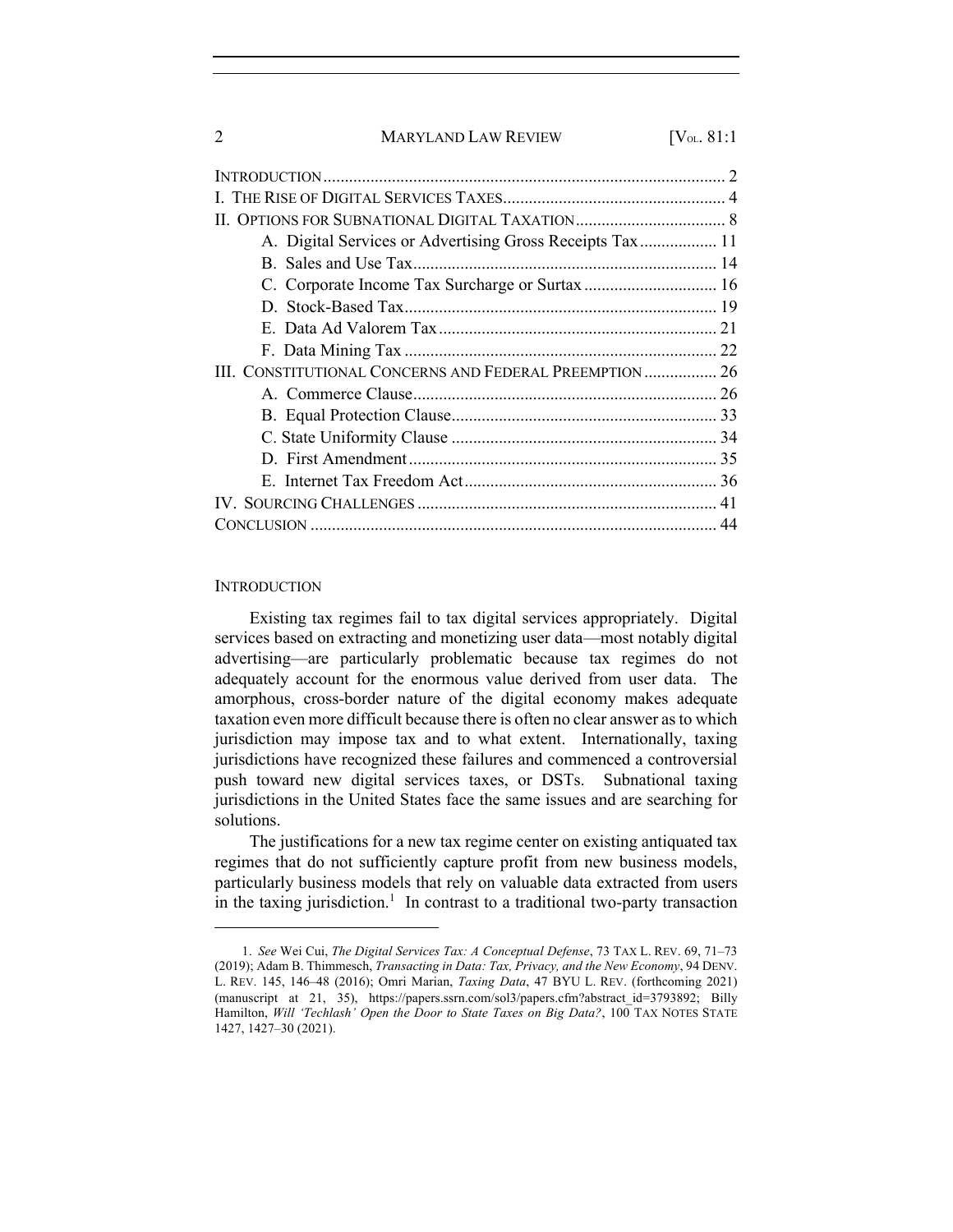in which a vendor provides a service to a consumer and the consumer pays the vendor a market price, the prevailing digital service business model reflects at least a three-party transaction.<sup>2</sup> A digital service provider provides a service to an end user, but instead of charging that end user a market price for the service, the digital service provider charges nothing or a much lower subsidized price. The digital service provider extracts the end user's personal data and uses that valuable resource to sell targeted advertising, which the provider embeds in its services to end users. In this business model, digital service providers are monetizing user data and jurisdictions are struggling to adequately tax the value inuring to the digital service provider.<sup>3</sup>

These large technology companies experienced massive revenue growth during 2020 while many businesses were suffering or shuttering due to the global pandemic, greatly intensifying legislative pressure to tax these companies more appropriately.4 The Big Five tech companies—Alphabet ("Google"), Amazon, Apple, Facebook, and Microsoft—were the largest five companies in the United States based on market value in 2020.<sup>5</sup> These companies are also exceedingly profitable, with Google, Microsoft, and Apple among the top five most profitable companies in the United States in 2020.<sup>6</sup> Arguably, a portion of any excess profit is attributable to value in these companies' business models that is not adequately taxed.

There have also been calls to use tax regimes, rather than antitrust or other regulatory means, to mitigate the monopolistic nature of large multinational technology companies such as Google and Facebook, particularly as privacy and platform censorship become greater concerns.<sup>7</sup>

Quarter-and-Full-Year-2020-Results/default.aspx.

5. *Fortune 500*, FORTUNE, https://fortune.com/fortune500/2020/search (last visited May 19, 2021).

<sup>2.</sup> *See* Cui, *supra* note 1, at 85; Thimmesch, *supra* note 1, at 150–51; Marian, *supra* note 1 (manuscript at 29–30); Hamilton, *supra* note 1.

<sup>3.</sup> *See* Cui, *supra* note 1, at 85; Thimmesch, *supra* note 1, at 150–51; Marian, *supra* note 1 (manuscript at 29–30); Hamilton, *supra* note 1, at 1427–31.

<sup>4.</sup> *See, e.g.*, Ruth Mason & Darien Shanske, *INSIGHT: The Time Has Come for State Digital Taxes*, BLOOMBERG TAX (May 29, 2020, 5:01 AM), https://news.bloombergtax.com/daily-taxreport/insight-the-time-has-come-for-state-digital-taxes-55; Cameron Faulkner, *Amazon's Latest Earnings Cap Off a Sterling 2020, Despite the Pandemic*, VERGE (Feb. 2, 2021, 5:10 PM), https://www.theverge.com/2021/2/2/22260133/amazon-q4-2020-quarterly-earnings-jeff-bezosceo-transition-andy-jassy; Jordan Novet & Jennifer Elias, *Alphabet Revenue Up 23% as Core Advertising Business Shows Strong Growth*, CNBC (Feb. 2, 2021, 3:31 PM), https://www.cnbc.com/2021/02/02/alphabet-googl-earnings-q4-2020.html; Press Release, Facebook, Facebook Reports Fourth Quarter and Full Year 2020 Results (Jan. 27, 2021), https://investor.fb.com/investor-news/press-release-details/2021/Facebook-Reports-Fourth-

<sup>6.</sup> *Id.*

<sup>7.</sup> Paul Romer, *A Tax That Could Fix Big Tech*, N.Y. TIMES (May 6, 2019), https://www.nytimes.com/2019/05/06/opinion/tax-facebook-google.html; Reuven S. Avi-Yonah & Lior Frank, *Antitrust and the Corporate Tax: Why We Need Progressive Corporate Tax Rates*, 167 TAX NOTES FED. 1199, 1201 (2020); Stewart Baker, *How to Rein in Big Tech? Tax the Behemoths.*,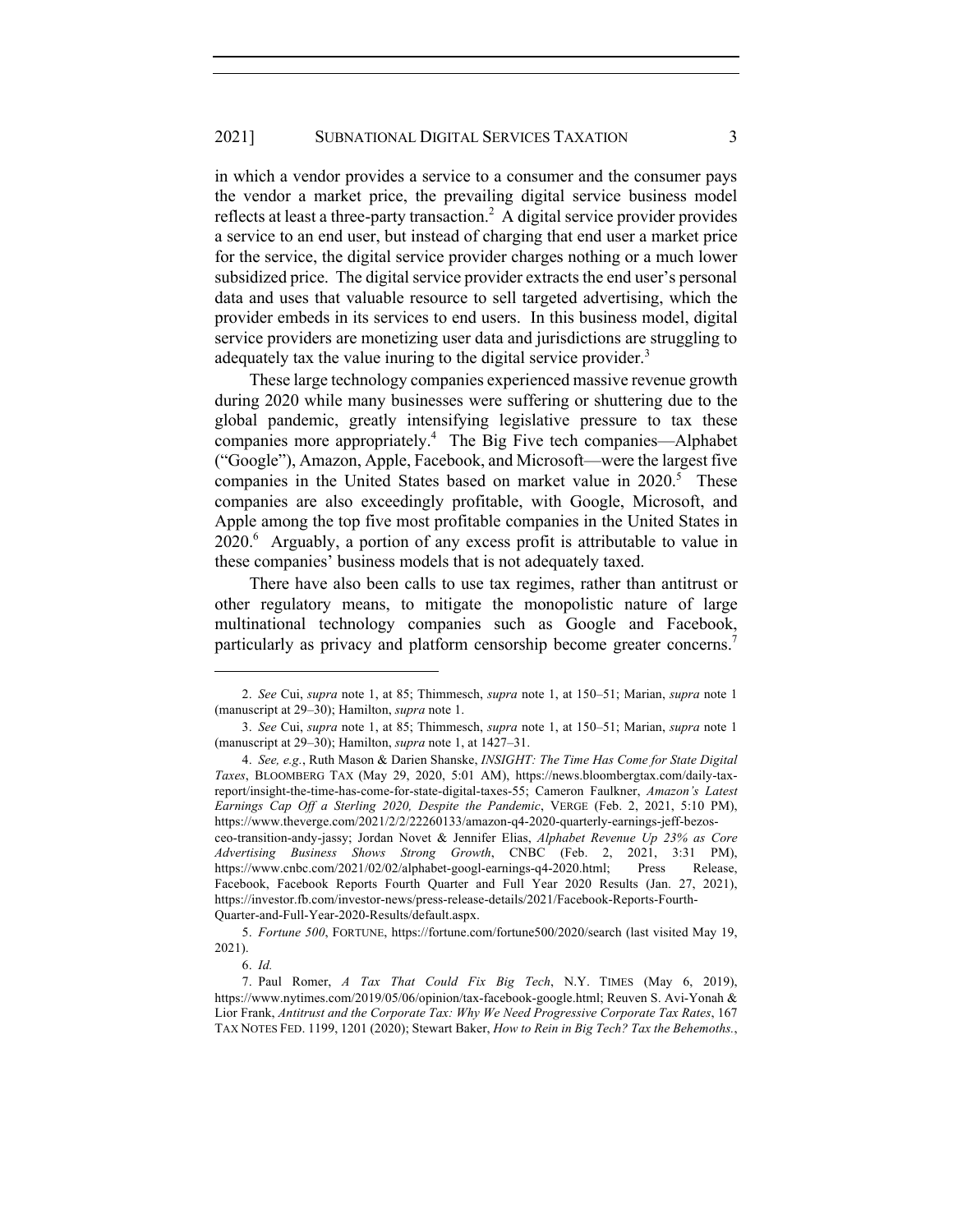Implementing a new tax regime instead of a new regulatory regime may be a more feasible approach, especially at the state and local level.

Jurisdictions need to consider their approaches carefully, as there are myriad constitutional, federal preemption, and administrative obstacles they must navigate to create a viable digital services tax. Many jurisdictions do not fully understand these novel business models, which supports the assertion that current tax regimes do not adequately tax data-focused industries, but also cautions against a hasty response. Jurisdictions should embrace a diligent and deliberate approach because these tax regimes have the potential to alter the entire economy.

This Article begins by examining the motivations and justifications for digital service taxation at both the international and subnational levels.<sup>8</sup> This Article then presents options for subnational digital services taxation.<sup>9</sup> These options range from slightly modified existing tax regimes to novel approaches that may more appropriately tax digital services, specifically those services that extract and monetize user data. Next, this Article analyzes the constitutional, federal preemption,<sup>10</sup> and sourcing challenges<sup>11</sup> facing subnational digital services taxes. This Article concludes by examining how subnational taxing jurisdictions may most effectively tax digital services.

## I. THE RISE OF DIGITAL SERVICES TAXES

Digital services taxes are leading the international tax and political discussions. They are most prevalent in Europe, but countries worldwide are adopting or proposing new digital services taxes.<sup>12</sup> Although there are

9. *See infra* Part II.

11. *See infra* Part IV.

WASH. POST (Jan. 19, 2021, 9:15 AM), https://www.washingtonpost.com/opinions/2021/01/19/rein-in-big-tech-taxes/; Paul Mozur et al., *A Global Tipping Point for Reining in Tech Has Arrived*, N.Y. TIMES (Apr. 30, 2021), https://www.nytimes.com/2021/04/20/technology/global-tipping-point-tech.html. Rather than imposing a new tax on large technology companies, and in response to social media "deplatforming," Florida enacted legislation that precludes any businesses that violate antitrust laws from receiving tax incentives. S.B. 7072, 2021 Leg., Reg. Sess. (Fla. 2021).

<sup>8.</sup> *See infra* Part I.

<sup>10.</sup> *See infra* Part III.

<sup>12.</sup> *See, e.g.*, Elke Asen, *What European OECD Countries Are Doing About Digital Services Taxes*, TAX FOUND. (Mar. 25, 2021), https://taxfoundation.org/digital-tax-europe-2020/; Stephen Gardner, *EU Lawmakers Back Plan for Bloc-Wide Digital Tax by Year's End*, BLOOMBERG TAX (Apr. 29, 2021, 3:37 AM), https://news.bloomberglaw.com/daily-tax-report/eu-lawmakers-backplan-for-bloc-wide-digital-tax-by-years-end; James Munson, *Canada Taxes Tech, Luxury Cars in First Full Budget Since 2019*, BLOOMBERG TAX (Apr. 19, 2021, 4:11 PM), https://news.bloombergtax.com/daily-tax-report/canada-proposes-luxury-digital-taxes-in-firstbudget-since-2019; Hamza Ali, *Developing Countries Get UN Model for Taxing Tech Companies*, BLOOMBERG TAX (Apr. 20, 2021, 1:09 PM), https://news.bloombergtax.com/daily-taxreport/developing-countries-get-un-model-for-taxing-tech-companies.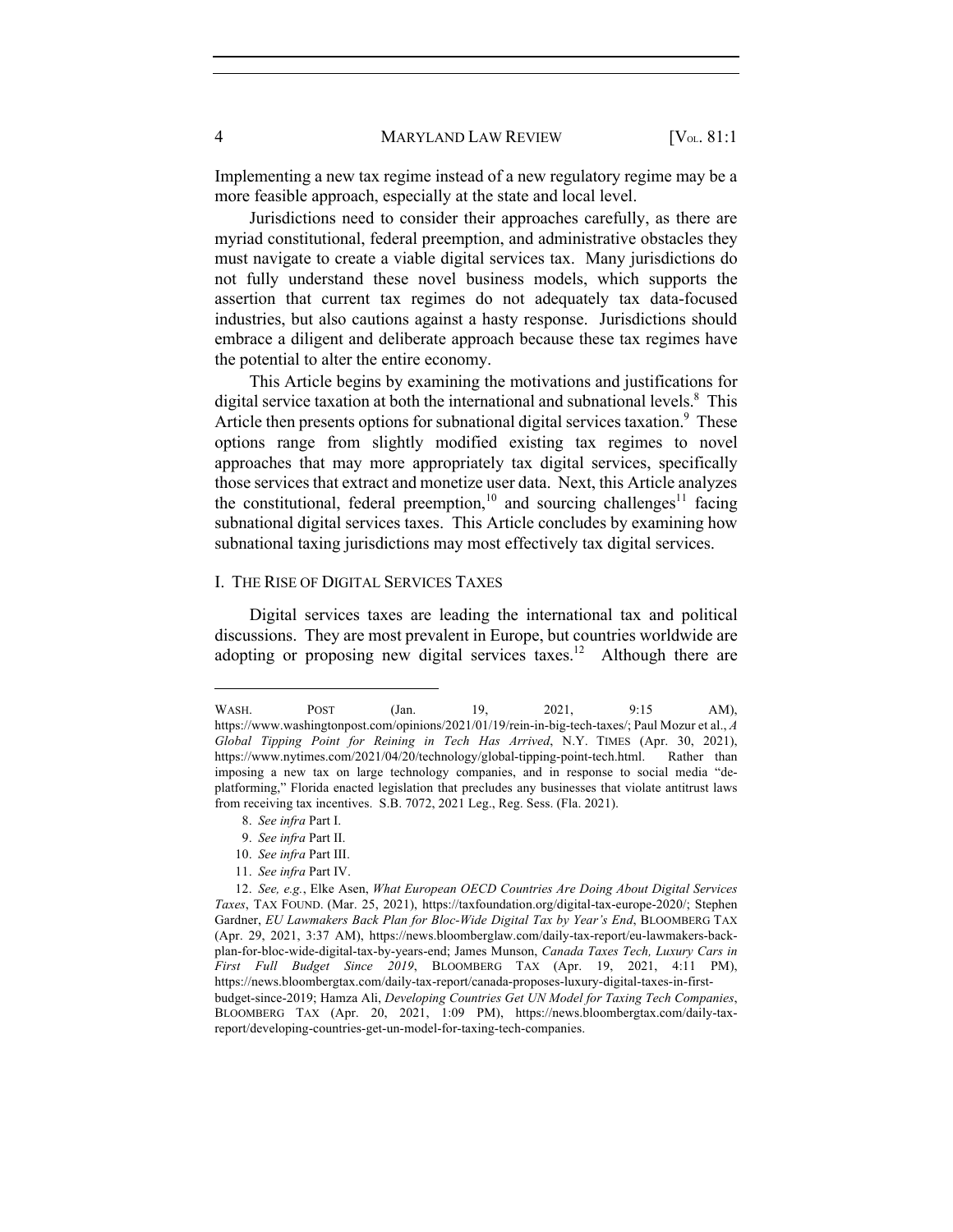several justifications for digital services taxes—primarily that large multinational technology businesses are not taxed appropriately through existing tax regimes—digital services taxes have proved quite controversial.<sup>13</sup>

Although digital services taxes vary by country, they share many fundamental characteristics. Importantly, the digital services taxes are imposed on the service provider, not the customer. Many providers, however, will pass these taxes through to the customers, thus shifting the incidence.<sup>14</sup> These taxes are structured as gross receipts or gross revenue taxes, at a rate of 1.5% to 7.5% of an applicable business's digital service gross revenues sourced to that jurisdiction.<sup>15</sup> The general scope of digital services taxes is revenue from online advertising, sales of collected user data, and digital platforms that facilitate interactions between users. Precisely defining the tax's scope, however, has proved challenging and produced inconsistent regimes across countries.<sup>16</sup> Some countries have narrowed the scope to target digital advertising services, while others have broadened the scope to encompass most digital services, including content streaming.<sup>17</sup> Controversially, digital services taxes generally apply only to very large multinational technology businesses, almost all of which are United Statesbased companies.18 The Big Five tech companies generated nearly \$900 billion in combined revenue in 2019.<sup>19</sup> Only seventeen countries had Gross Domestic Products ("GDPs") greater than the aggregate revenue of these five companies.20 Many of the European nations proposing digital services taxes have GDPs that are dwarfed by these five companies' revenues.<sup>21</sup>

Although these five companies have massive revenues, profits, and market capitalizations, their business models vary significantly. Google and Facebook derive almost all their revenue from digital advertising, while

<sup>13.</sup> *See* Arthur J. Cockfield, *Tax Wars: How to End the Conflict over Taxing Global Digital Commerce*, 17 BERKELEY BUS. L.J. 347, 349–50 (2020); Lilian V. Faulhaber, *Taxing Tech: The Future of Digital Taxation*, 39 VA. TAX REV. 145, 147–48 (2019); Ruth Mason & Leopoldo Parada, *The Legality of Digital Taxes in Europe*, 40 VA. TAX REV. 175, 177–78 (2020); Young Ran (Christine) Kim, *Digital Services Tax: A Cross-Border Variation of the Consumption Tax Debate*, 72 ALA. L. REV. 131, 132–33 (2020); Michael J. Graetz, *A Major Simplification of the OECD's Pillar 1 Proposal*, 101 TAX NOTES INT'L 199, 199 (2021).

<sup>14.</sup> *See infra* Part II. 15. *See* Asen, *supra* note 12.

<sup>16.</sup> *Id.*

<sup>17.</sup> *Id.*

<sup>18.</sup> *Id.*

<sup>19.</sup> *See Fortune 500*, *supra* note 5 and accompanying text.

<sup>20.</sup> *GDP (Current US\$)*, WORLD BANK, https://data.worldbank.org/indicator/NY.GDP.MKTP.CD?most\_recent\_value\_desc=true (last visited May 19, 2021).

<sup>21.</sup> *Id.*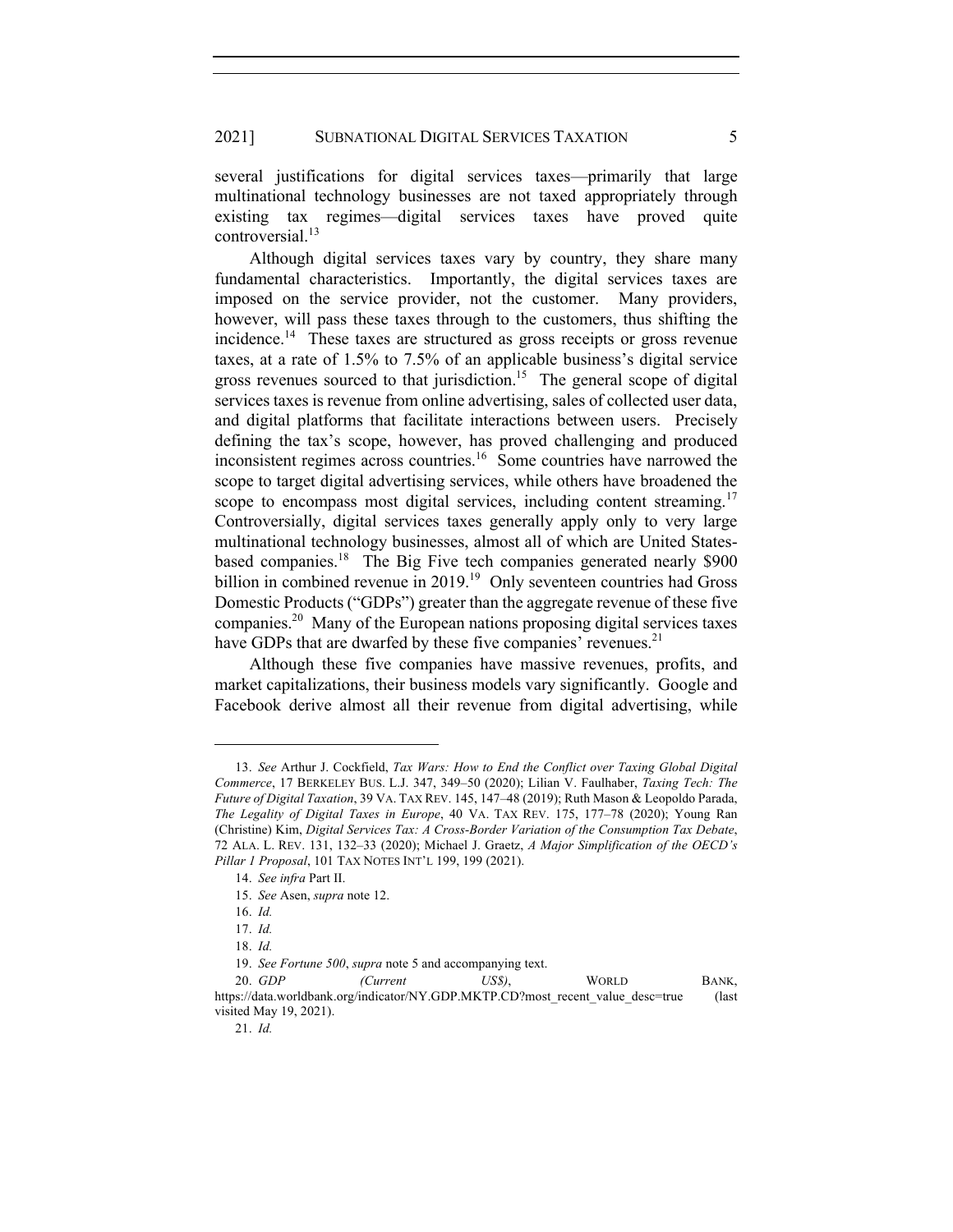Amazon, Apple, and Microsoft derive comparatively little revenue from digital advertising.<sup>22</sup> Rather, their core business models are built on online retail, hardware sales, and software sales, although Amazon's digital advertising business is growing rapidly.<sup>23</sup> Thus, a digital advertising focus may be less effective than other approaches discussed below.<sup>24</sup>

While the digital services tax movement progresses internationally, there is a corresponding subnational digital tax movement within the United States.<sup>25</sup> States have considered three general approaches thus far. First, the taxing jurisdiction may impose a new digital advertising gross receipts tax on digital service providers, similar to the international digital services taxes.<sup>26</sup> States are concerned that large digital advertising companies are collecting and monetizing their residents' user data and not paying appropriate levels of  $\text{tax.}^{27}$  States are recognizing that user data is arguably the most valuable resource in the world, and large monopolistic digital service providers are

24. *See infra* Part II.

<sup>22.</sup> *See* Jeff Desjardins, *How the Tech Giants Make Their Billions*, VISUAL CAPITALIST (Mar. 29, 2019), https://www.visualcapitalist.com/how-tech-giants-make-billions/.

<sup>23.</sup> *Id.* Amazon also has much lower average profit margins than the other four companies because of its core retail business, which makes net income taxation much less effective as applied to Amazon. *See* Isabel Gottlieb et al., *Amazon Taxation Becomes Sticking Point in Talks on Global Levies*, BLOOMBERG (Apr. 20, 2021, 6:17 PM), https://www.bloomberg.com/news/articles/2021- 04-20/amazon-taxation-becomes-sticking-point-in-talks-on-global-levies.

<sup>25.</sup> At the United States federal level, however, there has been a strong rebuke of international digital services taxes. *See, e.g.*, Ruth Mason, *Maryland's Proposed Digital Tax May Be Unconstitutional*, MEDIUM (Jan. 30, 2020), https://medium.com/@ProfRuthMason/marylandsproposed-digital-tax-may-be-unconstitutional-9be58831315b; Stephanie Soong Johnston, *U.S. to Slap France with Tariffs over Digital Services Tax*, TAX NOTES (Dec. 3, 2019), https://www.taxnotes.com/tax-notes-today-federal/customs-duties/us-slap-france-tariffs-overdigital-services-tax/2019/12/03/2b5ss. It is possible that the United States could revisit its previous stance given the change in administration, although that has not been the case thus far. *See, e.g.*, Mindy Herzfeld, *Resetting Expectations for a Digital Deal Under the Biden Administration*, 101 TAX NOTES INT'L 543, 543 (2021); Isabel Gottlieb & Hamza Ali, *U.S. OECD Pitch Puts Down Opening Bid to Roll Back Digital Taxes*, BLOOMBERG TAX (Apr. 12, 2021, 11:02 AM), https://news.bloomberglaw.com/daily-tax-report-international/u-s-oecd-pitch-puts-down-openingbid-to-roll-back-digital-taxes; Ana Monteiro, *U.S. Forges Ahead on \$1 Billion Tariff Plan over Digital Taxes*, BLOOMBERG (Apr. 5, 2021, 2:00 AM), https://www.bloomberg.com/news/articles/2021-04-05/u-s-forges-ahead-on-1-billion-tariff-planover-digital-taxes.

<sup>26.</sup> *See, e.g.*, H.B. 732, 2020 Gen. Assemb., Reg. Sess. (Md. 2021), S.B. 787, 2021 Gen. Assemb., Reg. Sess. (Md. 2021); S. 1124, 2021–2022 Leg., Reg. Sess. (N.Y. 2021); L.C. 3237, 67th Leg., Reg. Sess. (Mont. 2021); S.B. 1106, 2021 Gen. Assemb., Reg. Sess. (Conn. 2021); H.B. 5645, 2021 Gen. Assemb., Reg. Sess. (Conn. 2021); H.B. 1312, 122d Gen. Assemb., Reg. Sess. (Ind. 2021); H. 3081, 192d Gen. Ct., Reg. Sess. (Mass. 2021); H. 2894, 192d Gen. Ct., Reg. Sess. (Mass. 2021); S.B. 605, 85th Leg., Reg. Sess. (W. Va. 2021); S.B. 558, 93d Gen. Assemb., Reg. Sess. (Ark. 2021); H.B. 4467, 87th Leg., Reg. Sess. (Tex. 2021). Only Maryland has enacted a digital advertising tax thus far, and the proposals in other states have had varying levels of support.

<sup>27.</sup> For example, a Connecticut legislator introduced a social media advertising tax bill because these companies "have in effect monetized the data of Connecticut residents." Lauren Loricchio, *Rep. Proposes Digital Ad Tax on Social Media Companies*, 99 TAX NOTES STATE 645, 645 (2021).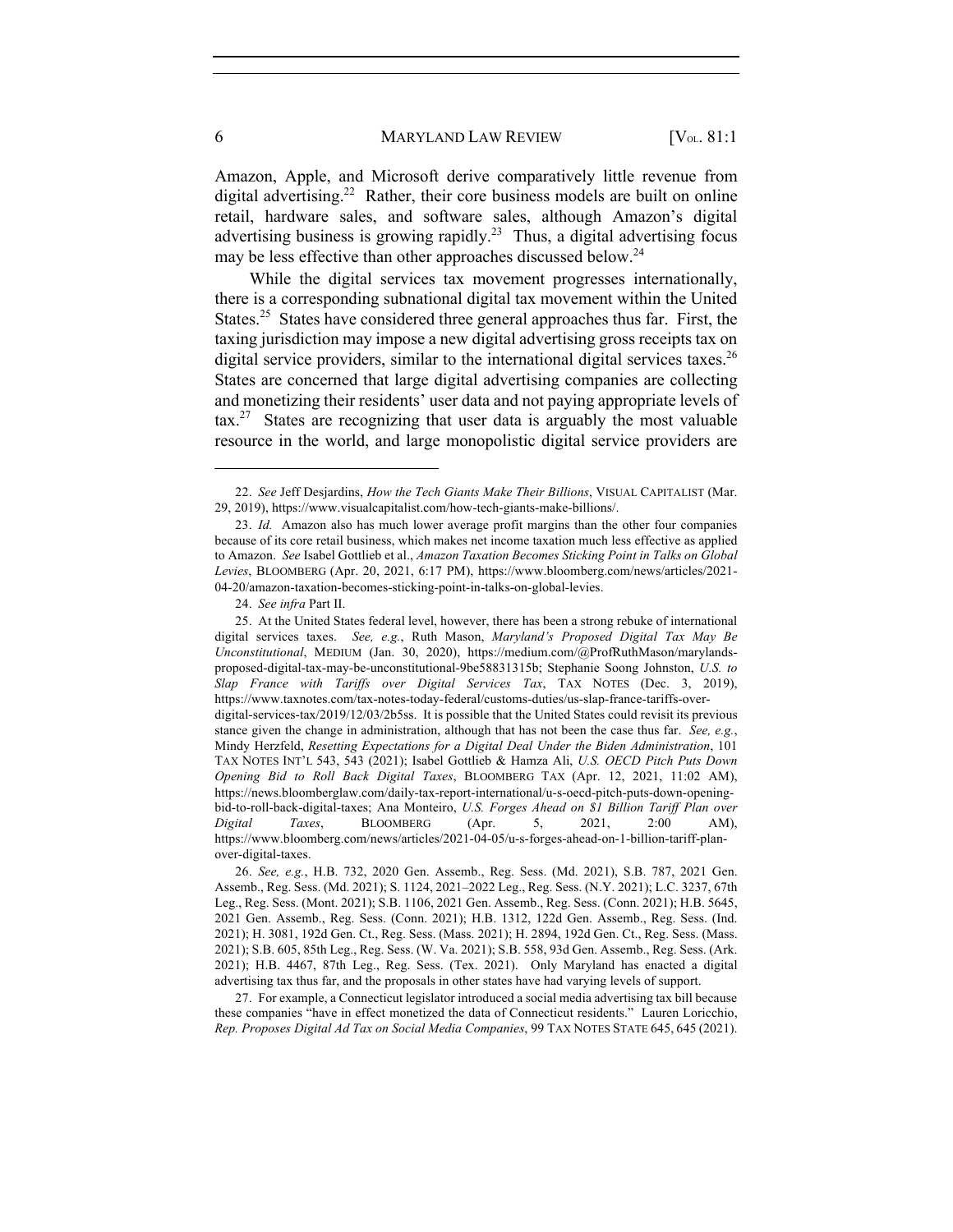extracting it in exchange for free digital services or for no consideration at all.28 Maryland legislators explicitly stated that the aim of their digital advertising tax is to ensure the state adequately taxes the top ten to twelve leading technology companies.<sup>29</sup> Possibly a stronger motivating factor, digital advertising taxes are enormous revenue sources at a time when many state and local governments are facing shortfalls.<sup>30</sup> Google, Amazon, and Facebook accounted for almost two-thirds of United States digital advertising spending in  $2020$ <sup>31</sup>. The digital advertising industry has experienced momentous growth over the past decade, with gross revenue growing over nineteen percent annually to well over \$100 billion in  $2019$ <sup>32</sup> Maryland estimates that its recently enacted digital advertising tax could generate \$250 million annually, which would be dedicated to funding education programs.<sup>33</sup> If every state adopted a digital advertising tax, the aggregate annual state tax revenue could approach \$14 billion, with at least \$2 billion from Facebook alone.34

Second, the taxing jurisdiction may attempt to impose a transaction tax on digital advertising services.<sup>35</sup> This latter approach is generally effectuated by expanding the jurisdiction's existing sales and use tax regime to encompass digital advertising services and to impose the tax on the business

<sup>28.</sup> *See, e.g.*, *The World's Most Valuable Resource Is No Longer Oil, but Data*, ECONOMIST (May 6, 2017), https://www.economist.com/leaders/2017/05/06/the-worlds-most-valuableresource-is-no-longer-oil-but-data; Paul M. Schwartz, *Property, Privacy, and Personal Data*, 117 HARV. L. REV. 2056, 2056 (2004).

<sup>29</sup>*.* Lauren Loricchio, *Groups Push Back Against Proposed Maryland Digital Ad Tax*, TAX NOTES (Jan. 31, 2021), https://www.taxnotes.com/tax-notes-today-state/gross-receipts-tax/groupspush-back-against-proposed-maryland-digital-ad-

tax/2020/01/31/2c45h?highlight=%22Groups%20Push%20Back%20Against%20Proposed%20Ma ryland%20Digital%20Ad%20Tax%22.

<sup>30.</sup> *See* Mason & Shanske, *supra* note 4.

<sup>31.</sup> Mariel Soto Reyes, *Google, Facebook, and Amazon Will Account for Nearly Two-Thirds of Total U.S. Digital Ad Spending This Year*, INSIDER (Dec. 3, 2020, 10:16 AM), https://www.businessinsider.com/google-facebook-amazon-were-biggest-ad-revenue-winnersthis-year-2020-12.

<sup>32.</sup> *See* Sam McQuillan, *Maryland to Impose First of Its Kind Digital Advertising Tax*, BLOOMBERG LAW (Feb. 16, 2021, 2:36 PM), https://news.bloomberglaw.com/tech-and-telecomlaw/maryland-to-impose-first-of-its-kind-digital-ad-tax.

<sup>33.</sup> Fiscal and Policy Note, H.B. 732, 2020 Gen. Assemb., Reg. Sess. (Md. 2020), http://mgaleg.maryland.gov/2020RS/fnotes/bil\_0002/hb0732.pdf.

<sup>34.</sup> Michael J. Bologna, *States Eye Amazon, Facebook, Google for Untapped Digital Ad Tax*, BLOOMBERG LAW (Dec. 14, 2020, 4:46 AM), https://news.bloomberglaw.com/tech-and-telecomlaw/states-eye-amazon-facebook-google-for-untapped-digital-ad-tax (citing Professor William Fox).

<sup>35.</sup> *See, e.g.*, S. 302, 2021–2022 Leg., Reg. Sess. (N.Y. 2021); Council B. 23-760, 23d Council, Reg. Sess. (D.C. 2020); L.B. 989, 106th Leg., 2d Sess. (Neb. 2020); S.B. 1711, 87th Leg., Reg. Sess. (Tex. 2021).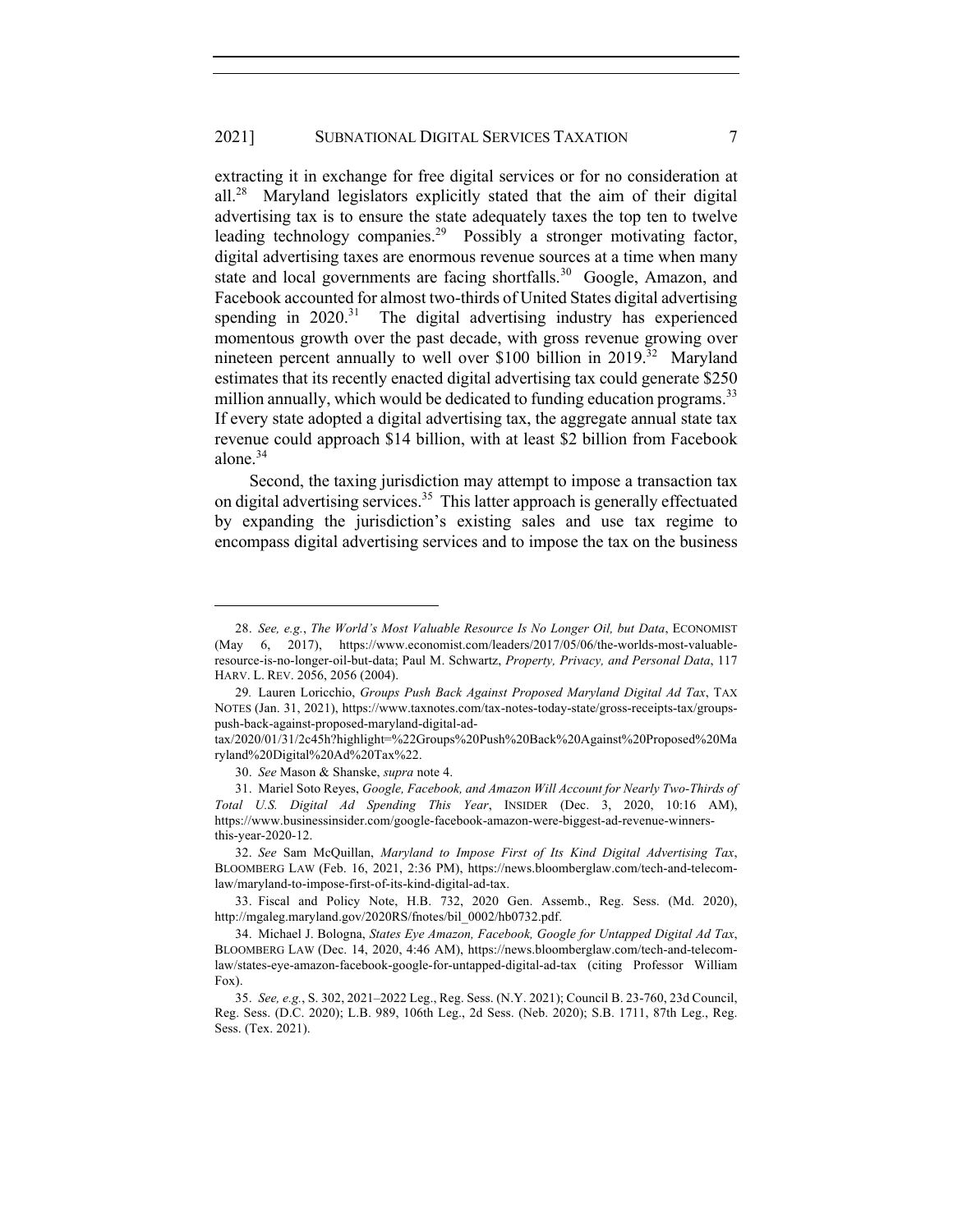paying for the advertisement.<sup>36</sup> Opponents assert that a tax on business inputs violates fundamental tax policy principles, while proponents justify this approach based on the distinct characteristics of the user-data-driven business model.<sup>37</sup> Specifically, if a jurisdiction imposes sales tax only on consumers who pay for digital services, it incentivizes consumers to favor competing service providers that provide free services and that rely on extracting user data and selling targeted advertising.<sup>38</sup>

Third, a few states have proposed novel data mining tax regimes.<sup>39</sup> These regimes are targeted directly at businesses that extract and monetize personal data from users in the respective jurisdiction. These proposals have varied in their form, ranging from an excise tax to a gross receipts tax to a natural resource severance-type tax. Because there are benefits and drawbacks to each of these digital tax approaches, and the stakes are so high for taxing jurisdictions and the technology industry, a comprehensive analysis of each option is imperative.

#### II. OPTIONS FOR SUBNATIONAL DIGITAL TAXATION

A subnational digital services tax similar to those in Europe is likely to encounter United States constitutional and federal preemption challenges. More targeted digital advertising gross receipts taxes, as enacted in Maryland and proposed in several states, are even more susceptible.<sup>40</sup> New digital

<sup>36.</sup> This Article focuses on digital service providers and platforms that extract user data and generally monetize that data directly or indirectly through online advertising. Digital goods, content streaming services, and other services provided electronically are largely outside the scope of this Article, although jurisdictions should expand existing sales and use tax regimes to encompass these services, as discussed in Section II.B. Such an expansion is long overdue as most sales and use tax regimes fail to adequately address the broader shift to a service-based economy. In addition, many of the challenges discussed throughout this Article are applicable in the broader discussion of digital taxation, notably the sourcing challenges discussed in Part IV.

<sup>37.</sup> *See, e.g.*, Jeff Cook & Philippe Stephanny, *International and U.S. Digital Services Taxes –* Qui Vivra Verra, 96 TAX NOTES STATE 605, 608 (2020).

<sup>38.</sup> Lauren Loricchio, *States Could Look to Social Media Taxation to Shore Up Base*, 98 TAX NOTES 744, 744 (2020) (citing Professor William Fox). Professor Fox asserts that "imposing tax on the non-monetized portion of social media companies could help address this problem." *Id.*

<sup>39.</sup> *See* S. 4959, 2021–2022 Leg., Reg. Sess. (N.Y. 2021); H.B. 1303, 67th Leg., Reg. Sess. (Wash. 2021); H.B. 4898, 84th Leg., Reg. Sess. (W. Va. 2020).

<sup>40.</sup> Indeed, the first state digital advertising tax enacted was challenged immediately, with several taxpayer trade associations seeking to enjoin and invalidate the statute. Complaint at 2, Chamber of Com. v. Franchot, Civ. No. 21-cv-410 (D. Md. Feb. 18, 2021). In state court, Comcast and Verizon also filed a complaint for declaratory judgment. Complaint at 2, Comcast of Ca./Md./Pa./Va./W. Va. v. Comptroller of Treasury of Md., No. C-02-CV-21-000509 (Md. Cir. Ct. Anne Arundel Cnty. Apr. 15, 2021). Many of the arguments for declaratory judgment were undermined, however, when S.B. 787 delayed the new tax's effective date by a year. This delay gave the Maryland legislature sufficient time to refine the digital advertising tax statute to cure the current constitutional, administrative, and procedural defects—notably, to extend existing protest and refund procedures to encompass the digital advertising tax.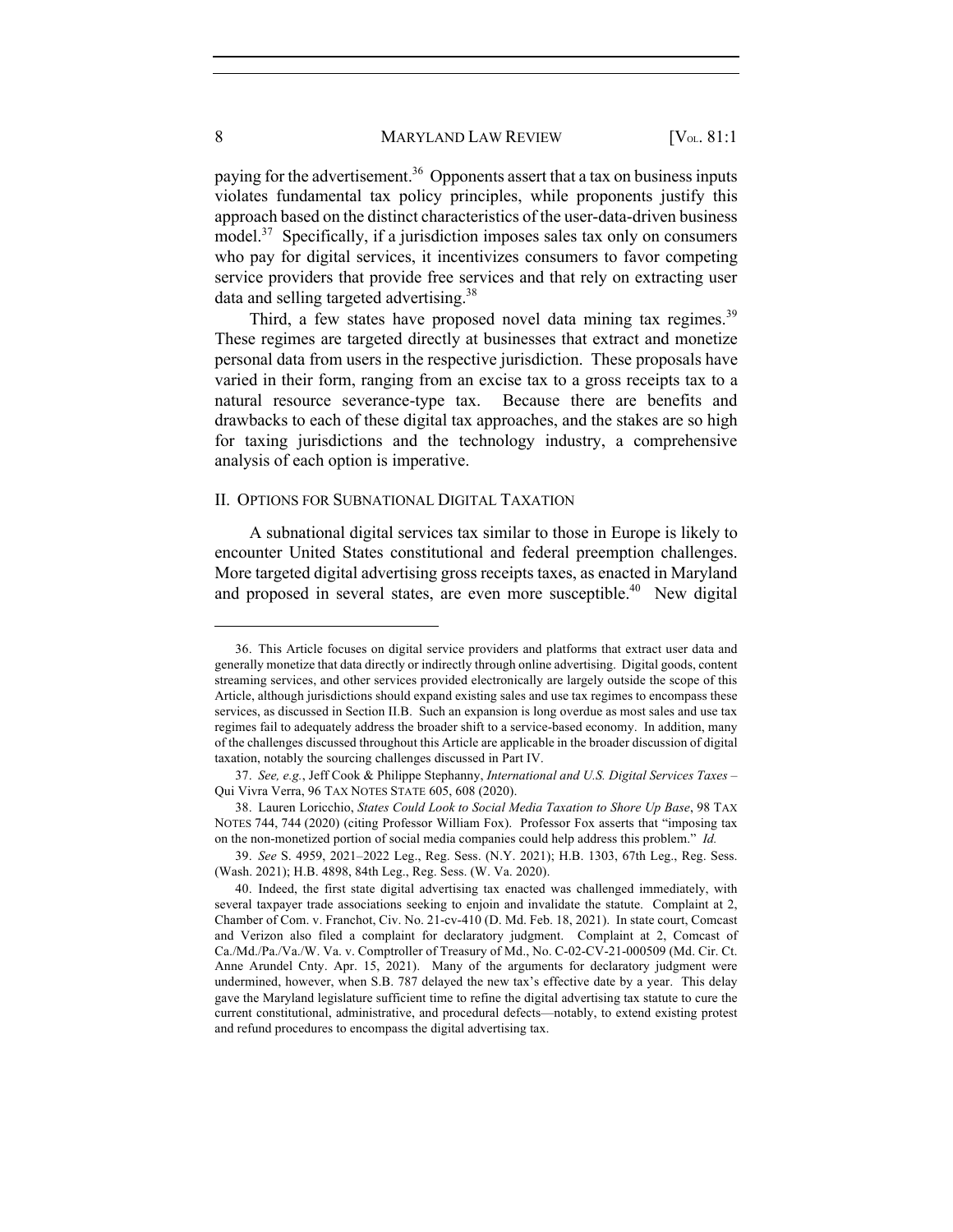services tax regimes present multiple taxation concerns as well. Most jurisdictions already impose net income taxes, and in some cases gross receipts taxes, on digital service providers. Some jurisdictions already impose sales and use tax on digital services as well. Thus, a new digital services tax regime could impose multiple levels of taxation on the same receipts, which is not inherently unconstitutional but may reflect poor tax policy.<sup>41</sup>

One of the most significant concerns is who will bear the incidence of these new or expanded taxes.<sup>42</sup> The subnational legislatures are directly targeting large digital service providers, which are perceived to be not paying their fair share of taxes.<sup>43</sup> These digital service providers, however, may pass the tax on to customers—either end users or advertisers, many of whom are small businesses.<sup>44</sup> Certain tax types, such as digital advertising taxes and sales taxes, are particularly easy to pass through. Digital service providers could charge the additional tax amount to end users or advertisers directly, or increase prices for sales sourced to the jurisdiction, both of which would shift the tax incidence to end users or advertisers.<sup>45</sup> Almost immediately after France enacted its digital services tax, Amazon announced that it would pass the three percent gross receipts tax through to its French customers, and Google announced that it would pass through digital services taxes in France and Spain.<sup>46</sup> Digital service providers could instead withdraw from the

<sup>41.</sup> For example, if a state with an existing corporate income tax was to enact a digital advertising tax, digital advertisers would be subject to a new gross receipts tax on their advertising revenue and a corporate net income tax that would include that advertising revenue in gross income. The state could also impose sales tax on advertising, thus taxing the advertising payment three times. Depending on tax rates, the advertising payment could be subject to over seventeen percent tax on the gross payment amount and twelve percent on the net amount. In addition, if other states enact digital advertising taxes and their sourcing methods conflict, the taxpayer could be subject to tax in multiple states on the same advertising revenue. And all of the foregoing morass could potentially be replicated at the local level.

<sup>42.</sup> *See* Mason & Shanske, *supra* note 4.

<sup>43.</sup> Prior to Maryland passing its digital advertising tax, a state senator "argued that the bill will ensure that companies like Facebook and Google that have profited during the pandemic pay their fair share." Lauren Loricchio, *Maryland Becomes First State to Adopt Digital Ad Tax*, TAX NOTES (Feb. 16, 2021), https://www.taxnotes.com/tax-notes-today-state/litigation-and-appeals/marylandbecomes-first-state-adopt-digital-ad-tax/2021/02/16/2zdbp.

<sup>44.</sup> In opposition, another Maryland state senator stated, "Facebook will be fine; the small businesses will be hurt." *Id.*

<sup>45.</sup> The tax statute could attempt to prevent at least a direct pass-through to end users or advertisers, although these provisions may make matters worse by reducing transparency. Maryland amended its new digital advertising tax to prohibit providers from "directly" passing on the tax to its advertising customers "by means of a separate fee, surcharge, or line-item." S.B. 787, 2021 Gen. Assemb., Reg. Sess. (Md. 2021).

<sup>46.</sup> Todd Buell, *Amazon Raising Fees on French Sellers After Digital Tax*, LAW360 (Aug. 1, 2019, 1:12 PM), https://www.law360.com/articles/1184355/amazon-raising-fees-on-french-sellersafter-digital-tax; Sam Edwards, *Google Will Pass Digital Tax on to Spanish, French Customers*,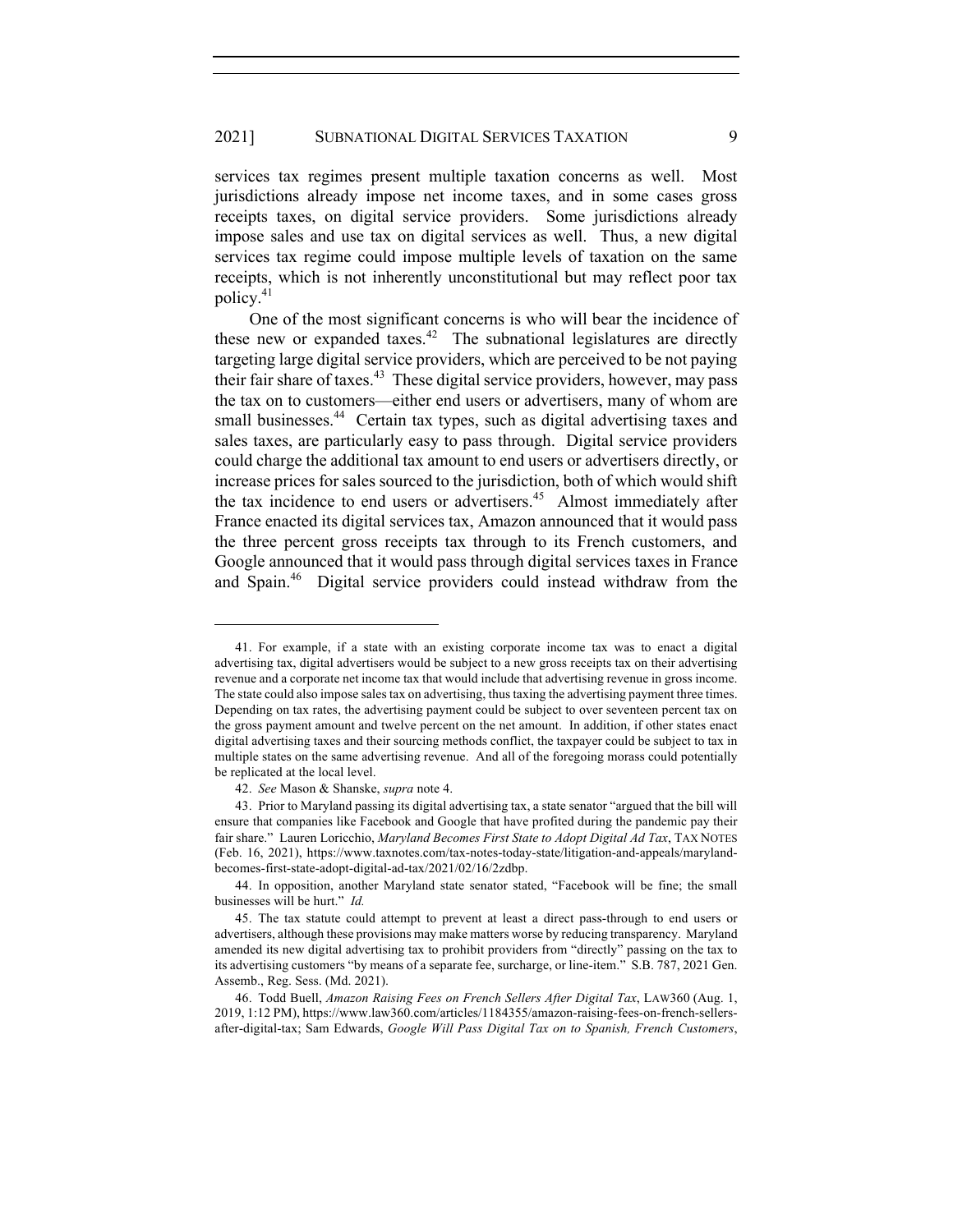jurisdiction altogether, which would likely have severe and immediate political repercussions when that jurisdiction's residents lose access to mainstream digital services and small businesses lose access to affordable targeted advertising.47 Or, the digital service providers could increase the cost of their services and advertising universally to offset the respective jurisdiction's tax costs, resulting in the provider's global customer base subsidizing that jurisdiction's spending.

If the digital service provider does not shift the tax incidence to end users or advertisers, the incidence will be borne either by employees or shareholders.<sup>48</sup> Businesses can easily shift tax incidence to employees through lower wages or reduced benefits, which is very common.<sup>49</sup> The corporation's shareholders bear the balance of any new or increased tax on the corporation.

Jurisdictions have options beyond a digital advertising gross receipts tax that may more effectively achieve their goals while minimizing constitutional, federal preemption, administrative, and tax policy concerns. Jurisdictions can expand existing tax regimes—such as sales tax or corporate income tax regimes—to more appropriately tax digital services. A powerful benefit to modifying an existing tax regime is minimizing compliance and enforcement burdens, particularly at the subnational level where corporations may have filing obligations in thousands of jurisdictions.<sup>50</sup> Using an existing subnational corporate net income tax also raises fewer questions as to whether the taxpayer can deduct the state taxes paid for federal tax

BLOOMBERG TAX (Mar. 4, 2021, 10:53 AM), https://news.bloombergtax.com/daily-tax-reportinternational/google-will-pass-digital-tax-on-to-spanish-french-customers.

<sup>47.</sup> Although withdrawing from a market may appear improbable, Google threatened to withdraw from Australia when the country required payments to news organizations for their content. Nick Perry, *Google Threatens to Pull Search Engine in Australia*, AP NEWS (Jan. 22, 2021), https://apnews.com/article/international-news-australia-new-zealand-scott-morrison-bills-06e735a2f7670c35c4000ec8059cdced. Withdrawing from a subnational jurisdiction would be even easier, especially for a smaller jurisdiction like Maryland.

<sup>48.</sup> *See* Reuven S. Avi-Yonah, *A New Corporate Tax*, 99 TAX NOTES INT'L 497, 498–99 (2020). Professor Avi-Yonah recognizes that corporate taxes do not effectively impose tax on large shareholders, but rather a stock-based tax would be more effective. See *infra* Section II.D for a discussion of stock-based taxes.

<sup>49.</sup> Wiji Arulampalam, Michael P. Devereux & Giorgia Maffini, *The Direct Incidence of Corporate Income Tax on Wages*, 56 EUR. ECON. REV. 1038, 1040 (2012) (concluding that approximately fifty percent of a corporate income tax increase is passed on to employees in the long run directly through lower wages, and an additional amount may be passed on indirectly); Clemens Fuest, Andreas Peichl & Sebastian Siegloch, *Do Higher Corporate Taxes Reduce Wages? Micro Evidence from Germany*, 108 AM. ECON. REV. 393, 415 (2018) (concluding that approximately fifty-one percent of a local business tax increase is passed on to employees directly through reduced wages).

<sup>50.</sup> *See* Andrew Appleby, *Targeted Taxes: Localities Take Aim at Large Employers to Solve Homelessness and Transportation Challenges*, 98 OR. L. REV. 477, 517–19 (2020).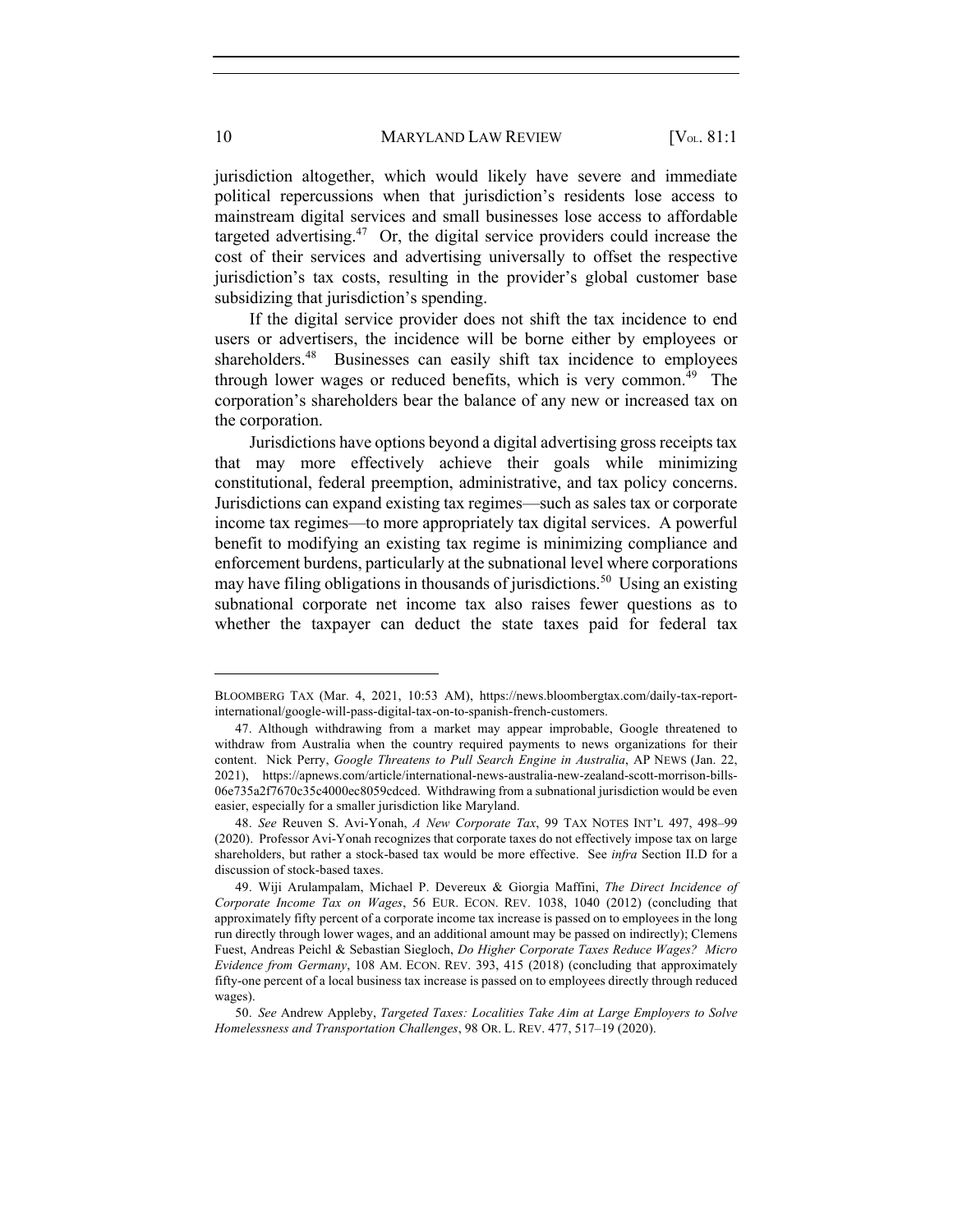purposes.51 Alternatively, jurisdictions may consider novel tax regimes that may be better suited to address the unique aspects of user-data-based digital services. This Part analyzes each option, focusing on efficacy, validity, and optimal design principles.

## *A. Digital Services or Advertising Gross Receipts Tax*

Although digital advertising taxes are very narrow and have flaws, they are subnational jurisdictions' favored approach thus far.<sup>52</sup> The proclivity for these taxes likely stems from states' desperation to raise revenue and to tax large technology companies, with European digital services taxes providing a blueprint to accomplish these goals. Modeling a new state tax regime based on controversial and not yet successful international regimes is not an ideal strategy, especially considering additional constitutional and federal preemption constraints.<sup>53</sup> Regardless, states are pressing forward, and even if these digital advertising tax regimes are unsuccessful, they may create enough inertia and political viability for more effective tax regimes such as those discussed below.

The digital advertising tax proposals thus far have been quite similar. The definitions of key terms such as "digital advertising service," "annual gross revenue," and "user" have been refreshingly consistent. Uniformity is generally a chimera in state and local taxation, but because jurisdictions are crafting these novel provisions simultaneously, they are adopting fairly uniform definitions and operative provisions. This approach is universally beneficial because (1) it is easier for legislatures across the country to craft their respective legislation, (2) taxing jurisdictions and taxpayers can consolidate legal challenges, and (3) when an iteration of digital advertising tax is sustained, taxpayers will have uniform laws that will minimize compliance burdens and potential multiple taxation.

The digital advertising tax definitions are consistent, reasonable, and intuitive for the most part. As with any tax provision, there will certainly be disputes as to whether certain services fall within the statutory definition. And there are a few interesting deviations. Indiana's proposed tax statute has an added focus on social media providers and uses the number of Indiana

<sup>51.</sup> *See* I.R.C. § 164 (allowing a deduction for state and local income taxes). It is unclear whether some of the new taxes discussed below would fall within the scope of "[s]tate and local personal property taxes" or "[s]tate and local, and foreign, income, war profits, and excess profits taxes." *See id.* If these state and local digital taxes are allowed as deductions, the federal government is effectively subsidizing these taxes. At least under the previous administration, there was a strong apathy toward European digital services taxes, so there could be a federal initiative to deny deductions for these novel state and local taxes.

<sup>52.</sup> *See, e.g.*, *supra* note 26.

<sup>53.</sup> *See* Cook & Stephanny, *supra* note 37.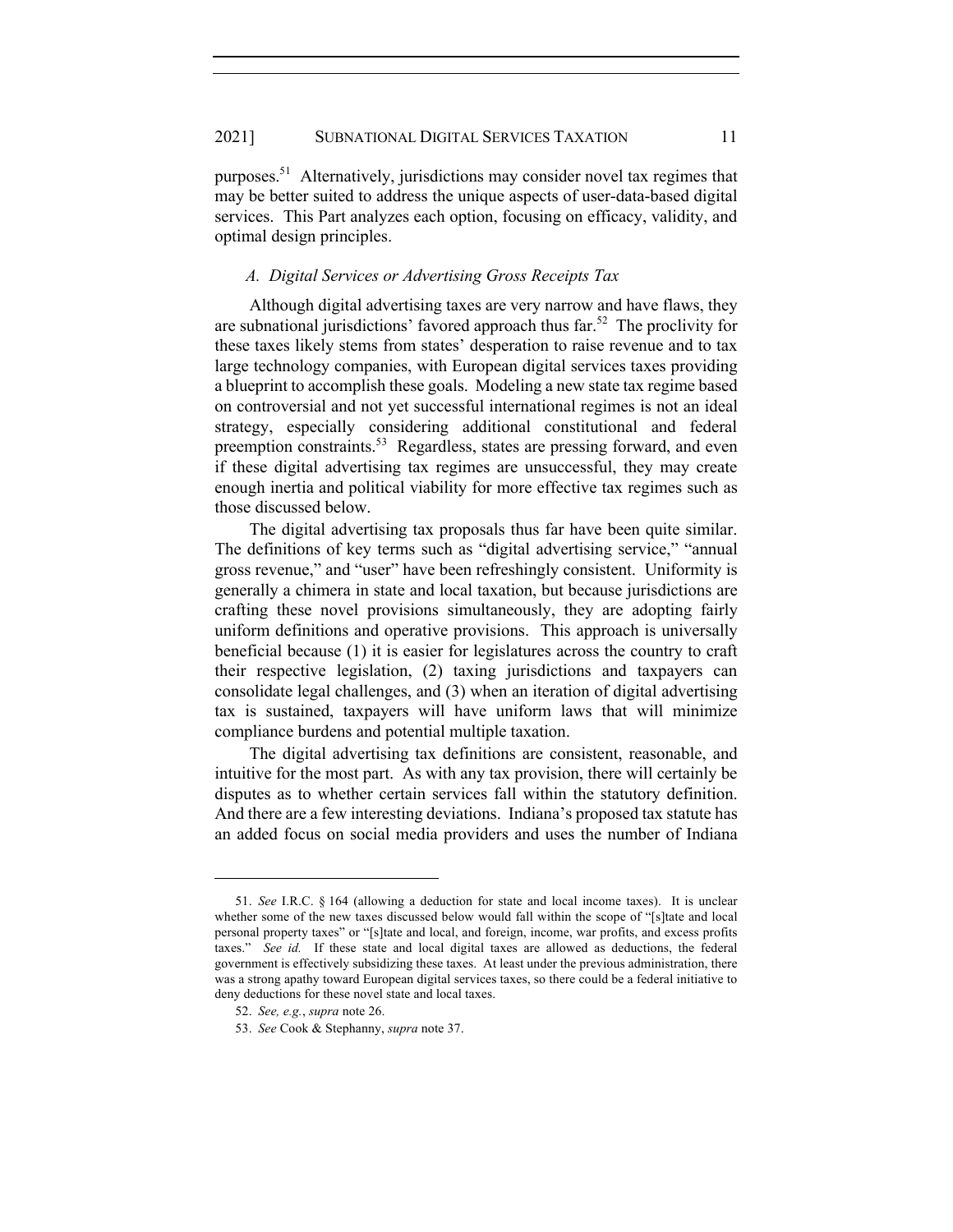users, along with gross receipts, to trigger the  $\text{tax.}^{54}$  Indiana would also impose an additional \$1 tax per Indiana user.<sup>55</sup> New York's digital advertising tax would be limited to advertising services that use personal information about the user to whom the advertisements are being served.<sup>56</sup> Many digital tax proposals hypothecate the revenues for specific purposes, usually education, as does Maryland's digital advertising tax.<sup>57</sup>

The digital advertising tax operative provisions are very similar as well. They impose an economic nexus threshold of advertising revenues sourced to that jurisdiction that exceed \$1 million.<sup>58</sup> The tax base is the taxpayer's digital advertising gross receipts apportioned to the jurisdiction.<sup>59</sup> There are, however, at least three problematic aspects in these statutes' initial designs. First, to determine the digital advertising gross receipts apportioned to the jurisdiction, the statutes use the percentage of digital advertising gross receipts in the jurisdiction over digital advertising gross receipts in the United States.<sup>60</sup> Significant sourcing difficulties aside, this formula is inherently problematic. $61$  The pre-apportioned tax base appears to be worldwide gross digital advertising revenues, so an appropriate apportionment formula would use worldwide digital advertising gross receipts as the denominator, not just receipts from the United States. $62$  Alternatively, the tax base could be

62. For example, if a multinational digital advertising company had \$20 billion in annual worldwide gross revenue and it all was designated as digital advertising revenue, its tax base would be \$20 billion. If it had digital advertising revenue of \$100 million sourced to Maryland and \$10 billion sourced to the United States overall, its Maryland apportionment formula would be one percent. The company's Maryland digital advertising tax base would be one percent of \$20 billion,

<sup>54.</sup> H.B. 1312, 122d Gen. Assemb., Reg. Sess. (Ind. 2021).

<sup>55.</sup> *Id.*

<sup>56.</sup> S. 1124, 2021–2022 Leg., Reg. Sess. (N.Y. 2021).

<sup>57.</sup> H.B. 732, 2020 Gen. Assemb., Reg. Sess. (Md. 2021).

<sup>58.</sup> *See, e.g.*, *id.* It is unclear if this economic nexus threshold satisfies constitutional standards, although the dollar amount is significantly higher than the amount recently upheld for sales and use tax purposes. *See* South Dakota v. Wayfair, Inc., 138 S. Ct. 2080, 2099 (2018).

<sup>59.</sup> *See, e.g.*, H.B. 732, 2020 Gen. Assemb., Reg. Sess. (Md. 2021).

<sup>60.</sup> *See id.*

<sup>61.</sup> An initial sourcing issue is that the statutes do not establish a sourcing methodology. Rather, they delegate to the taxing authority the responsibility to establish a viable sourcing methodology, presumably by promulgating a formal regulation. The Maryland Comptroller's proposed regulations include a sourcing methodology based on the location of each device that accesses digital advertising as a proxy for revenue, which sacrifices accuracy for administrative practicality. *See* 48:21 Md. Reg. 896 (Oct. 8, 2021). In addition, the proposed apportionment factor uses the number of devices that access the advertising and not the number of times a device accesses the advertising, so a device in Maryland that accesses an advertisement one time appears to get the same representation as a device in Maryland that accesses thousands of the taxpayer's advertisements. *Id.* The proposed regulations instruct taxpayers to determine the location of the device using the method that "most reliably identifies a device's location," and if the location cannot be determined the device is removed from both the numerator and denominator of the apportionment formula. *Id.* See *infra* Part IV for a detailed discussion of the myriad sourcing issues that taxing authorities must address.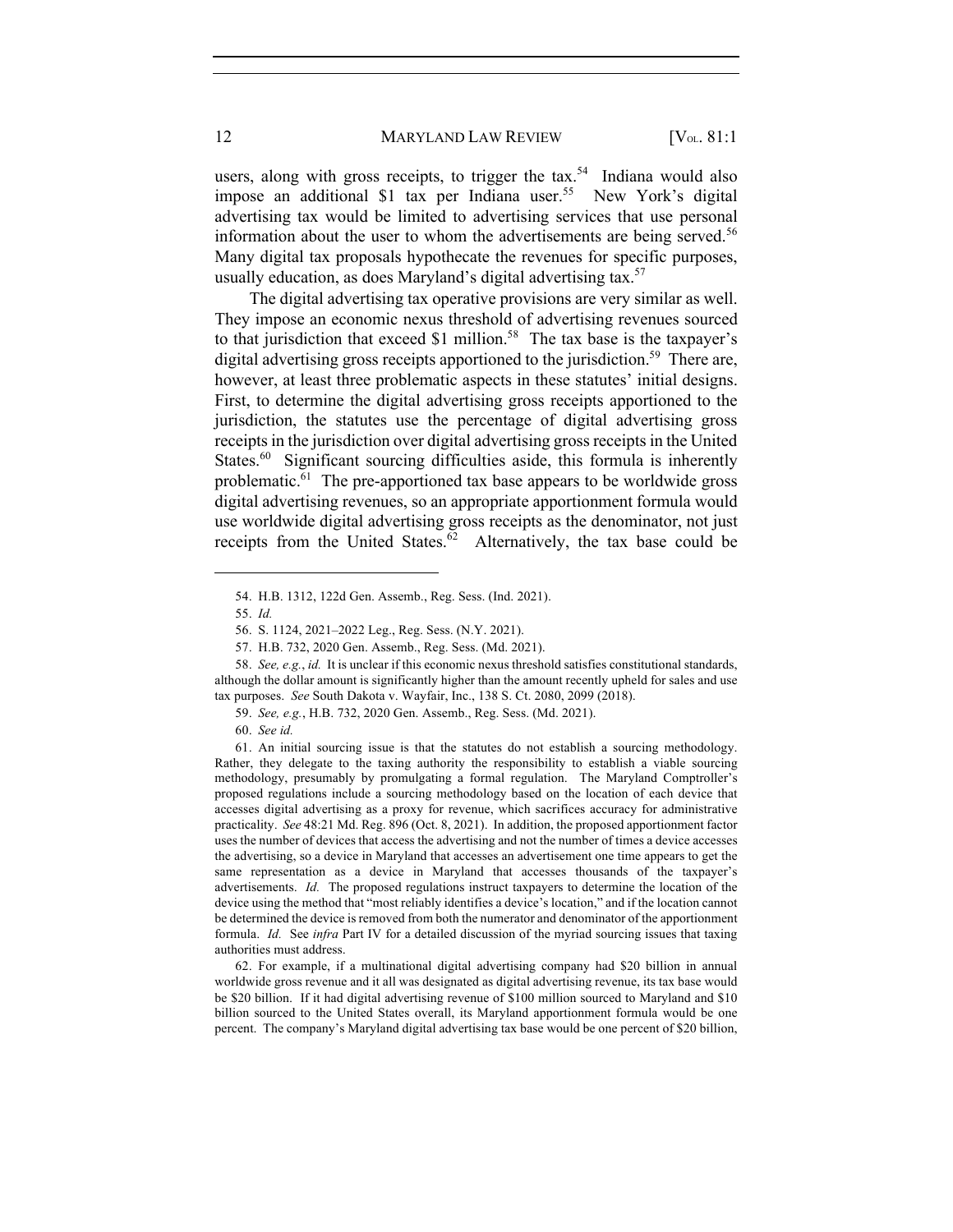narrowed to United States digital advertising gross receipts. The current apportionment formula will almost always tax extraterritorial receipts and will often produce absurd and unconstitutional results, assuming the apportionment formula is even intended to be used.<sup>63</sup>

Second, once the tax base is determined, the statute imposes different tax rates based on the taxpayer's worldwide gross revenues. The rate increases are significant, ranging from 2.5% to 10%. 64 In Maryland and New York, for example, the highest rate applies to taxpayers with total worldwide gross revenues exceeding \$15 billion.<sup>65</sup> This rate structure is itself problematic for three reasons. First, the metric is all gross revenues, not just digital advertising gross revenues. So, a large taxpayer that has a small digital advertising aspect of their business may face a ten percent tax rate on its problematically apportioned digital advertising gross revenues. Second, the Maryland rate structure imposes a notch effect. If a taxpayer has worldwide gross revenues of \$1 billion, they multiply all their apportioned digital advertising gross receipts by 2.5% to determine their tax liability. But if the taxpayer has worldwide gross revenues of \$1 billion plus \$1, they multiply their apportioned digital advertising gross receipts by five percent. Thus, one additional dollar of worldwide gross receipts may double digital advertising tax liability. These classifications based on gross revenue may also raise constitutional concerns, particularly if the state has a broad uniformity provision, as discussed below.<sup>66</sup>

Third, the current digital advertising tax statutes fail to properly define the taxpayer. Each imposes tax on a "person," which they define as including a "partnership, firm, association, corporation, or other entity."67 Inexplicably, these statutes fail to define a taxpayer to include an affiliated group of entities. Under the current definitions, large multinational digital advertising companies could create separate legal entities to significantly minimize these taxes. At the simplest level, they could create two entities to bifurcate United States revenue and international revenue, thus dropping the

or \$200 million. Applying Maryland's highest ten percent tax rate, the company would pay \$20 million in Maryland digital advertising tax. Thus, the company is in effect paying tax at a twenty percent rate in this example.

<sup>63.</sup> *See infra* Section III.A. The Maryland Comptroller's proposed regulations use devices in Maryland over devices worldwide. 48:21 Md. Reg. 896 (Oct. 8, 2021). This apportionment formula remedies the obvious extraterritorial taxation issue, but the proposed regulations conflict with the apportionment formula in the statute itself.

<sup>64.</sup> Most digital advertising tax bills exempt entities that generate less than \$100 million in annual gross receipts. *See, e.g.*, H.B. 732, 2020 Gen. Assemb., Reg. Sess. (Md. 2021).

<sup>65.</sup> *See, e.g.*, *id.*; S. 1124, 2021–2022 Leg., Reg. Sess. (N.Y. 2021)*.*

<sup>66.</sup> *See infra* Sections III.A, III.C.

<sup>67.</sup> *See, e.g.*, H.B. 732, 2020 Gen. Assemb., Reg. Sess. (Md. 2021).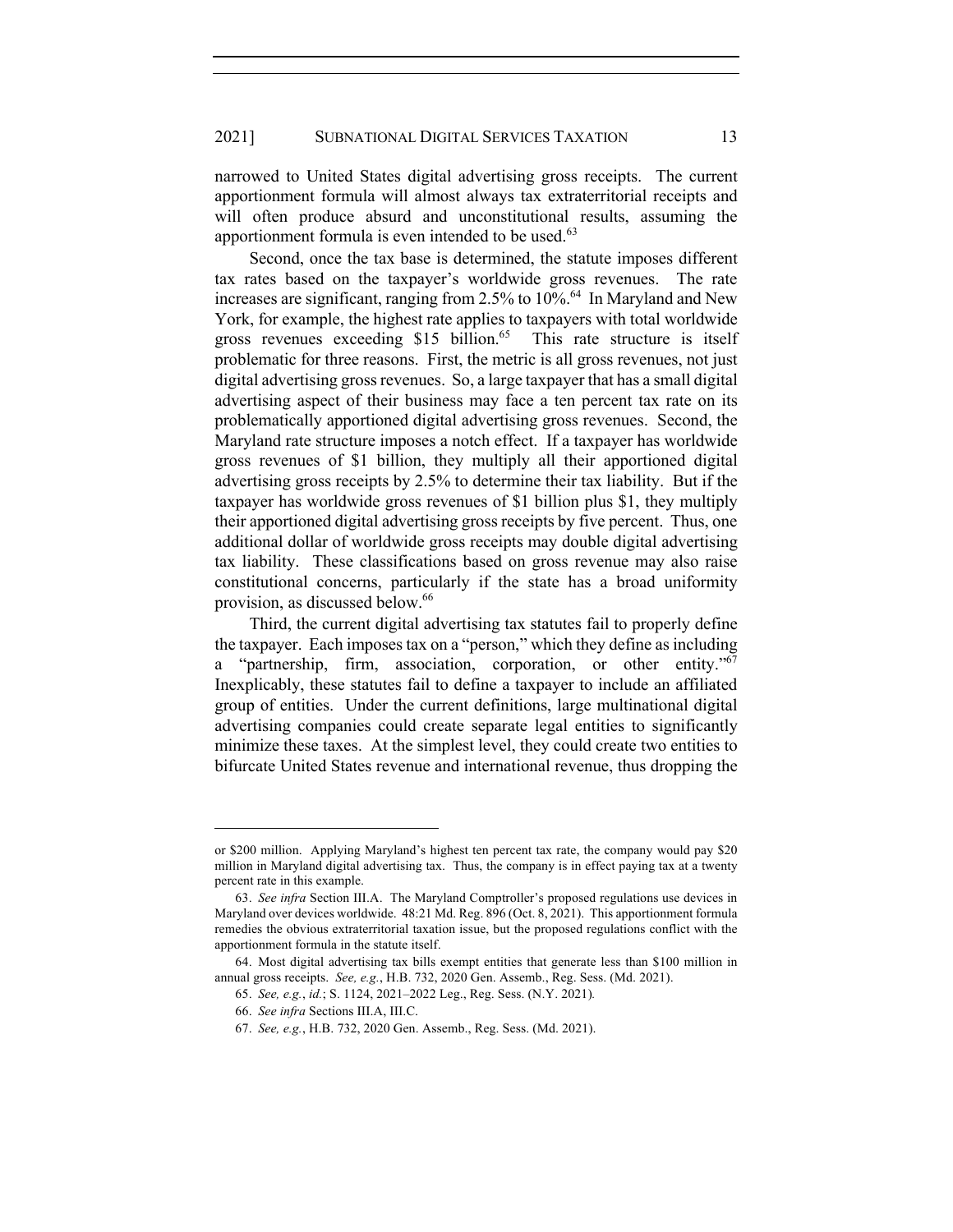putative taxpayer into a much lower applicable tax rate.<sup>68</sup> Many localities made this mistake with their initial targeted tech taxes, discussed in this Part below, but subsequent localities realized the error and designed their provisions accordingly.<sup>69</sup> States will likely amend their statutes to include affiliated groups, although some may rely on administrative regulations to do so, an approach that could be susceptible to challenge.

Although not a specific digital advertising gross receipts tax, jurisdictions may have a more nuanced and discrete option to tax large digital advertisers using a general gross receipts tax regime.<sup>70</sup> Jurisdictions that have an existing general gross receipts tax could attempt to impose higher tax rates for certain broadly defined services or industries. Washington's gross receipts tax regime, for example, incorporates this feature already.<sup>71</sup> Indeed, Washington has proposed a new category for sales of personal data within its existing gross receipts tax, discussed further below.<sup>72</sup> As long as the tax rate applies equally to all services in a specified category, even if most services in that category are delivered electronically, the higher rate for that category should not discriminate against electronic commerce and would achieve the goal of additional taxation of digital services.

Many localities, particularly on the West Coast, are also targeting large digital service providers for increased taxes, but not with digital-specific taxes. Instead, these localities are imposing new or increased general gross receipts taxes only on the largest businesses operating in the jurisdiction, most of which happen to be large digital service providers.<sup>73</sup>

## *B. Sales and Use Tax*

The easiest approach to tax digital services generally is for taxing jurisdictions to simply expand their existing sales and use tax regimes to include all services.<sup>74</sup> Several recent, thoughtful proposals have suggested

<sup>68.</sup> In addition, this separate entity approach is problematic as applied to intercompany transactions. This approach could result in imposing tax multiple times on the same gross receipts belonging to the same federal consolidated group.

<sup>69.</sup> *See infra* note 73 and accompanying text.

<sup>70.</sup> Conversely, a nuanced and discrete approach likely lacks the signaling function of the digital advertising tax or targeted tech tax.

<sup>71.</sup> *See* WASH. REV. CODE §§ 82.04.010–.440 (2021); *infra* note 137 and accompanying text.

<sup>72.</sup> *See infra* Section II.F.

<sup>73.</sup> *See* Appleby, *supra* note 50.

<sup>74.</sup> Imposing a new or increased tax may still face procedural hurdles such as supermajority approval requirements or other tax increase limitations. *See* Andrew Appleby, *Designing the Tax Supermajority Requirement*, 71 SYRACUSE L. REV. (forthcoming 2021) (manuscript at 3–4), https://papers.ssrn.com/sol3/papers.cfm?abstract\_id=3723907. Colorado is grappling with how to impose tax on digital goods and streaming services within the constraints of its constitutional tax increase limitation provisions. *See, e.g.*, Tripp Baltz, *Streaming 'Netflix Tax' in Colorado Raises Risk of Litigation*, BLOOMBERG LAW (Jan. 11, 2021, 4:45 AM),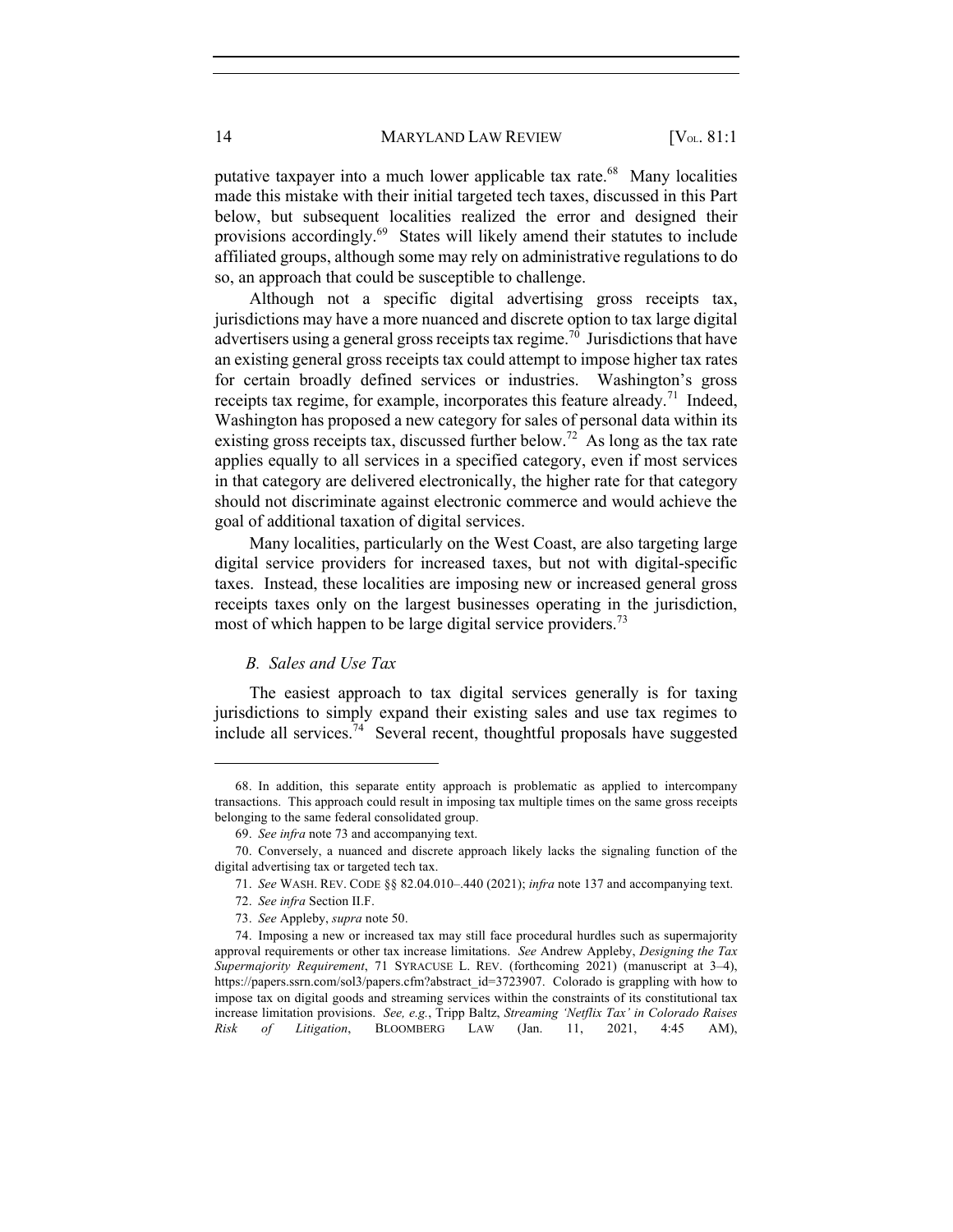expanding existing sales and use tax regimes to encompass services, particularly digital goods, content streaming services, and other services provided electronically.<sup>75</sup> If comprehensive service expansion is too extreme, a taxing jurisdiction could include in the scope of its sales and use tax enumerated digital services, as long as corresponding non-digital services are included as well. For example, a state could impose sales and use tax on all advertising services, whether digital or print.<sup>76</sup> Broadening the sales and use tax base is not only a viable alternative for digital service taxation, but it reflects sound tax policy and is long overdue.

Although subnational jurisdictions have tended toward digital advertising gross receipts tax proposals thus far, several have proposed taxing digital advertising under their existing sales and use tax regimes.<sup>77</sup> As with digital advertising tax proposals, most sales tax proposals have similar language defining the taxable digital advertising service.<sup>78</sup> The District of Columbia's proposal was a bit broader, in that it proposed to tax all advertising services and also the sale of personal information.<sup>79</sup> New York's sales tax proposal would deposit all revenue into a fund for zero interest refinancing of higher education loans.<sup>80</sup> Otherwise, the proposals were quite straightforward—each would impose existing sales tax on this new type of transaction.<sup>81</sup>

The primary argument against imposing a consumption tax on advertising, in particular, is that consumption taxes should not apply to business inputs because the end product is likely subject to consumption tax when it is eventually sold. $82$  Thus, sales tax would be imposed twice, resulting in tax pyramiding. Although taxing business inputs is generally disfavored from a tax policy perspective, it is not uncommon. Approximately

https://news.bloomberglaw.com/tech-and-telecom-law/streaming-netflix-tax-in-colorado-raisesrisk-of-litigation.

<sup>75.</sup> *See, e.g.*, Orly Mazur & Adam Thimmesch, *Closing the Digital Divide in State Taxation: A Consumption Tax Agenda*, 98 TAX NOTES STATE 961, 962–63 (2020); Gladriel Shobe et al., *Why States Should Consider Expanding Sales Taxes to Services, Part 1*, 98 TAX NOTES STATE 1349, 1351–53 (2020); Grace Stephenson Nielsen et al., *How States Should Now Consider Expanding Sales Taxes to Services, Part 2*, 99 TAX NOTES STATE 45, 45 (2021).

<sup>76.</sup> Such an approach was famously unsuccessful in the 1980s because of political pressure from the advertising industry. *See* Walter Hellerstein, *Florida's Sales Tax on Services*, 41 NAT'L TAX J. 1, 1 (1988). The rise of Internet advertising, however, has created structural changes that arguably justify this sales tax expansion.

<sup>77.</sup> *See supra* note 35.

<sup>78.</sup> *See supra* note 35.

<sup>79.</sup> Council B. 23-760, 23d Council, Reg. Sess. (D.C. 2020).

<sup>80.</sup> S. 302, 2021–2022 Leg., Reg. Sess. (N.Y. 2021).

<sup>81.</sup> Sourcing, of course, is never straightforward in the digital context. *See infra* Part IV.

<sup>82.</sup> *See, e.g.*, Cook & Stephanny, *supra* note 37.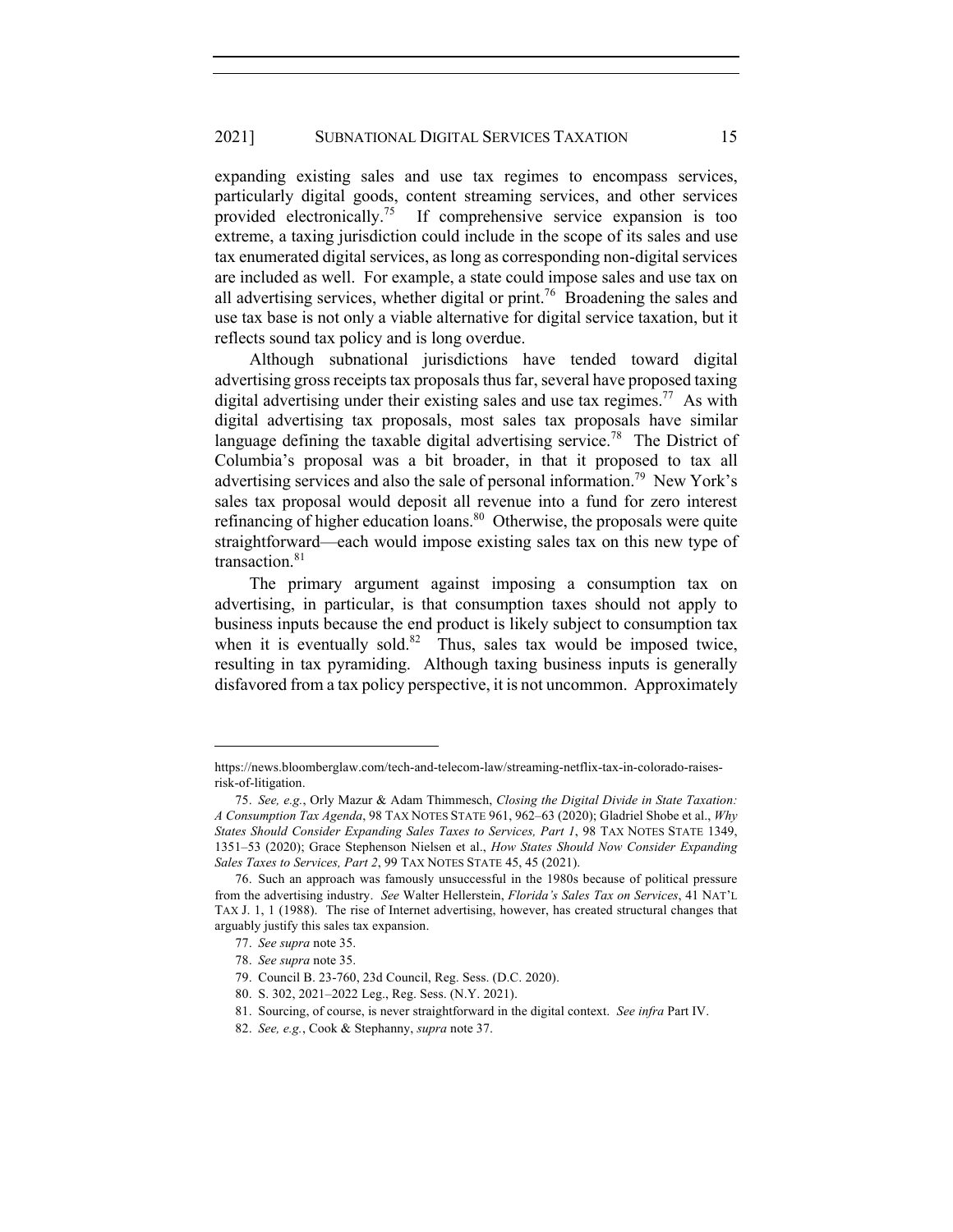forty percent of the average sales tax base currently consists of business inputs.<sup>83</sup>

In the case of digital advertising, imposing sales tax is also arguably justified. As discussed above, in the prevailing business model, a digital service provider offers a service—such as email, a search engine, or social media—to end users and collects their personal data.<sup>84</sup> The company provides the service either free or for a vastly subsidized price. The company then monetizes the user data to sell targeted advertisements to businesses, with these advertisements often disseminated through the free or subsidized service to end users. If the company charged end users a market price for the service and a state imposed sales tax on that charge, there would be no pyramiding problem. Here, the advertisers are effectively paying the end users' service fees. $85$  Thus, imposing sales tax on the amount effectively paid for the end user service—even though it is paid by the advertiser and not the end user—functions as a consumption tax and not a tax on business inputs. Imposing sales tax on payments made by digital advertisers serves as a proxy for the sales tax that would have been imposed on the end user if the digital service provider did not extract and monetize user data but instead charged a market price for the advertising-free service.<sup>86</sup>

Although expanding existing sales and use tax regimes to encompass digital advertising is much easier for taxing jurisdictions, the proposed digital advertising gross receipts tax regimes discussed above will likely generate far more revenue. They may also serve a stronger signaling, or even regulatory, function because of their targeted imposition.

## *C. Corporate Income Tax Surcharge or Surtax*

Another option within many jurisdictions' existing tax regimes is a corporate income tax surcharge or surtax. $87$  For example, a jurisdiction could

<sup>83.</sup> JEROME R. HELLERSTEIN, WALTER HELLERSTEIN & ANDREW D. APPLEBY, STATE TAXATION ¶ 12.03 (3d ed. 2021 rev.). "For example, transportation equipment, office furniture, advertising catalogs, and supplies purchased by manufacturers and other businesses are usually taxable under state sales taxes." *Id.*

<sup>84.</sup> *See supra* note 2 and accompanying text.

<sup>85.</sup> For example, a user can purchase a YouTube Premium account for approximately \$12 per month, which eliminates advertisements (although their user data is still being extracted). With free YouTube accounts, advertisers are effectively paying the \$12 per month fee for the users to YouTube. *See, e.g.*, Robert Goulder, *Should Data Extraction Be Taxed As a Natural Resource?*, 99 TAX NOTES INT'L 559, 560 (2020); David R. Agrawal & William F. Fox, *Taxing Goods and Services in a Digital Era*, 74 NAT'L TAX J. 257, 291–93 (2021).

<sup>86.</sup> One could also make the less precise, but colorable, argument that imposing a new tax somewhere in the transaction chain is appropriate because there is so much value inuring to large digital advertisers that is going untaxed under existing tax regimes.

<sup>87.</sup> *See, e.g.*, Darien Shanske et al., *Reforming State Corporate Income Taxes Can Yield Billions*, 96 TAX NOTES STATE 1211, 1214 (2020). Yet another alternative is a minimum corporate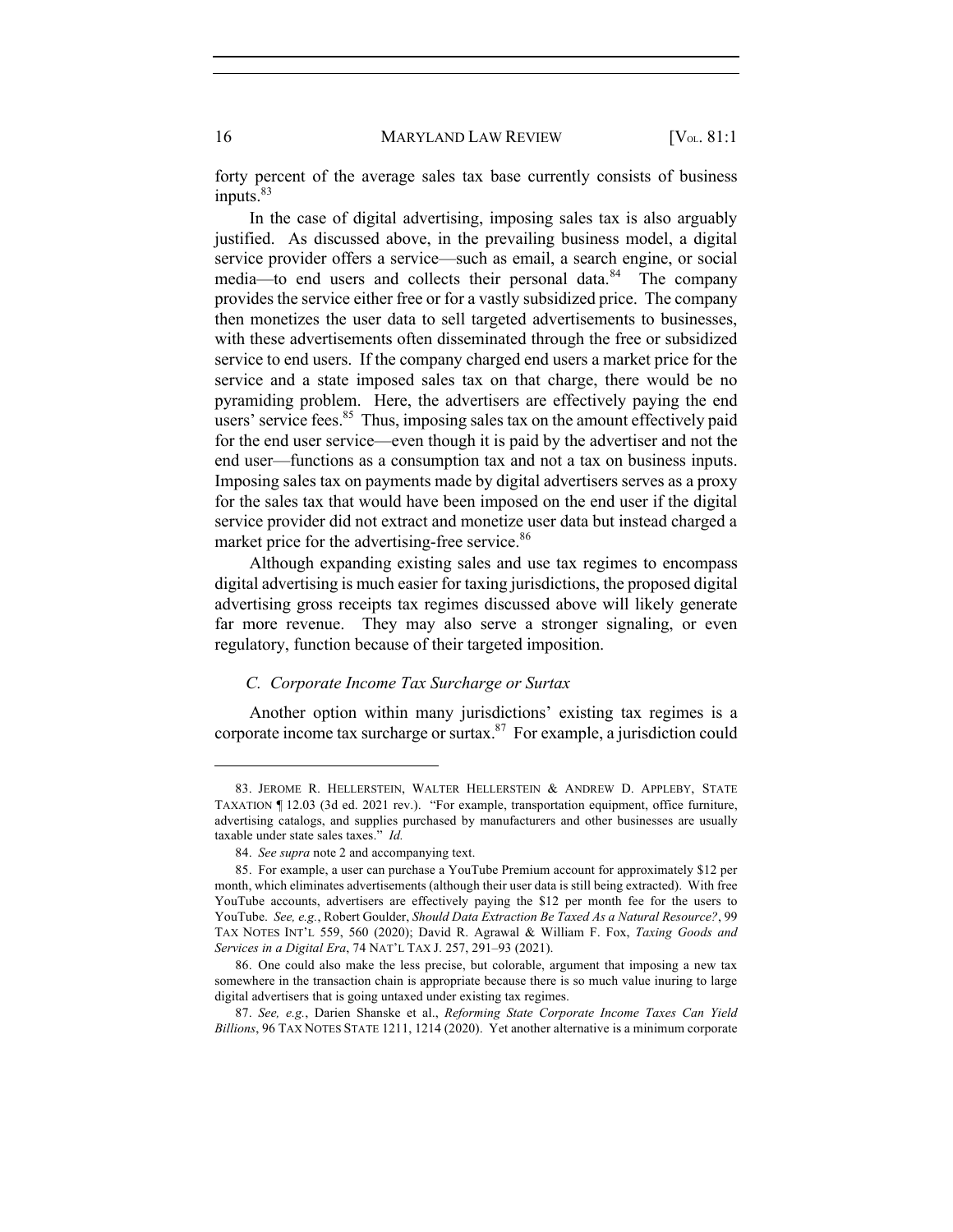impose an additional five percent corporate income tax rate on corporations that derive a certain amount of revenue from digital advertising, or on corporations that generate a certain amount of overall gross revenue.<sup>88</sup> Jurisdictions could incorporate a progressive rate structure, particularly in a manner that avoids the notch effect present in the digital advertising tax regimes discussed in Section II.A. A jurisdiction could also adopt a more tailored approach, such as an excessive CEO compensation surtax, depending on its motivations for the tax. $89$  This tailored approach serves a stronger signaling function than does a general surtax on corporations that generate a certain amount of gross revenue.<sup>90</sup>

There are advantages to leveraging an existing tax regime. The compliance and enforcement burdens are reduced for the taxing authority and taxpayers. There will likely be significantly less resistance from large digital service providers than with an entirely new tax regime. And subnational corporate income tax regimes have already addressed many of the mechanical difficulties discussed above, albeit imperfectly.<sup>91</sup> For example, many state corporate income tax regimes require combined reporting or add back certain intercompany payments, which forecloses many tax planning strategies that would easily allow digital service providers to avoid the tax.<sup>92</sup> Existing corporate income tax regimes have also already addressed

89. *See supra* note 88.

tax on book income. The Biden Administration has proposed a fifteen percent minimum tax on book income, which would impact large multinational technology companies. If such a tax existed in 2020, Google would have paid an additional \$847 million in federal corporate tax, while Amazon would have paid an additional \$1.2 billion and Apple would have paid an additional \$3.8 billion. *See* Jackie Davalos & Alistair Barr, *Big Tech \$100 Billion Foreign-Profit Hoard Targeted by Tax Plan*, BLOOMBERG (Apr. 22, 2021, 7:00 AM), https://www.bloomberg.com/news/articles/2021-04- 22/big-tech-100-billion-foreign-profit-hoard-targeted-by-tax-plan; *see also* Stephanie Soong Johnston, *U.S. Opens with 15 Percent Minimum Tax Rate in OECD Reform Talks*, 171 TAX NOTES FED. 1281, 1281 (2021).

<sup>88.</sup> The surtax could also analyze a taxpayer's net income tax due to the jurisdiction and simply increase that tax amount by a percentage. Portland, Oregon's excessive CEO compensation tax functions in this manner and imposes an additional ten to twenty-five percent tax. PORTLAND, OR., CITY CODE § 7.02.500(E) (2020); *Business Tax Administrative Rule 500.17-1*, CITY OF PORTLAND, https://www.portland.gov/policies/licensing-and-income-taxes/fees/lic-502-pay-ratio-surtax (last visited Oct. 24, 2021).

<sup>90.</sup> Introducing aspects of gross revenue into a net income tax is inherently problematic. A fundamental premise of a net income tax is to impose tax based on ability to pay, which must take into account costs of doing business. Gross receipts taxes violate the ability-to-pay principle, particularly as applied to low profit margin industries such as grocery stores and wholesalers, which is why many gross receipts taxes have industry-specific exemptions or lower rates. Although basing corporate net income tax rates on a taxpayer's gross receipts is less problematic than imposing a gross receipts tax, it is still a blunt approach that does not fully reflect the ability-to-pay principle.

<sup>91.</sup> *See supra* Section II.A.

<sup>92.</sup> *See, e.g.*, Shanske et al., *supra* note 87, at 1215–16 (discussing worldwide combined reporting); HELLERSTEIN ET AL., *supra* note 83, ¶¶ 8.11, 8.18.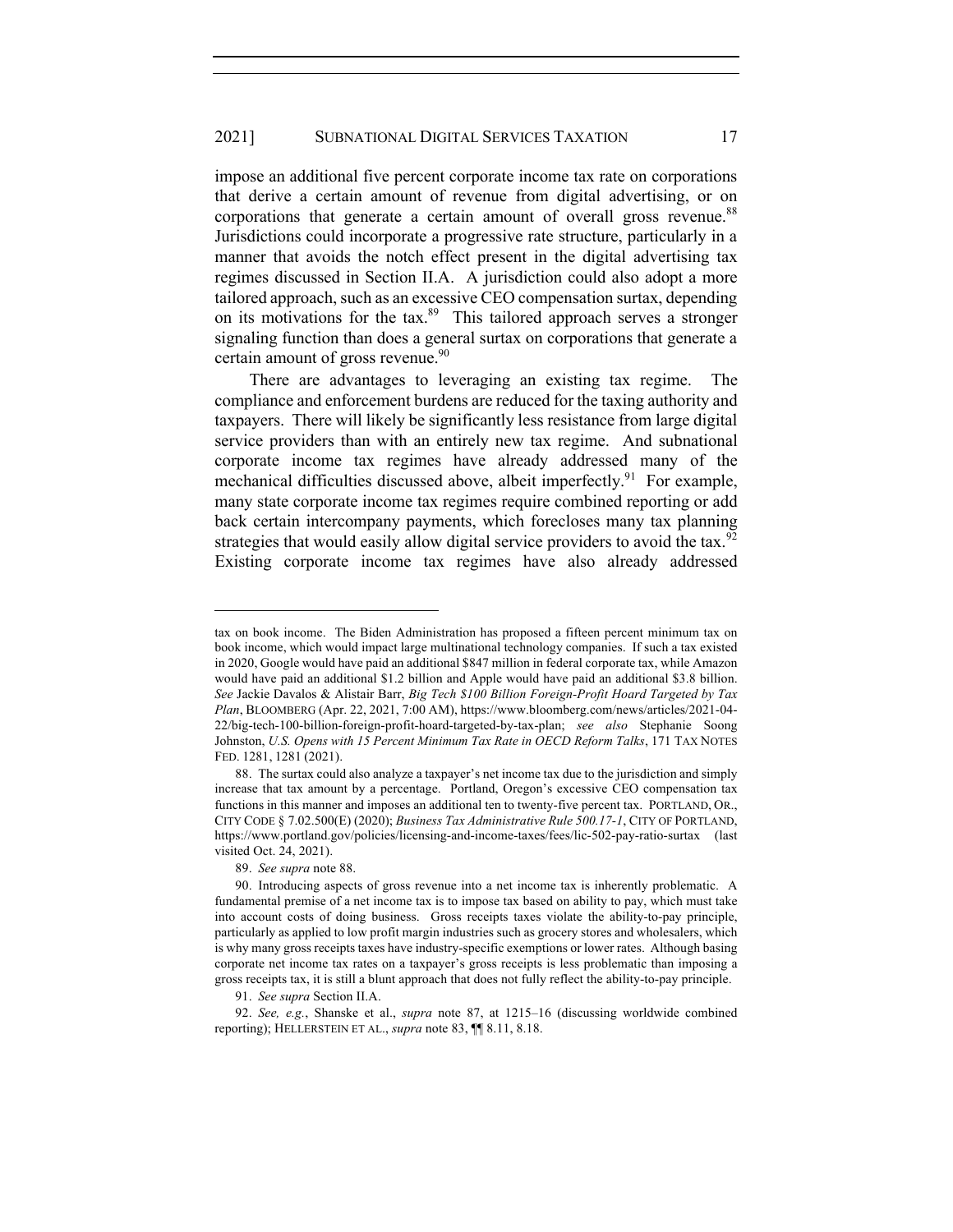apportionment and sourcing, often with detailed statutes and regulations that took years to refine. $93$ 

With that said, many jurisdictions may not find a corporate income tax surcharge very compelling. Although it is likely the easiest approach to adopt and administer, it is not ideally suited to achieve the jurisdictions' goals. The underlying justification for the subnational digital advertising tax movement is that existing corporate net income tax regimes do not adequately tax large technology companies, specifically digital advertising companies.<sup>94</sup> Simply increasing the rate of an ineffective tax is unlikely to remedy that perceived problem.95 Subnational corporate net income taxes are easy to manipulate, and even if a state imposes a higher tax rate, the tax base may still be nominal, certainly when compared to a gross receipts tax. Digital service providers could withdraw from the jurisdiction, especially if the jurisdiction utilizes a single sales factor apportionment formula with market-based sourcing. And for better or worse, it is more difficult for a taxing jurisdiction to target specific taxpayers using their existing corporate income  $\text{tax.}^{96}$  Jurisdictions must consider constitutional and federal preemption limitations as well.<sup>97</sup> But if the other options discussed in this Part are not politically viable, a jurisdiction may want to consider a corporate net income tax surcharge or surtax, which would provide at least some level of additional revenue and signaling.

<sup>93.</sup> *See, e.g.*, HELLERSTEIN ET AL., *supra* note 83, ¶¶ 8.05, 8.14, 9.18.

<sup>94.</sup> *See* Marian, *supra* note 1 (manuscript at 5) (asserting that with the current global economy, an income tax should not be the prevailing mode of taxation, but that "data" would be the preferred—or at least a supplemental—tax base).

<sup>95.</sup> Indeed, large multinational technology companies are counterintuitively supporting a higher federal corporate net income tax rate, which improves optics without meaningful economic impact. *See* Lydia O'Neal & David Hood, *New Tech Lobby Curries Favor with Rare Embrace of Higher Taxes*, BLOOMBERG TAX (May 17, 2021, 4:46 AM), https://news.bloombergtax.com/dailytax-report/new-tech-lobby-curries-favor-with-rare-embrace-of-higher-taxes.

<sup>96.</sup> For example, it may be difficult to impose the higher rate just on the portion of net income from digital advertising. If a jurisdiction imposes a surtax based on gross revenue, it will be imposing the higher rate on all the corporation's activities, not just digital advertising. With that said, despite the political ire directed toward digital advertising, many of the targeted corporations derive very little revenue from digital advertising. Thus, a less tailored approach may generate more revenue and tax the targeted corporations more effectively.

<sup>97.</sup> Although the Internet Tax Freedom Act (ITFA) typically arises in transaction tax or gross receipts tax contexts, ITFA's broad language encompasses corporate net income taxes. The discrimination analysis, however, is much more difficult in the corporate net income tax context because there is not a direct tax imposition on a transaction that can be classified as electronic or traditional. *See infra* Section III.E.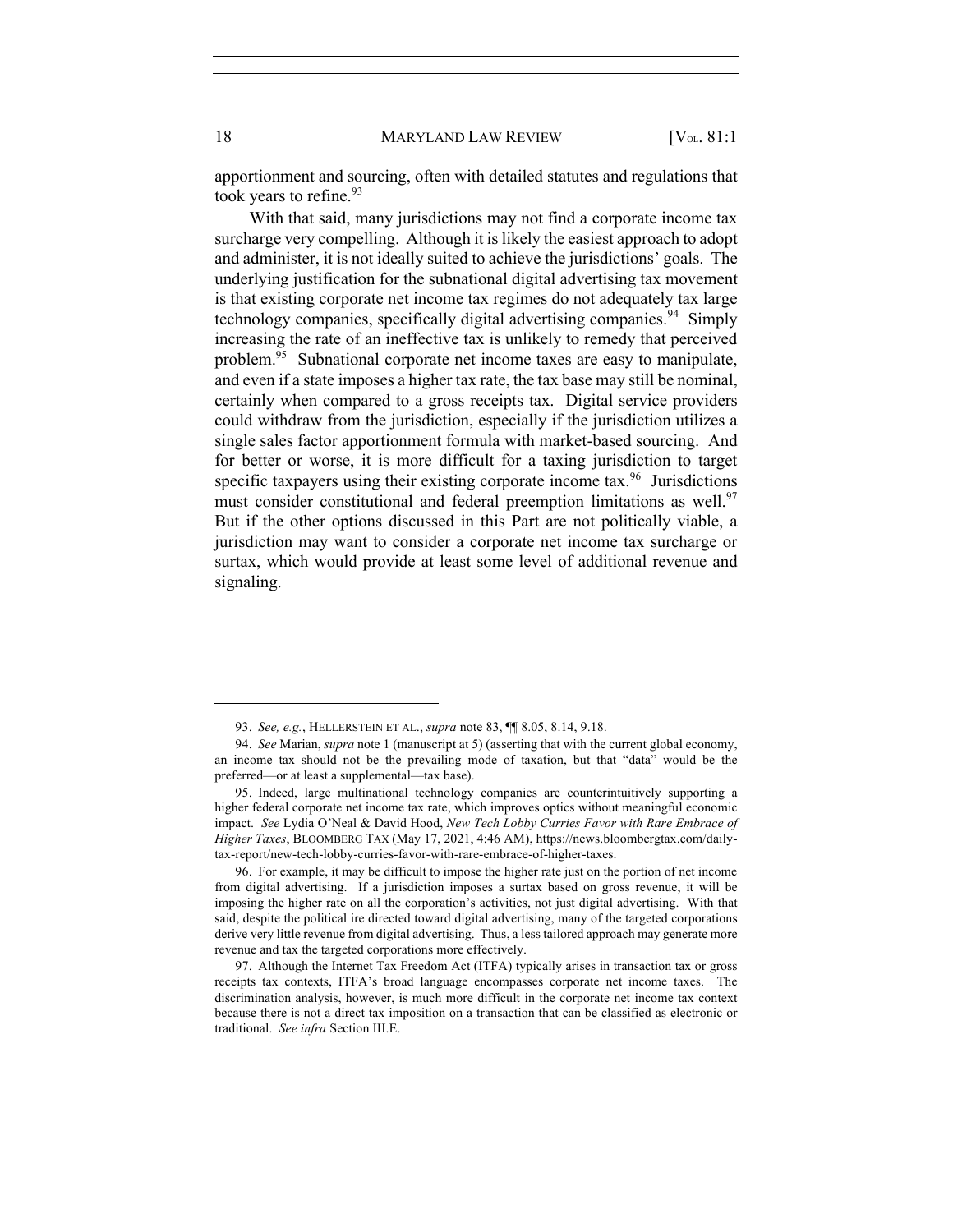## 2021] SUBNATIONAL DIGITAL SERVICES TAXATION 19

#### *D. Stock-Based Tax*

An intriguing alternative is to impose tax on corporations based on the value of their stock.<sup>98</sup> Although digital advertising companies have been the specific target of subnational jurisdictions recently, the jurisdictions' underlying motivations may be better served with a focus toward publicly traded corporations that enjoy excessive market valuations. If taxing jurisdictions are correct that the largest corporations are not paying their fair share of taxes under existing regimes, the stock market will reflect that additional profitability through increased stock prices. Those stock prices will also theoretically reflect the corporation's asset value plus the corporation's discounted future earnings potential.<sup>99</sup>

One option is to impose an annual tax on publicly traded corporations based on the market price of each share of outstanding stock.<sup>100</sup> For example, a jurisdiction could impose a one percent tax on the average value of outstanding shares over the course of the taxable year. Another option is an annual tax on publicly traded corporations based on the increase of the market price of each share of outstanding stock over the course of the taxable year.<sup>101</sup> This increase approach, however, would introduce volatility into the tax base and would reduce tax revenues during recessions when subnational jurisdictions need revenue most. Jurisdictions could also use more sophisticated metrics, such as a stock's price-to-earnings or price-to-sales ratio, to tailor the tax base or rate to accomplish more specific goals.<sup>102</sup> Because the tax base is determined by public markets, the opportunity for tax planning and minimization is essentially eliminated.<sup>103</sup>

<sup>98.</sup> *See, e.g.*, Mark P. Gergen, *How to Tax Capital*, 70 TAX L. REV. 1, 1 (2016); Michael S. Knoll, *An Accretion Corporate Income Tax*, 49 STAN. L. REV. 1, 1 (1996); *see also* Joseph M. Dodge, *A Combined Mark-to-Market and Pass-Through Corporate-Shareholder Integration Proposal*, 50 TAX L. REV. 265, 266–67 (1995); Joseph Bankman, *A Market-Value Based Corporate Income Tax*, 68 TAX NOTES 1347, 1347–48 (1995). Another alternative is requiring large technology companies to capitalize, rather than expense, their intangible costs. *See* Calvin H. Johnson, *A Fair Income Tax on the Trillion-Dollar Behemoths*, 171 TAX NOTES FED. 1199, 1199 (2021).

<sup>99</sup>*.* It is unclear if the current stock market is pricing stocks rationally or if there are other motivations that may be altering stock prices. *See, e.g.*, Jason Gewirtz, *GameStop Head-Spinning Volatility May Be Only the Beginning of a New Wave*, CNBC (Jan. 28, 2021, 2:47 PM), https://www.cnbc.com/2021/01/28/gamestop-head-spinning-volatility-may-be-only-the-

beginning.html. The corporation benefits from its increased stock price, however, regardless of purchasers' motivations. *See, e.g.*, Chris Isidore, *Tesla, Already Worth \$600 Billion, Wants to Raise Another \$5 Billion in Stock*, CNN BUS. (Dec. 8, 2020, 8:04 AM), https://www.cnn.com/2020/12/08/investing/tesla-stock-sale/index.html.

<sup>100.</sup> Gergen, *supra* note 98, at 1–2.

<sup>101.</sup> Knoll, *supra* note 98.

<sup>102.</sup> Either of these ratios may indicate that independent investors value the business model more than reflected in a net income tax regime.

<sup>103.</sup> *See* Gergen, *supra* note 98, at 5.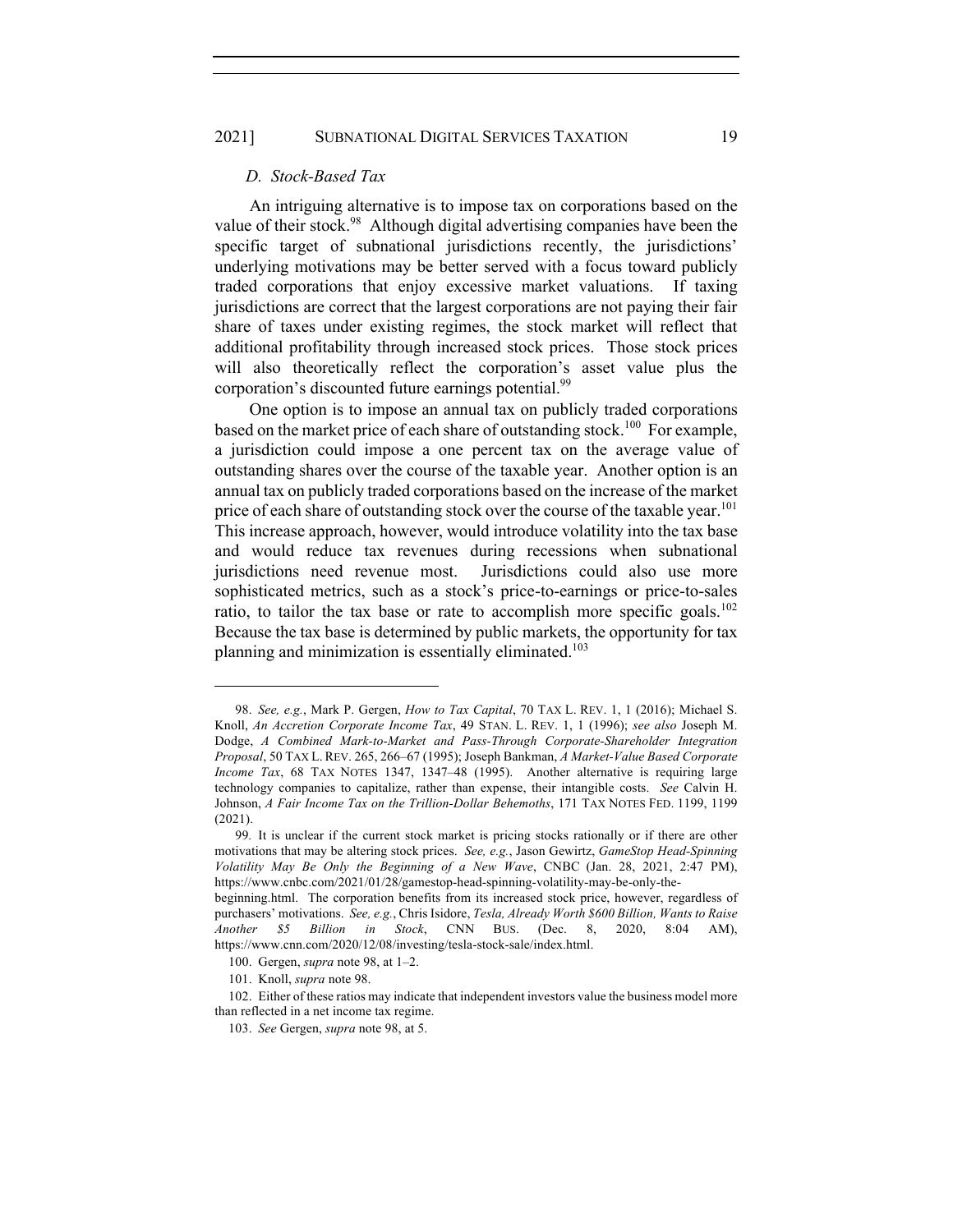Stock-based taxes are intuitive, logical, and can be easy to administer. The tax base can be straightforward and based on objective publicly available information. It would be very easy to draw a cutoff point or implement progressive rates, thus reducing or eliminating the tax burden for smaller corporations. These taxes would also be effective, as a market capitalizationbased tax would most directly impact the Big Five tech companies, plus other common targets such as Tesla.<sup>104</sup> With stock-based taxes, the incidence will likely be borne by shareholders because of the nature of the tax, which may provide an added benefit in the context of recent stock trading behavior.<sup>105</sup>

In addition, states have been imposing capital stock taxes for decades, so corporate taxpayers and taxing authorities have familiarity with the concept. A market-based stock tax would differ from existing capital stock taxes and present several advantages. Capital stock taxes were popular with states a half century ago when three-quarters of the states imposed capital stock taxes and they produced substantial revenue.<sup>106</sup> Their role was diminished greatly over time, and now fewer than half the states impose capital stock taxes. They are often limited in scope and amount, and several states are phasing out or replacing capital stock taxes with other taxes.<sup>107</sup> Existing capital stock taxes are plagued by complex valuation methods—as opposed to simply looking at publicly traded stock prices—and many exemptions.<sup>108</sup> Most importantly, current capital stock tax rates are miniscule, with many just over 0.1% of apportioned value, and with many incorporating low annual tax caps.<sup>109</sup>

A jurisdiction could easily replace its existing or former capital stock tax with a simpler and more effective version. The jurisdiction could impose the tax only on publicly traded corporations and use market pricing to determine the tax base. If a jurisdiction were to eliminate its corporate net income tax and replace it with a stock-based tax, the jurisdiction could reverse engineer a rate that roughly approximates the tax revenue it generated under the prior regime and adjust accordingly. Alternatively, because this approach would be limited in that it imposes tax only on publicly traded

<sup>104.</sup> *See supra* note 5 and accompanying text.

<sup>105.</sup> *See supra* note 99.

<sup>106.</sup> HELLERSTEIN ET AL., *supra* note 83, ¶ 11.01.

<sup>107.</sup> *Id.*; *see, e.g.*, Jared Walczak, *Trends in State Tax Policy, 2018*, 87 TAX NOTES STATE 577, 578 (2018).

<sup>108.</sup> Because these taxes generally apply to privately held corporations and even pass-through entities, the valuation procedure is necessarily more complex and less verifiable. *See* HELLERSTEIN ET AL., *supra* note 83, ¶ 11.04.

<sup>109.</sup> GA. CODE ANN. § 48-13-73(a) (West 2021) (capping capital stock tax at \$5,000); ALA. CODE § 40-14A-22(d) (West 2021) (capping capital stock tax at \$15,000); *see, e.g.*, N.C. GEN. STAT. ANN. § 105-122(d2) (West 2021) (imposing a 0.15% capital stock tax rate).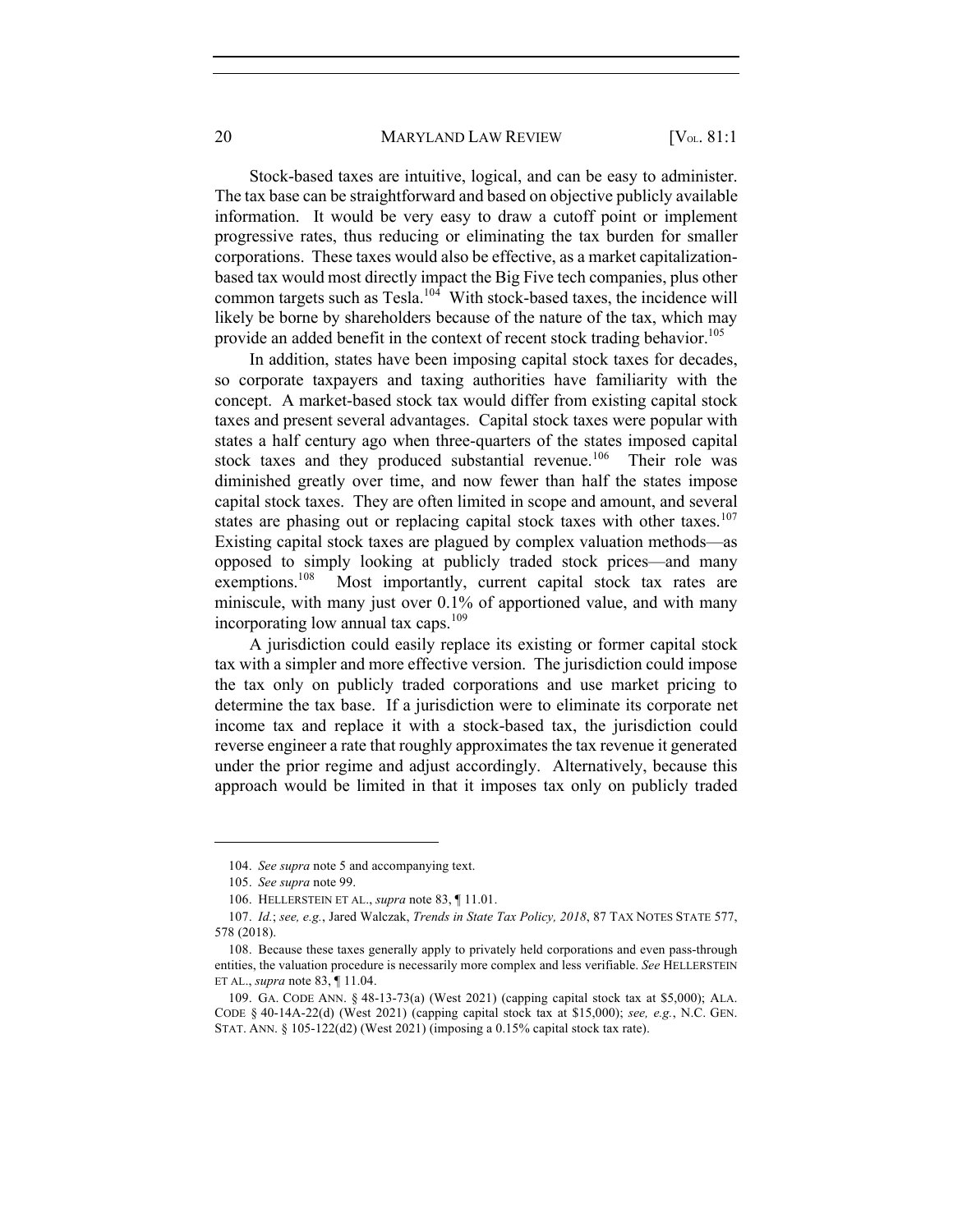corporations, a jurisdiction may prefer to use the stock-based tax in addition to its existing corporate net income tax.

As a general matter, subnational capital stock taxes are constitutional, although they must incorporate a fair apportionment methodology for multistate taxpayers because the tax base is a corporation's entire value.<sup>110</sup> States have used various apportionment methods, including three-factor formulas of property, payroll, and receipts.<sup>111</sup> The United States Supreme Court has also upheld a single receipts factor for apportioning a capital stock  $\text{tax.}^{112}$  A single receipts factor, particularly with a market-based sourcing method, is the easiest option and is consistent with the broader trend of apportionment for corporate net income taxes. An annual tax on the market value of publicly traded stock represents a simple approach that would generate substantial revenue and accomplish jurisdictions' goals of taxing large corporations that arguably have excess profits and market valuation, including the largest digital advertisers and many other companies that profit from user data.

# *E. Data Ad Valorem Tax*

If a jurisdiction's primary goal is to tax the value of the data that businesses extract—generally without direct payment—from the jurisdiction's residents, an ad valorem tax on the data would accomplish this goal. Property taxes based on the property value, or ad valorem taxes, are incredibly common in the United States, especially at the local level. $^{113}$ Although real property ad valorem taxes are the most prevalent and economically significant, many subnational taxing jurisdictions also impose ad valorem taxes on personal property.<sup>114</sup> Many fewer jurisdictions, however, impose ad valorem tax on intangible personal property.<sup>115</sup> It is not completely clear if data constitutes tangible or intangible property, and that determination could vary based on the specific facts. Regardless, a jurisdiction could enact a data ad valorem tax and avoid the issue as long as

<sup>110.</sup> *See* HELLERSTEIN ET AL., *supra* note 83, ¶¶ 11.02, 11.05. At the national level, the United States may face different constitutional challenges to a stock-based tax. *See* Gergen, *supra* note 98, at 1 n.3.

<sup>111.</sup> HELLERSTEIN ET AL., *supra* note 83, ¶ 11.05[4].

<sup>112.</sup> Ford Motor Co. v. Beauchamp, 308 U.S. 331, 335 (1939); *see also* HELLERSTEIN ET AL., *supra* note 83, ¶ 11.05[4][a][i].

<sup>113.</sup> *See* HELLERSTEIN ET AL., *supra* note 83, ¶¶ 1.01–.02.

<sup>114.</sup> *See, e.g.*, CAL. CONST. art. XIII, § 1; FLA. STAT. ANN. § 196.001 (West 2021); TEX. TAX CODE ANN. § 11.01(a) (West 2021); MASS. GEN. L. ANN. ch. 59, § 2 (West 2021) (imposing property tax on real and personal property). Many jurisdictions allow significant exemptions to their personal property ad valorem taxes. *See, e.g.*, FLA. STAT. ANN. § 196.183 (West 2021).

<sup>115.</sup> Some state constitutions expressly bar intangible property ad valorem taxes. *See, e.g.*, N.Y. CONST. art. XVI, § 3.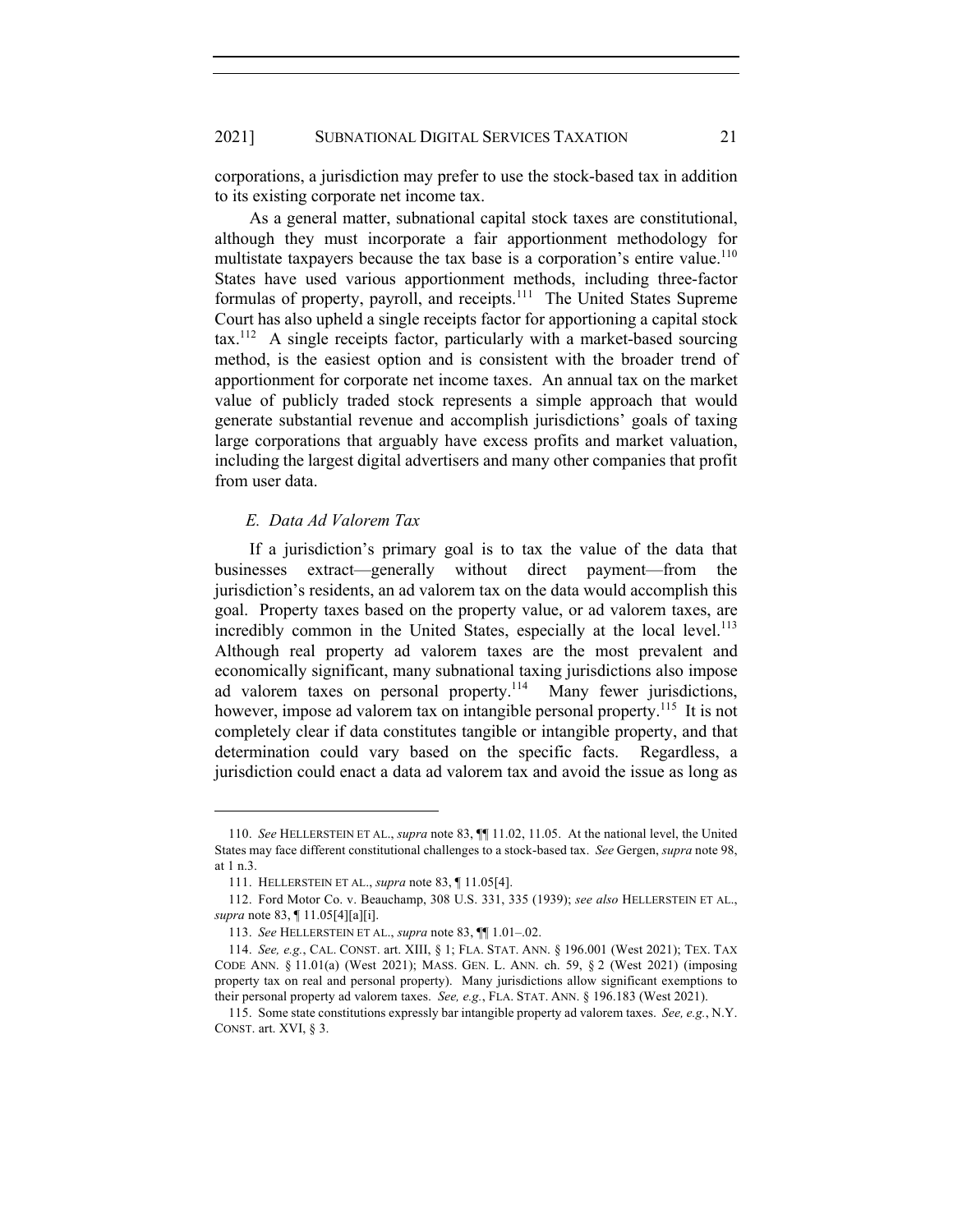the state's constitution did not prohibit such a tax.<sup>116</sup> In addition, many states impose ad valorem taxes on natural resources, which have many similarities to data. $117$ 

The most significant challenge is valuing the data for ad valorem tax purposes. Valuation is always a challenge, but even more so in the context of data.118 Data is not fungible and there is no market price for data as a commodity. In some business models a jurisdiction could use advertising revenue as a proxy for the value of the data, but advertisers pay for aspects beyond just the data, including processing, analytics, and the actual advertising placement. Another possible valuation method is determining the price of a service through a pay-for-privacy model. If a digital service provider charged a user a certain fee in return for not tracking the user's data, the provider would essentially be selling its "ability to commercially exploit user data in return for a fixed price."<sup>119</sup> Although this approach is logical, it is not a practical option for most data mining business models. Another difficulty is how frequently to assess the value of the property and impose the tax.

Beyond valuation difficulties, many states have constitutional provisions that impose stringent requirements on property taxes. The most relevant are uniformity provisions that require uniform ad valorem property taxation, although most state constitutions do permit property classification.120 Some state constitutions allow for more flexibility with classifications than others, but at the very least, the tax rates and assessment methodologies should be uniform within the classification.<sup>121</sup>

Although data ad valorem taxes are the most direct approach to tax the value of user data, there are myriad obstacles, constitutional and practical, for jurisdictions to navigate. Nevertheless, data ad valorem taxes may be a viable option for localities if their taxing jurisdiction is limited to property taxes.

#### *F. Data Mining Tax*

If a jurisdiction's primary motivation is to impose tax on the value associated with collecting and monetizing user data, a direct tax on data collection is an optimal approach. A data mining tax will more effectively

<sup>116.</sup> *See id.*

<sup>117.</sup> *See infra* Section II.F; *see, e.g.*, W. Va. State Tax Dep't, Admin. Notice 2021-02 (Jan. 29, 2021), https://tax.wv.gov/Documents/AdministrativeNotices/2021/AdministrativeNotice.2021- 02.pdf.

<sup>118.</sup> A better alternative may be a tax based solely on the volume of data (e.g., per gigabyte). *See* Marian, *supra* note 1 (manuscript at 46).

<sup>119.</sup> Goulder, *supra* note 85.

<sup>120.</sup> *See* HELLERSTEIN ET AL., *supra* note 83, ¶¶ 2.01–.02.

<sup>121.</sup> *Id.*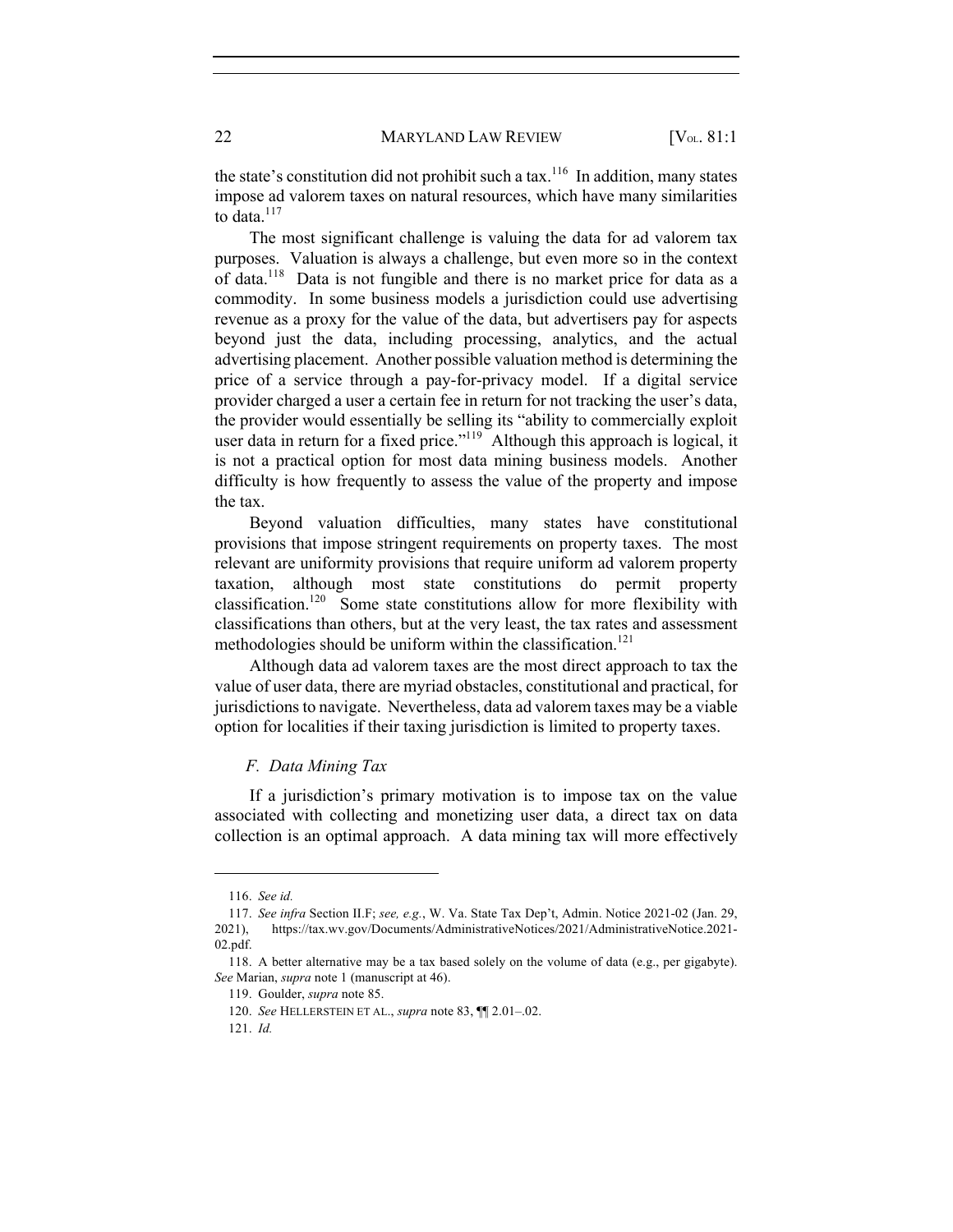reach the value of the user data than a tax using some other activity, such as digital advertising, as a proxy.

New York recently proposed a data mining tax structured as a monthly excise tax.<sup>122</sup> New York's proposal is well-designed and remedies many of the drafting errors and concerns associated with most digital advertising tax proposals discussed above. The proposal defines the taxpayer by referencing the federal consolidated return group, thus aggregating related entities, which is crucial for determining tax rates and thresholds with a progressive rate structure.<sup>123</sup> The proposal carves out certain user data to avoid imposing the tax on normal online retail activity in which a seller must collect shipping address and payment data to process a transaction.<sup>124</sup> The proposal expressly defines data collection to include electronic and non-electronic methods, and provides a credit for data mining taxes paid to other jurisdictions.<sup>125</sup> These provisions strongly reduce any Internet Tax Freedom Act (ITFA) discriminatory and multiple tax concerns.<sup>126</sup> The proposal is not perfect, however. The draft language has ambiguity in a crucial provision that states: "A New York consumer shall be counted only once in the calculation of the monthly excise tax imposed on a commercial data collector."<sup>127</sup> It is unclear if this provision means a consumer is counted only once *per month*, or once ever. If the latter, this provision would essentially convert the data mining tax to a one-time imposition, which does not appear to reflect the legislative intent or structure of the bill.<sup>128</sup>

Assuming the legislature intended the former interpretation, the data mining tax would generate enormous revenue. The provision uses a progressive rate structure that eliminates notch issues and protects smaller businesses.129 But the provision would impose significant tax amounts on large data collectors. Data collectors who collect data on more than ten million New York consumers in a month would pay a monthly tax of \$2.25 million plus \$0.50 for each New York consumer above ten million. Thus, a data collector's tax could approach \$7 million each month, or \$84 million annually, if they consistently collect data on essentially all New York residents.<sup>130</sup> If every state adopted a similar tax, large data collectors such as Google could face aggregate state data mining taxes exceeding \$1 billion

<sup>122.</sup> S. 4959, 2021–2022 Leg., Reg. Sess. (N.Y. 2021).

<sup>123.</sup> *Id.*

<sup>124.</sup> *Id.*

<sup>125.</sup> *Id.*

<sup>126.</sup> *See infra* Section III.E.

<sup>127.</sup> S. 4959, 2021–2022 Leg., Reg. Sess. (N.Y. 2021).

<sup>128.</sup> *See id*.

<sup>129.</sup> *Id.*

<sup>130.</sup> *See Quick Facts: N.Y.*, U.S. CENSUS BUREAU, https://www.census.gov/quickfacts/NY (last visited Oct. 24, 2021).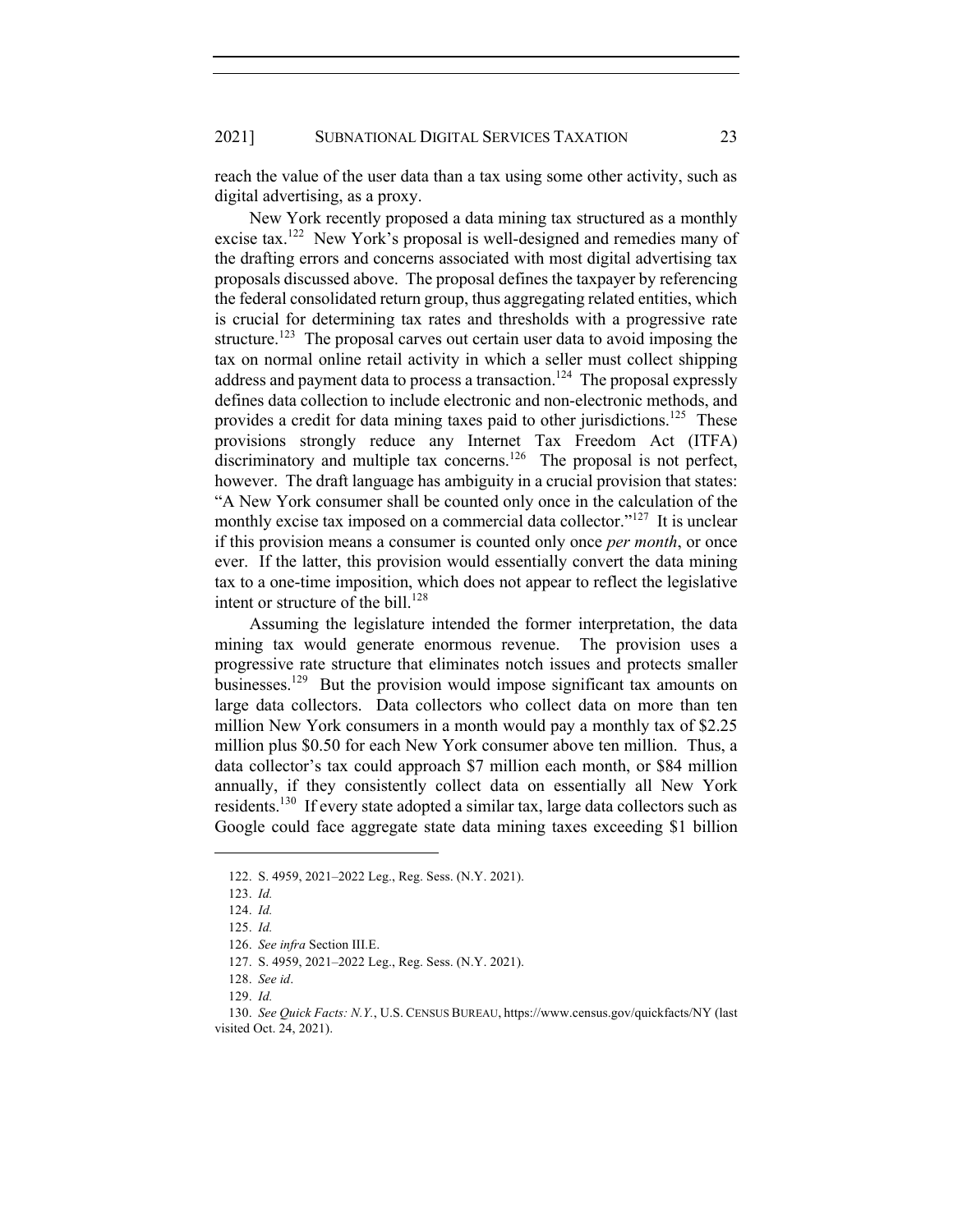annually.<sup>131</sup> Although those revenue projections may appeal to states initially, they may be so severe that they elicit meaningful negative responses from businesses that rely on data collection and otherwise benefit those jurisdictions.<sup>132</sup> These businesses could withdraw from certain jurisdictions, although New York is likely significant enough to avoid that response even if it is the only state to enact such a tax. These businesses, however, will likely pass at least a portion of these new taxes to their customers.<sup>133</sup>

Washington also proposed a new category for sales of personal data within its existing general gross receipts tax.<sup>134</sup> The legislature's justification for the new tax category and rate is that businesses are aggregating and compiling personal data and reselling it without any compensation to the people of the state.<sup>135</sup> Although the sourcing methodology is similar to New York's data mining tax, Washington's gross receipts tax is a flat rate of 1.8% of gross receipts.<sup>136</sup> This rate is higher than Washington's current highest rate, imposed on services at 1.5%, and much higher than the general retail rate of less than  $0.5\%$ .<sup>137</sup>

An overarching challenge is the complexity and opacity of the data industry. In addition to the obvious market leaders such as Google and Facebook, there are data aggregators and brokers, cutting-edge technologies that often use proprietary trade secrets, and significant effort to convert raw data to useful and saleable information.<sup>138</sup> Taxing jurisdictions may not fully

<sup>131.</sup> *See U.S. and World Population Clock*, U.S. CENSUS BUREAU, https://www.census.gov/popclock/ (last visited May 25, 2021).

<sup>132.</sup> These exorbitant measures of tax may also violate the Commerce Clause. *See infra* Section III.A.

<sup>133.</sup> "It would be ironic if the users of digital services were the ones who ultimately paid the price for the harvesting of their own digital data." Goulder, *supra* note 85, at 561.

<sup>134.</sup> H.B. 1303, 67th Leg., Reg. Sess. (Wash. 2021).

<sup>135.</sup> The proposed bill explains its underlying motivations:

The legislature finds that there are various businesses engaged in accumulating the personal data that is available to be collected on Washingtonians, aggregating or compiling that information, and reselling it without any compensation to the people of the state. This is a new business model that has flourished and is anticipated to grow as more people and more devices are connected with ever-increasing frequency for an ever greater number of innovative applications. As such, the legislature intends to have this unique and growing industry set apart with its own individual tax rate. This will provide transparency on the number of businesses and volume of activity in this industry, and fairly generate revenue to be used for the benefit of the state of Washington and its people.

*Id.*

<sup>136.</sup> *Id.* Businesses engaged in personal data collection already pay tax under Washington's gross receipts tax regime, just at a lower rate and with less transparency.

<sup>137.</sup> *See Business & Occupation Tax Classifications*, WASH. DEP'T OF REVENUE, https://dor.wa.gov/taxes-rates/business-occupation-tax/business-occupation-tax-classifications (last visited Feb. 21, 2021).

<sup>138.</sup> *See, e.g.*, Michael J. Semes, *Maryland's Proposed Digital Advertising Gross Revenues Tax Should Not Be Enacted*, BLOOMBERG LAW (Feb. 4, 2021, 4:00 AM),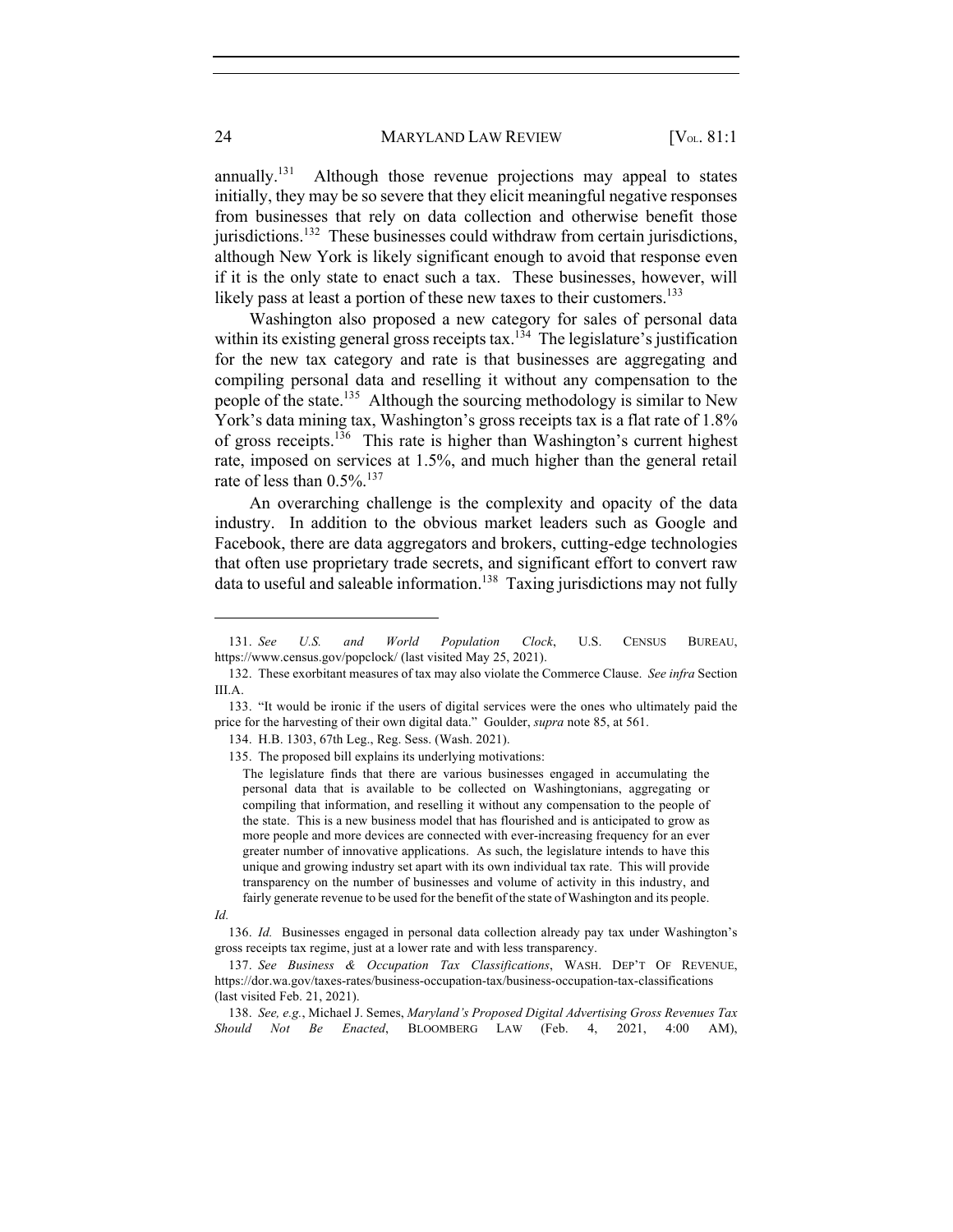understand these business models, which supports the assertion that current tax regimes do not adequately tax data-focused industries but also cautions against a hasty response. States and localities must be diligent in structuring any new regime to tax sufficiently without killing an industry or harming unintended participants, such as consumers in the jurisdiction. To that end, Washington's proposed bill incorporates information reporting requirements.139 Although most businesses will disapprove because of the additional compliance burden, Washington is at least ostensibly incorporating the reporting requirement to learn more about the industry so it can design an optimal tax regime and protect its residents.<sup>140</sup>

There are robust theoretical justifications for a data mining tax.<sup>141</sup> In addition, both national and subnational taxing jurisdictions have decades of experience with natural resource extraction or severance taxes.<sup>142</sup> Arguably, extracting a valuable resource such as data falls within these same constructs.143 Many coal severance taxes dedicate a portion of the imposition to mine reclamation. Perhaps these data mining taxes could be characterized as privacy reclamation charges. The United States Supreme Court has decided constitutional challenges specific to severance taxes, although the data mining taxes proposed above do not appear to impermissibly export the tax burden out of state because the resource is generally used in the respective state.<sup>144</sup>

Data mining taxes are gaining political traction and would effectively impose tax on the value derived from collecting and monetizing user data. Their primary drawback, depending on one's perspective, is that because they are so effective they are likely to disrupt the entire industry and could have significant consequences.

https://news.bloomberglaw.com/daily-tax-report-state/marylands-proposed-digital-advertisinggross-revenues-tax-should-not-be-enacted; Goulder, *supra* note 85, at 559–60.

<sup>139.</sup> Reporting requirements often raise privacy and First Amendment concerns, but these concerns are largely mitigated when the report is generic and does not include personal identifying information.

<sup>140</sup>*. See* H.B. 1303, 67th Leg., Reg. Sess. (Wash. 2021).

<sup>141.</sup> *See* Cui, *supra* note 1, at 71; Thimmesch, *supra* note 1, at 149; Zach Noble, *User Data as State Quasi Property: A Model for Taxing Platforms*, 89 STATE TAX NOTES 777, 777–78 (2018).

<sup>142.</sup> *See* HELLERSTEIN ET AL., *supra* note 83, ¶ 4.18; Walter Hellerstein, *Political Perspectives of State and Local Taxation of Natural Resources*, 19 GA. L. REV. 31, 32–35 (1984).

<sup>143.</sup> Goulder, *supra* note 85, at 559; Thimmesch, *supra* note 1, at 188 n.204. West Virginia's proposed data mining tax bill incorporates many aspects of natural resource severance taxes. *See* H.B. 4898, 84th Leg., Reg. Sess. (W. Va. 2020).

<sup>144.</sup> *See* Commonwealth Edison Co. v. Montana, 453 U.S. 609, 612 (1981).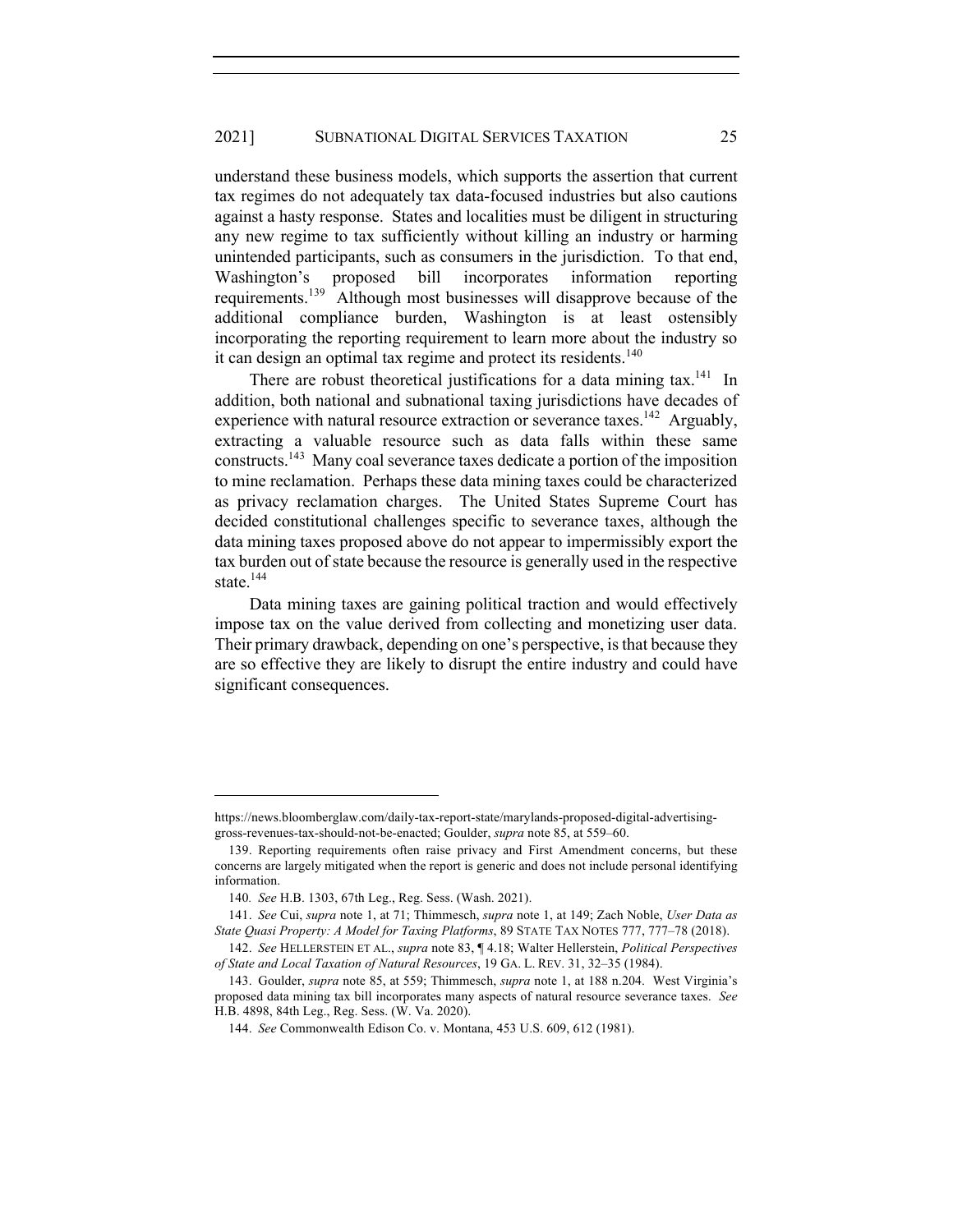#### III. CONSTITUTIONAL CONCERNS AND FEDERAL PREEMPTION

The approaches discussed in Part II face varying levels of constitutional and federal preemption vulnerability. New tax regimes targeted at a very specific subset of taxpayers are most suspect, particularly Maryland's digital advertising tax as currently conceived.<sup>145</sup> All the potential approaches must be analyzed within the constitutional limitations on state taxation, however, as this Part discusses.

Despite genuine constitutional concerns, in practice it can be difficult to invalidate a state tax statute on constitutional grounds. State and local tax disputes must generally be litigated in the respective state's court system pursuant to the Tax Injunction Act.<sup>146</sup> But state court judges may be less comfortable analyzing federal constitutional issues, and most states' tax trial courts are administrative bodies, many of which do not have jurisdiction to decide constitutional questions.<sup>147</sup> Taxpayers frequently attempt to circumvent the Tax Injunction Act, although these attempts are rarely successful when addressing actual tax impositions.<sup>148</sup>

#### *A. Commerce Clause*

The United States Supreme Court established the analytical framework for addressing dormant Commerce Clause challenges to state and local taxes in *Complete Auto Transit v. Brady*. 149 The four-prong *Complete Auto* test provides that the tax must: (1) be applied to an activity that has a substantial nexus with the jurisdiction; (2) be fairly apportioned to activities carried on by the taxpayer in the jurisdiction; (3) not discriminate against interstate commerce; and (4) be fairly related to services provided by the jurisdiction.<sup>150</sup> Depending on their design, digital services taxes could violate some, none, or all of the prongs.

<sup>145.</sup> The benefit for taxing jurisdictions of leading the subnational digital services tax movement with the most suspect version possible is that if it is upheld as constitutional, essentially any of the other approaches discussed herein would likely be upheld as constitutional as well.

<sup>146.</sup> 28 U.S.C. § 1341.

<sup>147.</sup> *See* W. Scott Wright, Jonathan A. Feldman & Andrew D. Appleby, *Courting Independence: The Rise of Effective State Tax Courts and Tribunals*, 63 STATE TAX NOTES 475, 476–77 (2012).

<sup>148.</sup> *See, e.g.*, Clear Channel Outdoor, Inc. v. Mayor of Baltimore, 153 F. Supp. 3d 865, 875 (D. Md. 2015) (holding that the dispute must be heard in state court because it was a tax and not a fee); Complaint at 8, Chamber of Com. v. Franchot, Civ. No. 21-cv-410 (D. Md. Feb. 18, 2021) (asserting, in a complaint filed in federal court, that the Maryland digital advertising tax is not a tax subject to the Tax Injunction Act but rather a punitive fee or assessment). *Cf.* Direct Mktg. Ass'n v. Brohl, 135 S. Ct. 1124, 1131 (2015) (holding that the Tax Injunction Act did not apply to a reporting requirement because it was not the collection of tax).

<sup>149.</sup> 430 U.S. 274, 279 (1977).

<sup>150.</sup> *Id.*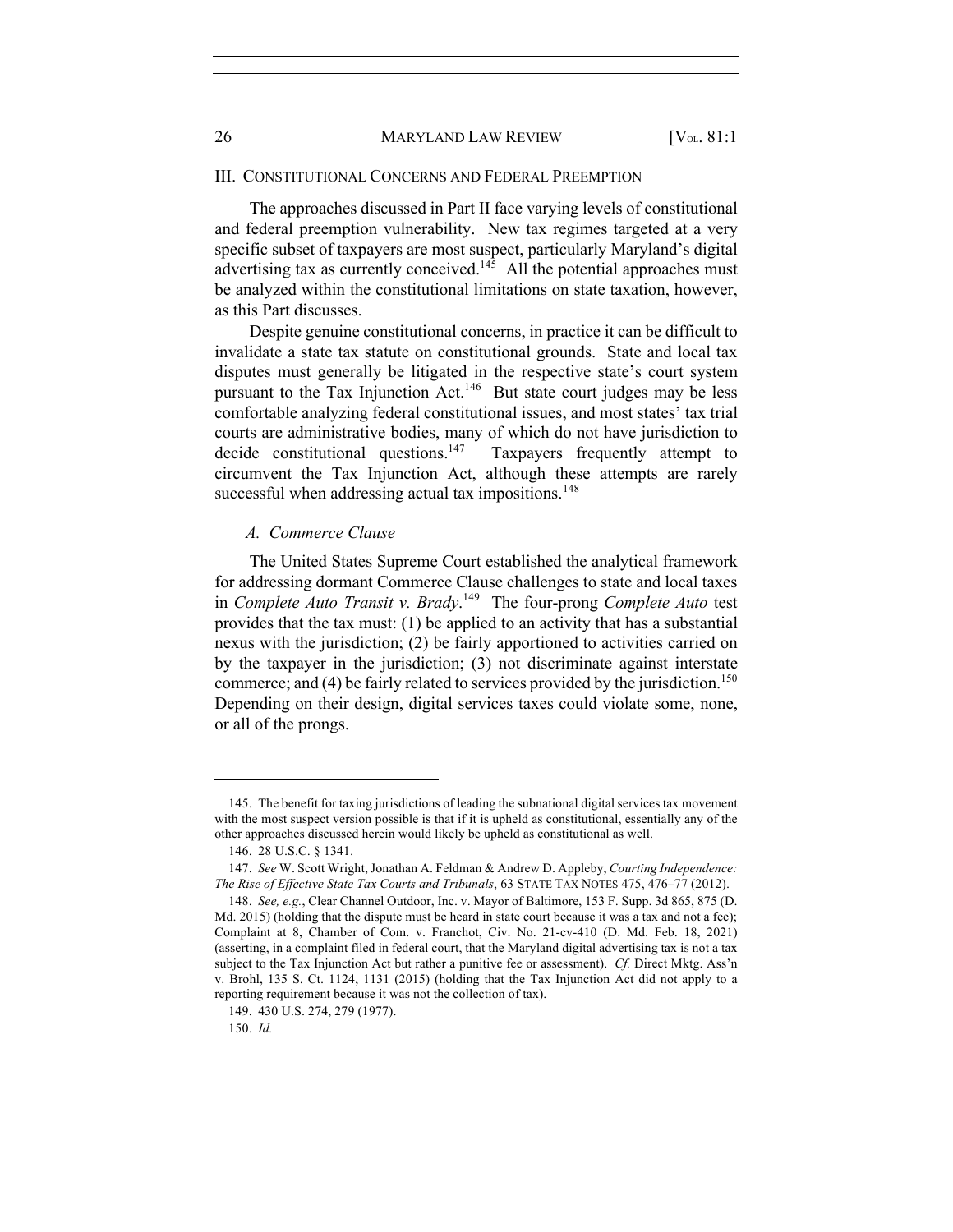The substantial nexus prong has been the subject of considerable dispute in the past. The United States Supreme Court's decision in *South Dakota v. Wayfair, Inc.*<sup>151</sup> reduces the likelihood of substantial nexus challenges.<sup>152</sup> In the context of digital services that involve collecting user data from residents in the jurisdiction and then directly or indirectly facilitating advertisements to those residents, there appears to be a significant enough connection with the jurisdiction to constitute substantial nexus.<sup>153</sup> The taxpayer arguably has an economic presence in the jurisdiction and may even have a physical presence if a state court were to adopt an expansive interpretation of that concept.154 There are attenuated scenarios that could raise nexus concerns. For example, a digital advertising broker that contracts with an advertising customer and then places an advertisement with a digital service provider that serves the advertisement throughout the country.<sup>155</sup> The digital advertising broker would have a very limited connection with any particular state.

Essentially all the digital tax proposals discussed thus far have significant fair apportionment deficiencies, mainly because most proposals, and even Maryland's enacted bill, do not provide sourcing rules. Maryland's initial digital advertising tax proposal would have sourced digital advertising gross receipts to Maryland if the user's IP address was in Maryland or if there was knowledge or reasonable suspicion that a user was using their device in the state.<sup>156</sup> This approach would have likely violated the internal consistency test under the fair apportionment prong because it would have often resulted in multiple taxation. For example, if both Maryland and New York adopted this sourcing methodology, both states could tax a digital advertiser's gross receipts if the user's device has an IP address that indicates it is located in one of those states and the user is known or reasonably suspected to be using that device in the other state. With digital advertising, a user could be using their device in every state within the tax year.<sup>157</sup> Maryland could have implemented a credit mechanism, as the New York data mining tax proposal does. But instead, Maryland removed the sourcing

<sup>151.</sup> 138 S. Ct. 2080 (2018).

<sup>152.</sup> *Id.* at 2099.

<sup>153.</sup> Most state digital advertising tax proposals essentially incorporate a \$1 million digital advertising gross receipt economic nexus threshold through their reporting requirement provisions. *See, e.g.*, H.B. 732, 2020 Gen. Assemb., Reg. Sess. (Md. 2021).

<sup>154.</sup> *See, e.g.*, U.S. Auto Parts Network, Inc. v. Comm'r of Revenue, No. C339523 (Mass. App. Tax Bd. Jan. 28, 2021) (granting summary judgment in favor of the taxpayer that challenged the Massachusetts pre-*Wayfair* regulation that established web "cookies" as physical presence); Billy Hamilton, *Goodbye,* Quill – *One Way or the Other*, 83 STATE TAX NOTES 379, 381–82 (2017).

<sup>155.</sup> *See* Cook & Stephanny, *supra* note 37.

<sup>156.</sup> S.B. 2, 2020 Gen. Assemb., Reg. Sess. (Md. 2020).

<sup>157.</sup> *See, e.g.*, Complaint at 10–11, Apple Inc. v. City of Chicago, No. 2018L050514 (Ill. Cir. Ct. Cook Cnty. Aug. 27, 2018) (asserting that a digital tax sourcing regime is unconstitutional because it taxes extraterritorial values).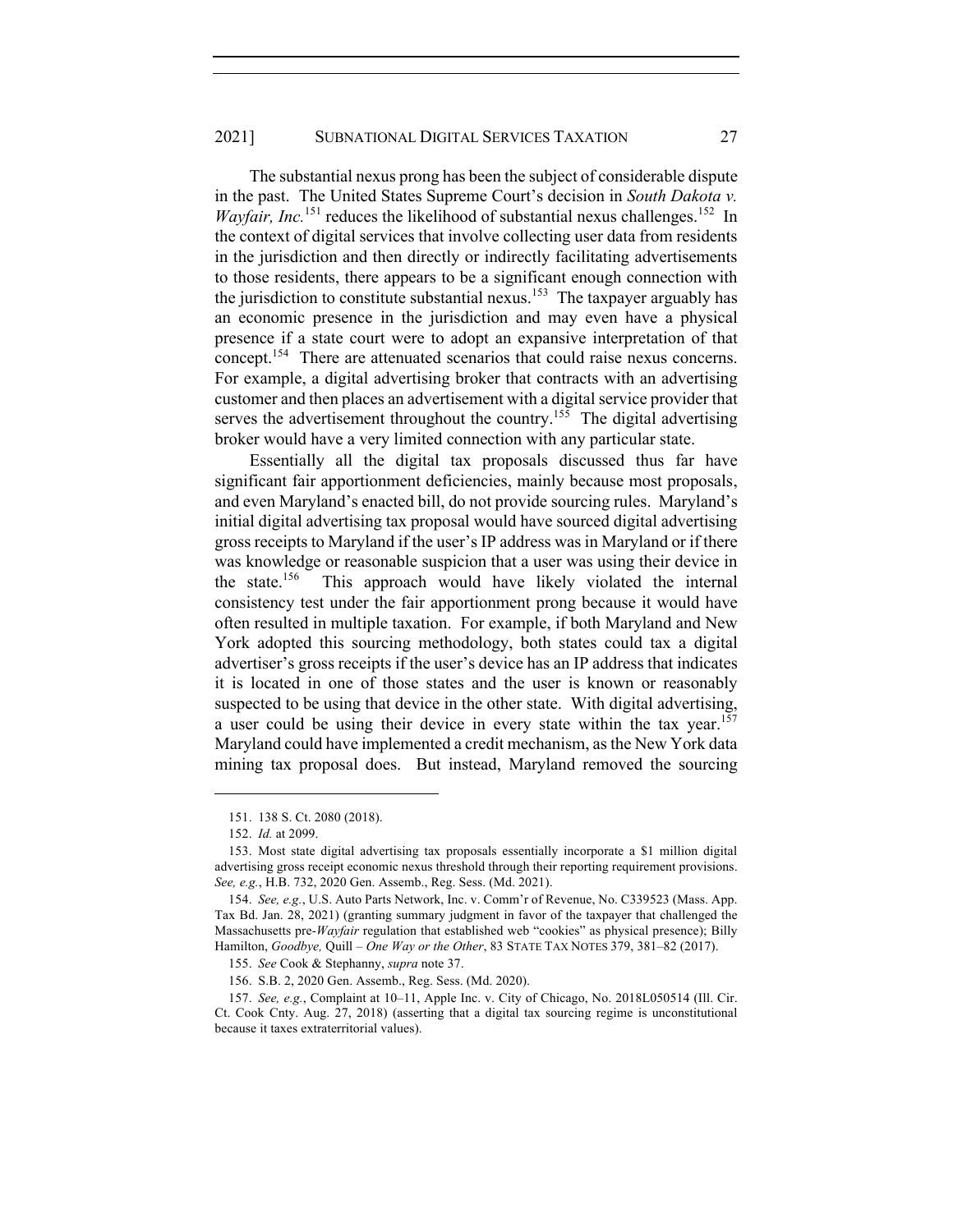methodology entirely and inexplicably created an apportionment formula in its place.<sup>158</sup> It is unclear why an apportionment formula is necessary in this gross receipts tax context. Determining the numerator of the formula, which is Maryland digital advertising gross receipts, still requires a valid sourcing methodology.<sup>159</sup> Making matters worse, the statute uses the taxpayer's digital advertising gross receipts in the United States as a denominator. Although the mechanics are unclear, it appears that the apportionment formula may then be applied to the taxpayer's worldwide digital advertising gross receipts.<sup>160</sup> If so, it is difficult to see how the apportionment methodology satisfies either the internal or external consistency tests, although straightforward amendments could cure the aforementioned deficiencies.<sup>161</sup>

Even if Maryland remedies its sourcing issues with a coherent internally and externally consistent sourcing methodology, taxpayers may assert that the basis for the tax rate increases violates the external consistency test. First, the tax rate increases are based on worldwide gross receipts, not Maryland gross receipts.<sup>162</sup> Second, the tax rate increases are based on gross receipts from all activities, not just digital advertising gross receipts.<sup>163</sup> Thus, a tax rate four times higher may apply to taxpayers based on non-advertising activities that have no connection with Maryland. Taxpayers have not found great success, however, when asserting that a tax rate increase based on extraterritorial income is unconstitutional.<sup>164</sup> Several states, including California and New York, impose higher personal income tax rates based on the taxpayer's federal taxable income rather than state taxable income.<sup>165</sup> This approach has been sustained and arguably better reflects a taxpayer's ability to pay.<sup>166</sup> As to external consistency specifically, when the Court first

<sup>158.</sup> The Maryland Comptroller's proposed regulations implement a throw-out rule that removes a device from both the numerator and denominator of the apportionment formula if its location is indeterminate. 48:21 Md. Reg. 896 (Oct. 8, 2021).

<sup>159.</sup> *See supra* Section II.A.

<sup>160.</sup> It is actually unclear why there is an apportionment formula at all, as the assessable base appears to be defined identically as the numerator of the apportionment formula.

<sup>161.</sup> Indeed, the Maryland Comptroller's proposed regulations use devices in Maryland over devices worldwide. 48:21 Md. Reg. 896 (Oct. 8, 2021). This apportionment formula remedies the obvious extraterritorial taxation issue, but the proposed regulations conflict with the apportionment formula in the statute itself.

<sup>162.</sup> H.B. 732, 2020 Gen. Assemb., Reg. Sess. (Md. 2021).

<sup>163.</sup> *Id.*

<sup>164.</sup> *See* HELLERSTEIN ET AL., *supra* note 83, ¶ 20.06[3] ("As we noted, courts have uniformly rejected the contention that the states engage in extraterritorial taxation when they determine the rate at which a nonresident pays tax by reference to all of the nonresident's income, including income beyond the state's taxing power.").

<sup>165.</sup> *See id.* ¶¶ 20.05[1][b], 20.06[3] (discussing Wheeler v. State, 249 A.2d 887 (Vt. 1969), *appeal dismissed*, 396 U.S. 4 (1969)).

<sup>166.</sup> *Id.* This ability to pay argument is less applicable, however, in a gross receipts tax regime than in a net income tax regime.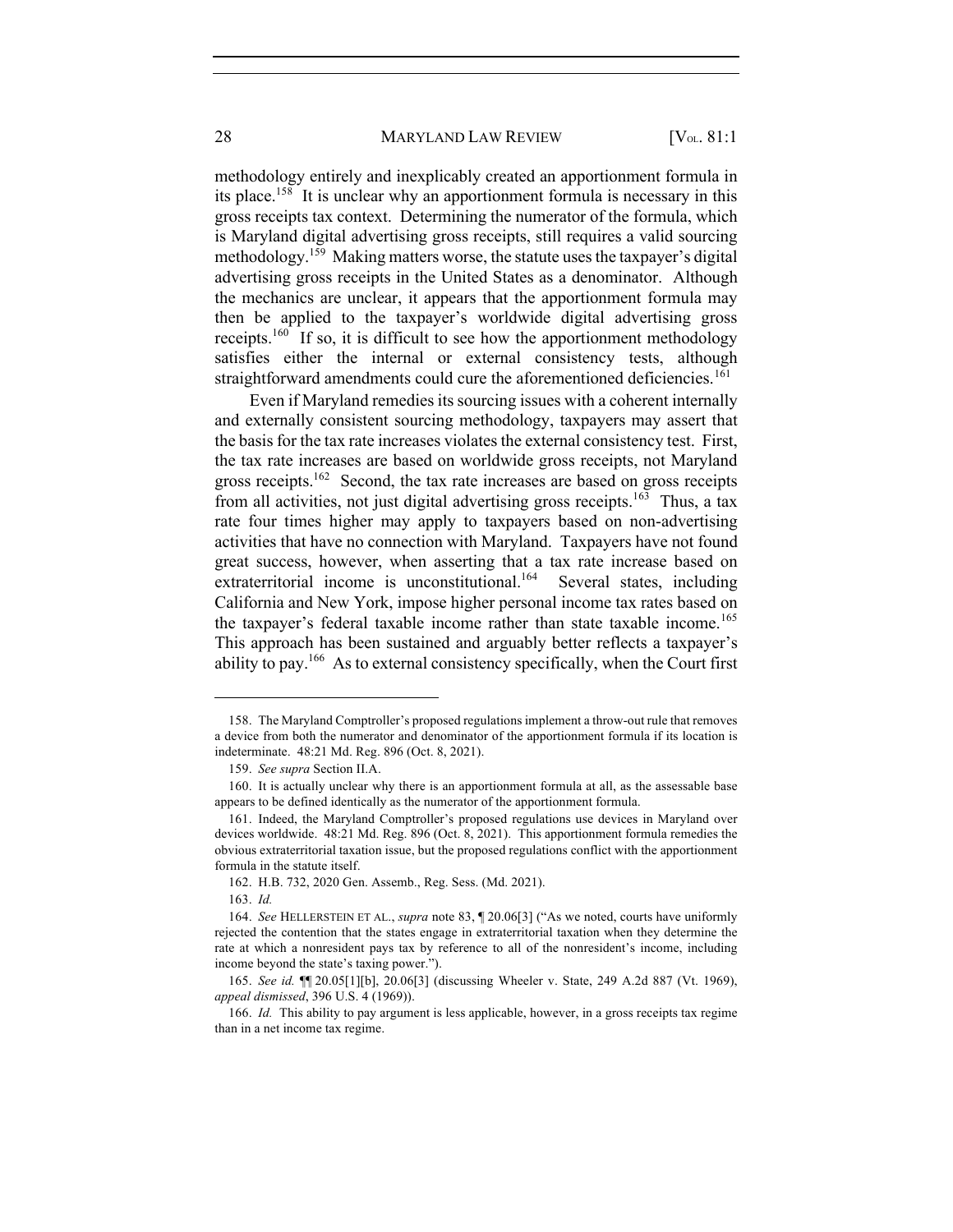articulated the test it analyzed whether "*income attributed to the State* is in fact 'out of all appropriate proportions to the business transacted . . . in that State.'"<sup>167</sup> In this case, assuming an appropriate sourcing methodology, Maryland is taxing only Maryland source revenue. As initially conceived, the external consistency test does not readily apply to determining tax rates but applies only to apportionment, which is intuitive because it falls within the fair apportionment prong.<sup>168</sup> The anti-discrimination prong is more pertinent for challenges to the progressive tax rate structure.

Indeed, the anti-discrimination prong is quite relevant to digital services taxes. Digital services taxes arguably violate the anti-discrimination prong if they have high gross receipts application thresholds because the taxes will apply only to large national or international businesses and not to local businesses. In effect, the tax will apply only to businesses engaged in interstate commerce and not to businesses engaged solely in intrastate commerce.<sup>169</sup> In addition, graduated rate structures that impose a severe notch effect exacerbate potential discrimination concerns.

Maryland's digital advertising tax is particularly suspect. Because of the tax's high application threshold—over \$100 million in global annual gross receipts—it will apply primarily to large national or international businesses and not to local Maryland-based businesses.<sup>170</sup> In effect, the tax will apply only to businesses engaged in interstate commerce and not to businesses engaged solely in intrastate commerce. In addition, the tax's rate structure imposes a severe notch effect that imposes a vastly greater tax burden on large international taxpayers than smaller local taxpayers. A taxpayer with less than \$1 billion in global annual gross receipts will pay a 2.5% tax on all their Maryland-sourced digital advertising receipts. A taxpayer with greater than \$15 billion in global annual gross receipts will pay ten percent on all their Maryland-sourced digital advertising receipts. Thus,

<sup>167.</sup> Container Corp. of Am. v. Franchise Tax Bd., 463 U.S. 159, 169–70 (1983) (emphasis added) (quoting Hans Rees' Sons, Inc. v. North Carolina *ex rel.* Maxwell, 283 U.S. 123, 135 (1931)).

<sup>168.</sup> The Court has articulated the external consistency test a bit more broadly, although the test is still focused on apportionment: "External consistency . . . looks . . . to the economic justification for the [s]tate's claim upon the value taxed, to discover whether a [s]tate's tax reaches beyond that *portion of value that is fairly attributable* to economic activity within the taxing [s]tate." Okla. Tax Comm'n v. Jefferson Lines, Inc., 514 U.S. 175, 185 (1995) (emphasis added).

<sup>169.</sup> This discrepancy does not inherently violate the anti-discrimination prong because all taxpayers within a certain revenue band pay the same tax rate regardless of whether they operate entirely intrastate or not. *See, e.g.*, HELLERSTEIN ET AL., *supra* note 83, ¶ 4.14[3][t] (recognizing that "taxes falling disproportionately on nonresidents may pass muster under the Commerce Clause if they are imposed evenhandedly on residents and nonresidents, even if nonresidents engage in the taxed activity more frequently than do residents").

<sup>170.</sup> In addition, the gross receipt threshold is based on all the taxpayer's gross receipts, not just their digital advertising receipts.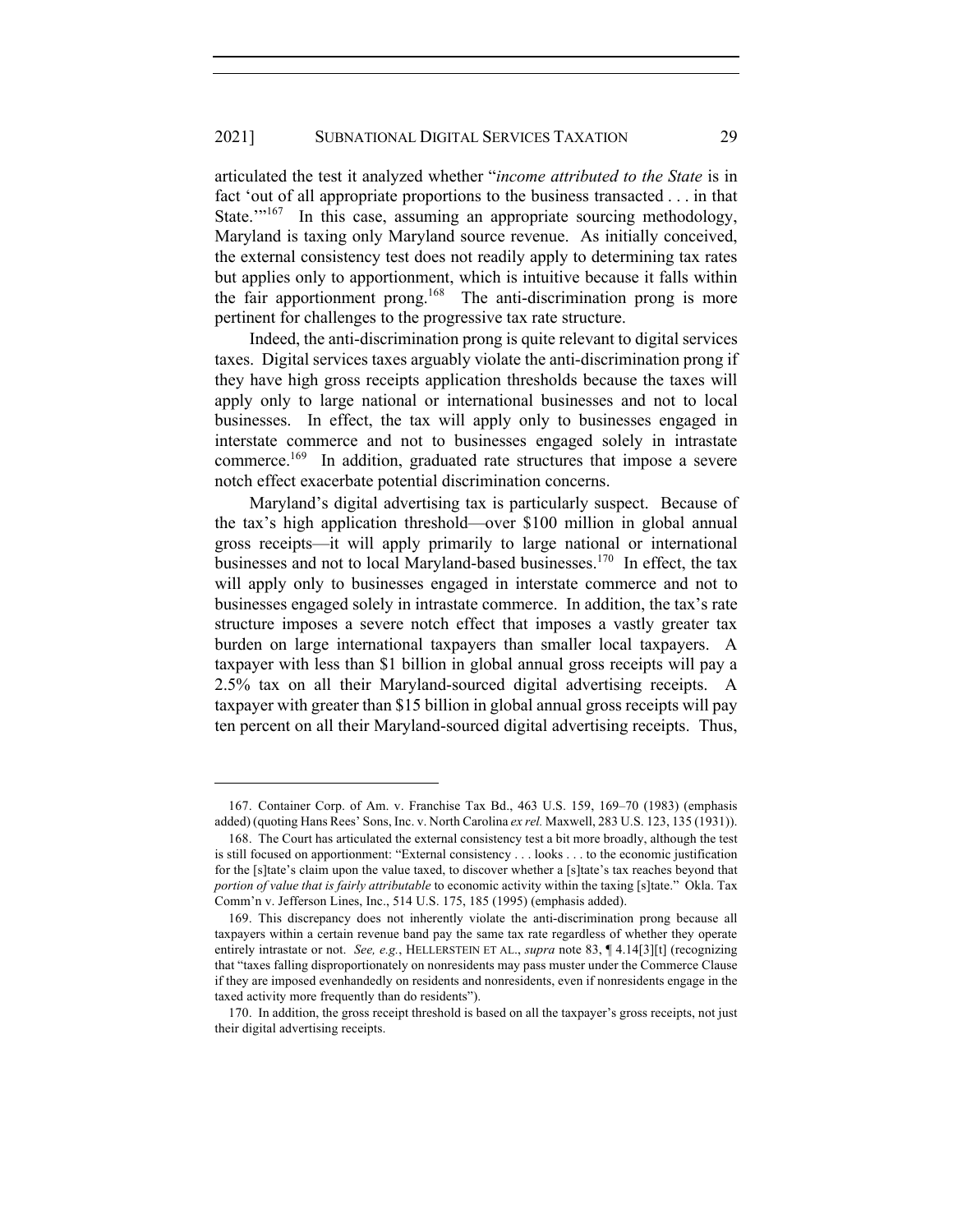the effective tax rate for large interstate taxpayers is four times greater than for smaller local taxpayers.

In contrast, New York's data mining tax proposal is designed in a much less discriminatory manner. The application threshold would be based on the number of users, not gross receipts.<sup>171</sup> The proposal begins to impose tax on data collectors who collect personal data from at least one million New York consumers in a given month. In the digital realm, even small, local datafocused companies can easily exceed that threshold. Crucially, the proposal also incorporates a conventional progressive rate structure that eliminates a severe notch effect. Every taxpayer would pay the exact same amount of tax, for example, for collecting data on up to ten million New York consumers during the tax period.<sup>172</sup> The largest taxpayers would be subject to a higher rate, but only on each New York consumer beyond each threshold. Thus, taxpayers' effective tax rates would be much closer under New York's data mining proposal than under Maryland's digital advertising tax.

Depending on a digital service tax's design, it may also violate the fairly-related prong. Successful challenges under *Complete Auto*'s fourth prong are rare.<sup>173</sup> The United States Supreme Court does not look to the "*amount* of the tax or the *value* of the benefits" provided.<sup>174</sup> Rather, the Court looks to whether "the *measure* of the tax [is] reasonably related to the extent of the contact, since it is the activities or presence of the taxpayer in the State that may properly be made to bear a 'just share of state tax burden.'"<sup>175</sup> This framework incorporates the fundamental assumption that "the measure of a tax is reasonably related to the taxpayer's activities or presence in the [s]tate—*from which it derives some benefit* such as the substantial privilege of [doing business]."176

Although digital service providers derive significant economic benefit from the jurisdiction in which the end user is located, the measure of tax may be problematic. The Maryland digital advertising tax imposes a ten percent gross receipt tax on the largest taxpayers, which is many magnitudes greater than traditional gross receipt tax rates that are often one percent or less.<sup>177</sup>

<sup>171.</sup> S. 4959, 2021–2022 Leg., Reg. Sess. (N.Y. 2021).

<sup>172.</sup> For example, every taxpayer would pay the same \$2.25 million in monthly tax for collecting data on up to ten million New York consumers during the tax period. If larger companies collected data on more than ten million New York consumers, the company would pay an additional tax of \$0.50 for each additional New York consumer.

<sup>173.</sup> *See* HELLERSTEIN ET AL., *supra* note 83, ¶ 4.18[2][d].

<sup>174.</sup> Commonwealth Edison Co. v. Montana, 453 U.S. 609, 625 (1981).

<sup>175.</sup> *Id.* at 626 (quoting W. Live Stock v. Bureau of Revenue, 303 U.S. 250, 254 (1938)).

<sup>176.</sup> *Id.* at 628–29 (emphasis added). The Court designed this standard in the context of general taxes. *Id.* at 622–24. The purpose of the general taxes at issue were to provide "police and fire protection and other advantages of civilized society." *Id.* at 628.

<sup>177.</sup> Even Maryland's lowest rate of 2.5% is more than double typical gross receipts tax rates. *See* H.B. 732, 2020 Gen. Assemb., Reg. Sess. (Md. 2021).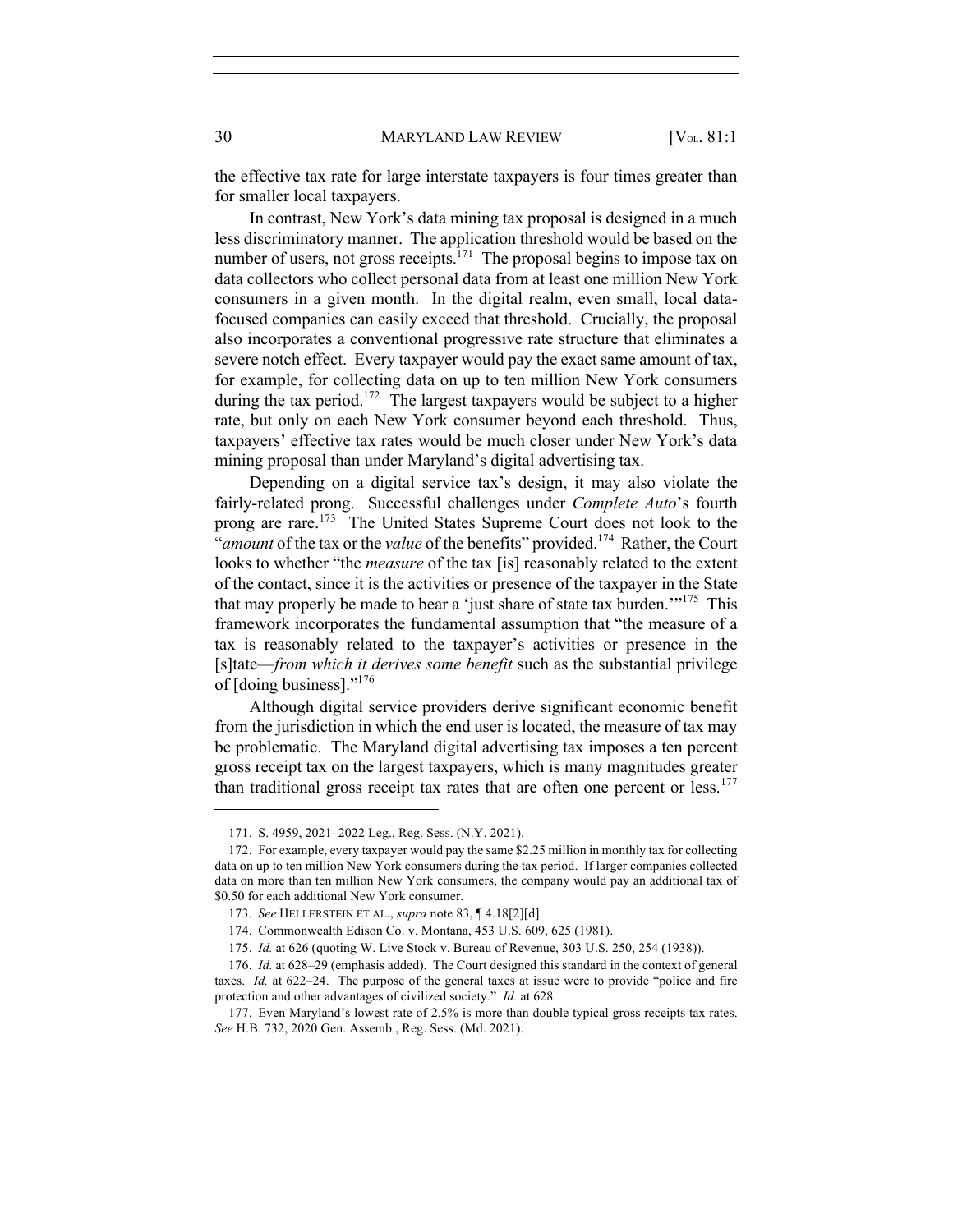Washington's data mining tax proposal, for example, would impose a flat rate of  $1.8\%$  of gross receipts, which would be the highest rate in its regime.<sup>178</sup> Although New York's data mining tax is well designed in many ways, its measure of tax leaves it susceptible to a Commerce Clause challenge as well. The measure of New York's tax is a monthly, per-user amount.<sup>179</sup> The highest marginal rate is \$0.50 per New York user per month. This measure of tax could far exceed the profit, or even gross revenue, that the taxpayer generates in a particular month. In such a case, the exorbitant measure of tax is arguably not fairly related to the benefit the taxpayer receives from extracting data from users in the jurisdiction.

Taxpayers could also assert that each of the taxes discussed above unduly burden interstate commerce under the reinvigorated *Pike* balancing test.180 Although the *Wayfair* court suggested that the *Pike* balancing test may play a larger role in dormant Commerce Clause challenges moving forward, it has been traditionally eschewed in state and local tax jurisprudence and diminished generally.181 In *Pike*, the Court established the following balancing framework to analyze Commerce Clause challenges:

Where the statute regulates even-handedly to effectuate a legitimate local public interest, and its effects on interstate commerce are only incidental, it will be upheld unless the burden imposed on such commerce is clearly excessive in relation to the putative local benefits. If a legitimate local purpose is found, then the question becomes one of degree. And the extent of the burden that will be tolerated will of course depend on the nature of the local interest involved, and on whether it could be promoted as well with a lesser impact on interstate activities.<sup>182</sup>

As a threshold matter, some of the tax approaches—such as Maryland's digital advertising tax—may not regulate in an even-handed manner and may have more than incidental effects on interstate commerce, as discussed above.183 If a tax regime does satisfy those requirements, however, a court would need to analyze potential local public interests. In addition to raising revenue for essential underfunded state programs, each of the digital taxes discussed in Part II arguably have the legitimate local purpose of accounting for valuable data currently being extracted from users in their jurisdictions

<sup>178.</sup> *See supra* Section II.F.

<sup>179.</sup> S. 4959, 2021–2022 Leg., Reg. Sess. (N.Y. 2021).

<sup>180.</sup> Pike v. Bruce Church, Inc., 397 U.S. 137, 142 (1970).

<sup>181.</sup> *See, e.g.*, Walter Hellerstein & Andrew Appleby, *Substantive and Enforcement Jurisdiction in a Post-*Wayfair *World*, 90 STATE TAX NOTES 283, 292 (2018); Brannon P. Denning, *Reconstructing the Dormant Commerce Clause Doctrine*, 50 WM. & MARY L. REV. 417, 493–94 (2008).

<sup>182.</sup> *Pike*, 397 U.S. at 142 (citation omitted).

<sup>183.</sup> *See supra* Section II.A.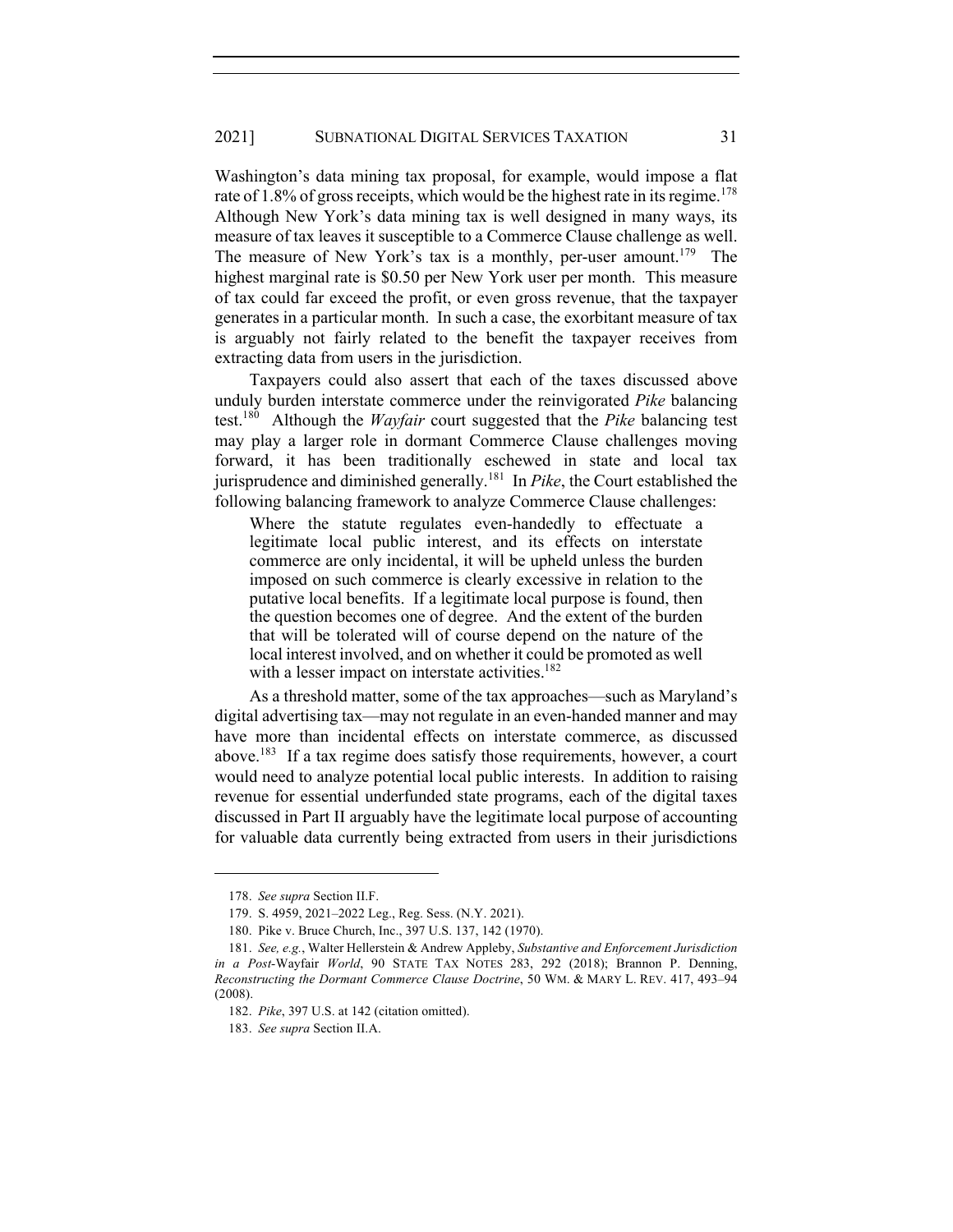without direct payment or transparency. The resulting inquiry is then twofold: whether the burdens imposed on taxpayers outweigh the respective purpose; and, if not, whether the state's purpose could be accomplished just as well in a less burdensome manner.

In the context of digital services taxes, the most significant and realistic burden relates to compliance. As discussed below, there are significant administrative burdens related to determining the proper source of the receipt in the digital context.<sup>184</sup> These burdens are compounded when taxpayers must comply with multiple digital taxes, whether within one jurisdiction or across many. The cumulative compliance burdens could potentially outweigh the local benefits—that argument is tenuous, however, especially for large multinational businesses.<sup>185</sup> In addition, depending on the digital tax approach being analyzed, taxing jurisdictions may be able to accomplish their stated purpose just as well with a lesser impact on interstate commerce, such as with other options discussed above.<sup>186</sup> For example, Maryland could expand its existing sales tax to include all advertising and to impose a higher rate instead of creating a new digital advertising gross receipts tax regime. Based on longstanding judicial reluctance to apply the inherently nuanced *Pike* balancing framework in the tax context, especially in a state court, it may be difficult for a taxpayer to succeed on this basis.

Digital services taxes also raise an unconventional Commerce Clause argument: whether subnational digital services taxes violate the "one voice" principle if the federal government is actively opposing international digital services taxes.<sup>187</sup> In such a case, if a subnational taxing jurisdiction were allowed to impose a similar tax, it would severely undercut the federal government's power to speak with one voice against these taxes internationally. The federal government could change course and reluctantly permit international digital service taxes, even though it is unlikely to ever embrace them.<sup>188</sup> Such a policy shift would severely weaken the already novel "one voice" argument against subnational digital services taxes.<sup>189</sup>

<sup>184.</sup> *See infra* Part IV.

<sup>185.</sup> One could also argue that these cumulative compliance burdens' effect on interstate commerce is beyond "incidental." For example, if the world's largest digital service providers were to withdraw from the Maryland market because of the compliance burdens associated with the digital advertising tax, there would be a significant effect on interstate commerce.

<sup>186.</sup> *See supra* Part II.

<sup>187.</sup> Mason, *supra* note 25.

<sup>188.</sup> The overwhelming target of these taxes are United States-based companies, so there is political pressure to condemn these taxes. In addition, the United States is one of the only developed nations without a federal consumption or transaction tax, so the United States does not currently stand to benefit directly with its own digital services tax at the federal level.

<sup>189.</sup> *See* Mason, *supra* note 25. States that adopt approaches other than digital advertising taxes could also assert that their tax regimes differ significantly from European-style digital services taxes.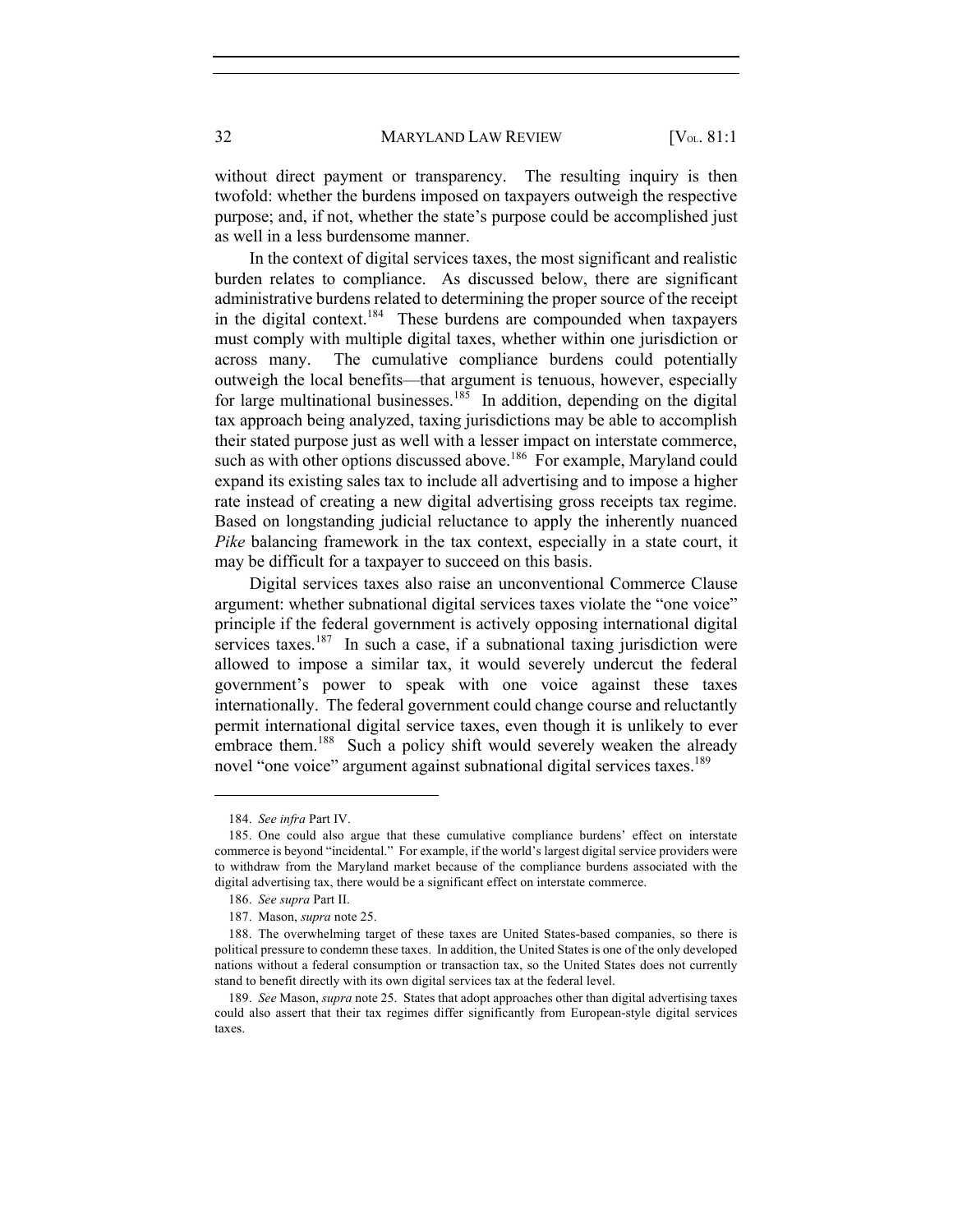# 2021] SUBNATIONAL DIGITAL SERVICES TAXATION 33

#### *B. Equal Protection Clause*

The Equal Protection Clause prohibits states from making unreasonable tax classifications, which is a fairly lenient standard for taxing jurisdictions.<sup>190</sup> The United States Supreme Court will generally analyze whether "the State's classification is 'rationally related to the State's objective.'"191 If the taxing jurisdiction presents a reasonable justification, the United States Supreme Court will generally sustain the tax even if it is discriminatory.192 Although there is some mixed precedent, the United States Supreme Court would likely uphold an Equal Protection Clause challenge of a tax distinction based on a business's number of locations or amount of gross receipts.<sup>193</sup> Thus, an equal protection argument based on a state imposing a higher tax burden on digital advertisers with greater gross receipts than those with fewer gross receipts is unlikely to be successful. An argument premised on the digital distinction is more viable, but still doubtful. Digital advertisers and traditional print or billboard advertisers are arguably not similarly situated taxpayers and their business models vary significantly in crucial ways. A state could present several colorable justifications for imposing a higher tax burden on digital advertisers, notably the extraction and monetization of user data, which would likely satisfy the lenient equal protection standard.

With that said, state courts have been more likely than the United States Supreme Court to find that taxes violate the state Equal Protection Clause.<sup>194</sup> A state court may be more comfortable analyzing the state constitution rather than the United States Constitution, which also allows the state court to deviate from United States Supreme Court Equal Protection Clause precedent.<sup>195</sup> And, although some state courts may assert that the Uniformity and Equal Protection Clause standards are essentially identical, it appears taxpayers may have more success with state uniformity clause challenges.<sup>196</sup>

<sup>190.</sup> *See* U.S. CONST. art. XIV, § 1; HELLERSTEIN ET AL., *supra* note 83, ¶ 3.02. A state imposing a higher rate of tax based on a taxpayer's overall income or revenue would also likely satisfy the Equal Protection Clause. *See* HELLERSTEIN ET AL., *supra* note 83, ¶ 20.06[3].

<sup>191.</sup> Harrah Indep. Sch. Dist. v. Martin, 440 U.S. 194, 199 (1979) (quoting Mass. Bd. of Ret. v. Murgia, 427 U.S. 307, 315 (1976)).

<sup>192.</sup> Allied Stores of Ohio, Inc. v. Bowers, 358 U.S. 522, 526–27 (1959).

<sup>193.</sup> *See* HELLERSTEIN ET AL., *supra* note 83, ¶ 3.03[5]–[6].

<sup>194.</sup> *Id.* ¶ 2.06[2]. "[S]ome state courts appear to be more sympathetic than the U.S. Supreme Court to equal protection challenges to state tax classifications." *Id.* ¶ 3.04[1].

<sup>195.</sup> State courts are bound by United States Supreme Court precedent while applying the United States Constitution but are not so bound when applying the state's constitution. *Id.* ¶ 3.04[1]. *See generally* Robert F. Williams, *Equality Guarantees in State Constitutional Law*, 63 TEX. L. REV. 1195, 1195–97 (1985).

<sup>196.</sup> *See* HELLERSTEIN ET AL., *supra* note 83, ¶ 3.04[1][c]; Arangold Corp. v. Zehnder, 787 N.E.2d 786, 793 (Ill. 2003) (recognizing that "[t]he uniformity clause was intended to be a broader limitation on legislative power to classify for nonproperty tax purposes than the limitation of the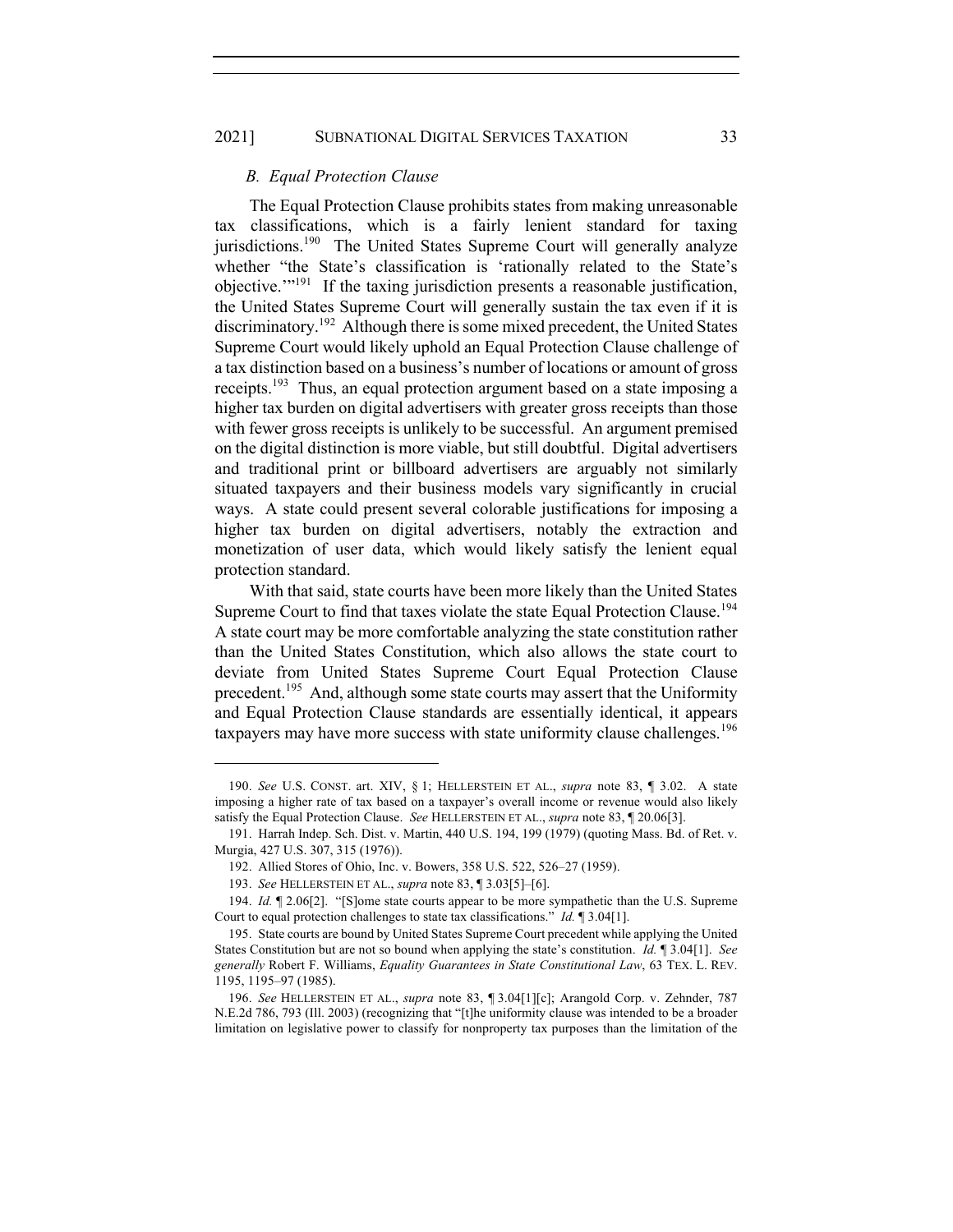#### *C. State Uniformity Clause*

The most powerful constitutional restriction in certain states is uniform taxation. Most state constitutions include some type of tax uniformity clause.<sup>197</sup> These uniformity clauses vary considerably across the states, and many apply only to property taxes.<sup>198</sup> State courts tend to interpret uniformity clauses broadly, and although taxpayers may also raise State and Federal Equal Protection Clause challenges, taxpayers are more likely to be successful with a state uniformity clause challenge to these digital taxes.<sup>199</sup> The overarching uniformity and equal protection inquiries are whether the taxing jurisdiction properly determined each taxpayer class, and whether it applies the tax uniformly across that class.<sup>200</sup>

Most relevant to the digital taxes discussed above, it is unclear whether a taxing jurisdiction can justify disparate tax treatment based on taxpayer size without violating the state constitution's uniformity clause.<sup>201</sup> Both Georgia and Pennsylvania, which have broad uniformity provisions that apply beyond property taxes, have addressed the issue.<sup>202</sup> The Georgia Supreme Court held that a business license tax violated the state constitution's uniformity provision because the tax imposed a greater flat charge if a business reached a certain employee threshold.<sup>203</sup> The court did, however, recognize that a reasonable justification for a size-based class is that larger businesses have greater ability to pay and produce greater regulatory costs for the locality.<sup>204</sup> Both the Georgia Supreme Court and the Pennsylvania Supreme Court struck

equal protection clause" (citing Searle Pharms., Inc. v. Dep't of Revenue, 512 N.E.2d 1240 (Ill. 1987))).

<sup>197.</sup> HELLERSTEIN ET AL., *supra* note 83, ¶ 2.01. Neither New York nor Connecticut have constitutional tax uniformity provisions. *Id.*

<sup>198.</sup> *Id.* ¶¶ 2.01, 2.06. Importantly, some courts have characterized net income taxes as a type of property tax. *See* Kunath v. City of Seattle, 444 P.3d 1235, 1239 (Wash. Ct. App., Div. 1 2019) (citing Culliton v. Chase, 25 P.2d 81 (Wash. 1933)).

<sup>199.</sup> *See* HELLERSTEIN ET AL., *supra* note 83, ¶ 3.04[1][c].

<sup>200.</sup> *Id.* ¶ 2.06; *Arangold Corp.*, 787 N.E.2d at 793.

<sup>201.</sup> The New Hampshire Supreme Court issued an advisory opinion to the New Hampshire legislature concluding that imposing different property tax rates based on taxpayer size would violate the state's uniformity clause unless there was a "valid reason" justifying the disparate treatment. Op. of the Justs., 386 A.2d 1273, 1275 (N.H. 1978).

<sup>202.</sup> GA. CONST. art. VII, § 1, ¶ III; PA. CONST. art. VIII, § 1. These broad provisions require that taxes be imposed uniformly upon the same class of *subjects* rather than property.

<sup>203.</sup> Pharr Road Inv. Co. v. City of Atlanta, 162 S.E.2d 333, 335–36 (Ga. 1968). The court suggested that a tax that imposed a certain rate per employee up to a threshold, and then a higher amount per employee that exceeds that threshold, would pass muster. *Id.*; *see also* Ping v. City of Cortez, 342 P.2d 657, 659 (Colo. 1959) (holding that a uniform per-employee business license tax did not violate the Equal Protection Clause).

<sup>204.</sup> *Pharr Road Inv. Co.*, 162 S.E.2d at 335.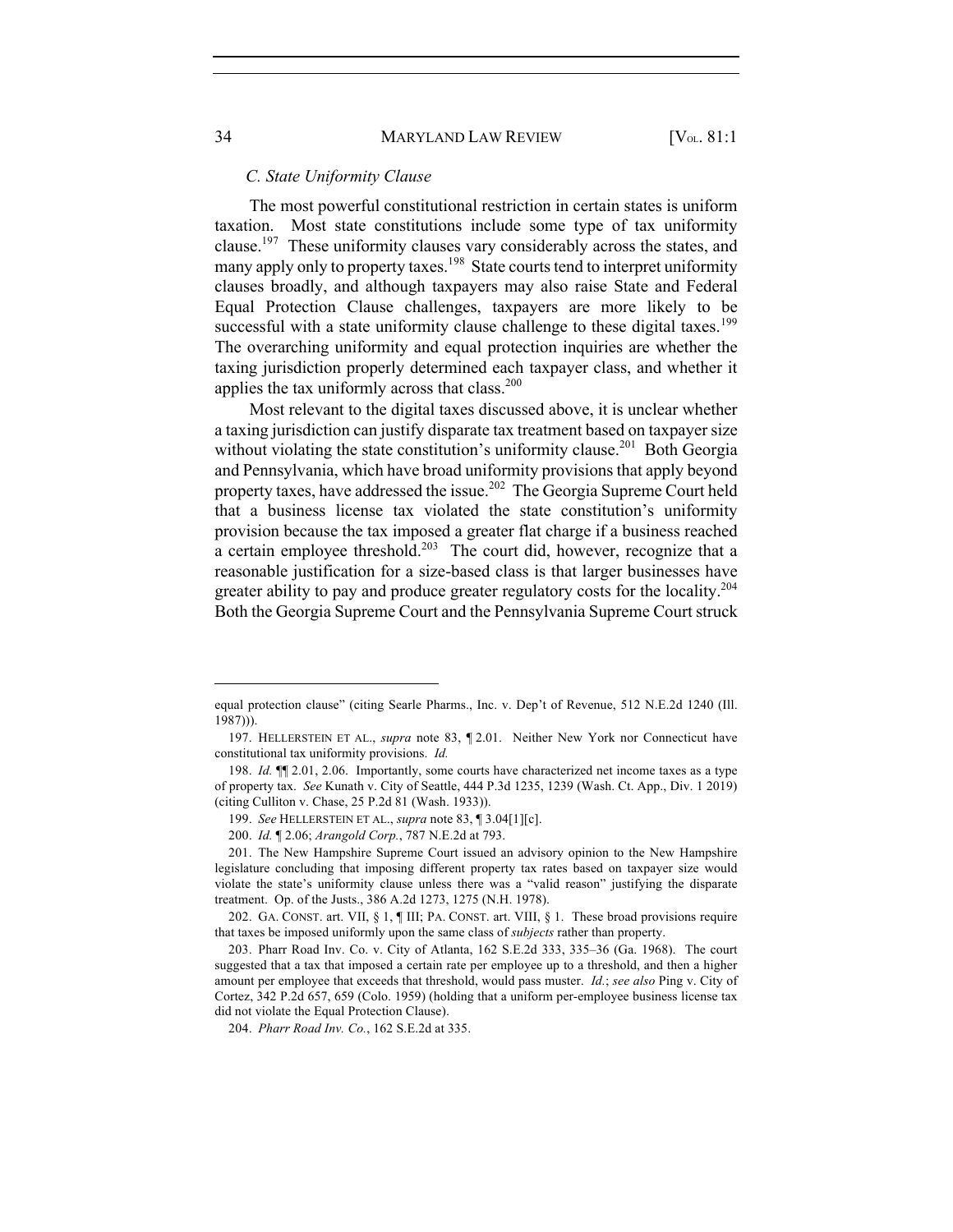down business license taxes because the provisions exempted taxpayers that had gross receipts below a certain threshold.<sup>205</sup>

With digital taxes that draw harsh distinctions and impose a severe notch effect on taxpayers that have greater gross receipts, taxpayers may have a viable uniformity argument. Taxpayers could also base a uniformity challenge on the digital versus traditional distinction, as discussed in Section III.B, for equal protection purposes. Although these are cogent arguments, a state court could easily deem these classifications to be reasonable. Regardless, most states do not have broad uniformity provisions that apply to all tax types.<sup>206</sup> Thus, the digital tax approaches that are most vulnerable to a uniformity challenge are stock-based taxes and data ad valorem taxes because they could fall within the scope of most state constitutional uniformity clauses.

#### *D. First Amendment*

The First Amendment prohibits taxes that discriminate against the press or impermissibly restrain free speech.<sup>207</sup> A recent dispute in Maryland regarding Baltimore's billboard excise tax is instructive for digital tax proposals.208 The Maryland Court of Appeals determined that the First Amendment was not implicated because the billboard provider was being taxed on providing the medium for speech but was not being taxed on its speech, and that the tax did not regulate or ban speech and was content neutral.<sup>209</sup> The appellate court then stated that, even if the First Amendment was implicated, the tax was permissible.<sup>210</sup> The court analyzed the relevant United States Supreme Court precedent in this area and concluded that "[t]o be struck down on First Amendment grounds, a tax must, therefore, threaten 'to suppress the expression of particular ideas or viewpoints,' target 'a small group of speakers,' or discriminate 'on the basis of the content of taxpayer speech."<sup>211</sup> The Maryland Court of Appeals agreed, holding that heightened

<sup>205.</sup> *Id.* at 336; Saulsbury v. Bethlehem Steel Co., 196 A.2d 664, 666–67 (Pa. 1964); *cf.* City & Cnty. of Denver v. Duffy Storage & Moving Co., 450 P.2d 339, 344 (Colo. 1969) (en banc) (determining that under the Equal Protection Clause a similar exemption "is not arbitrary and is reasonable").

<sup>206.</sup> *See* HELLERSTEIN ET AL., *supra* note 83, ¶ 2.01.

<sup>207.</sup> *See id.* ¶ 13.11[4].

<sup>208.</sup> Clear Channel Outdoor, Inc. v. Dir., Dep't of Fin., 244 Md. App. 304, 223 A.3d 1050 (Md. Ct. Spec. App. 2020), *cert. granted*, 468 Md. 543, 228 A.3d 163 (2020), *aff'd*, 472 Md. 444, 247 A.3d 740 (2021).

<sup>209.</sup> *Id.* at 317, 223 A.3d at 1058.

<sup>210.</sup> *Id.* at 317–18, 223 A.3d at 1058.

<sup>211.</sup> *Id.* at 322, 223 A.3d at 1060 (quoting Leathers v. Medlock, 499 U.S. 439, 447 (1991)). *But cf.* City of Baltimore v. A.S. Abell Co., 218 Md. 273, 288–89, 145 A.2d 111, 119 (1958) (holding that municipal taxes on advertising media were unconstitutional for singling out newspapers and radio and television stations for taxation).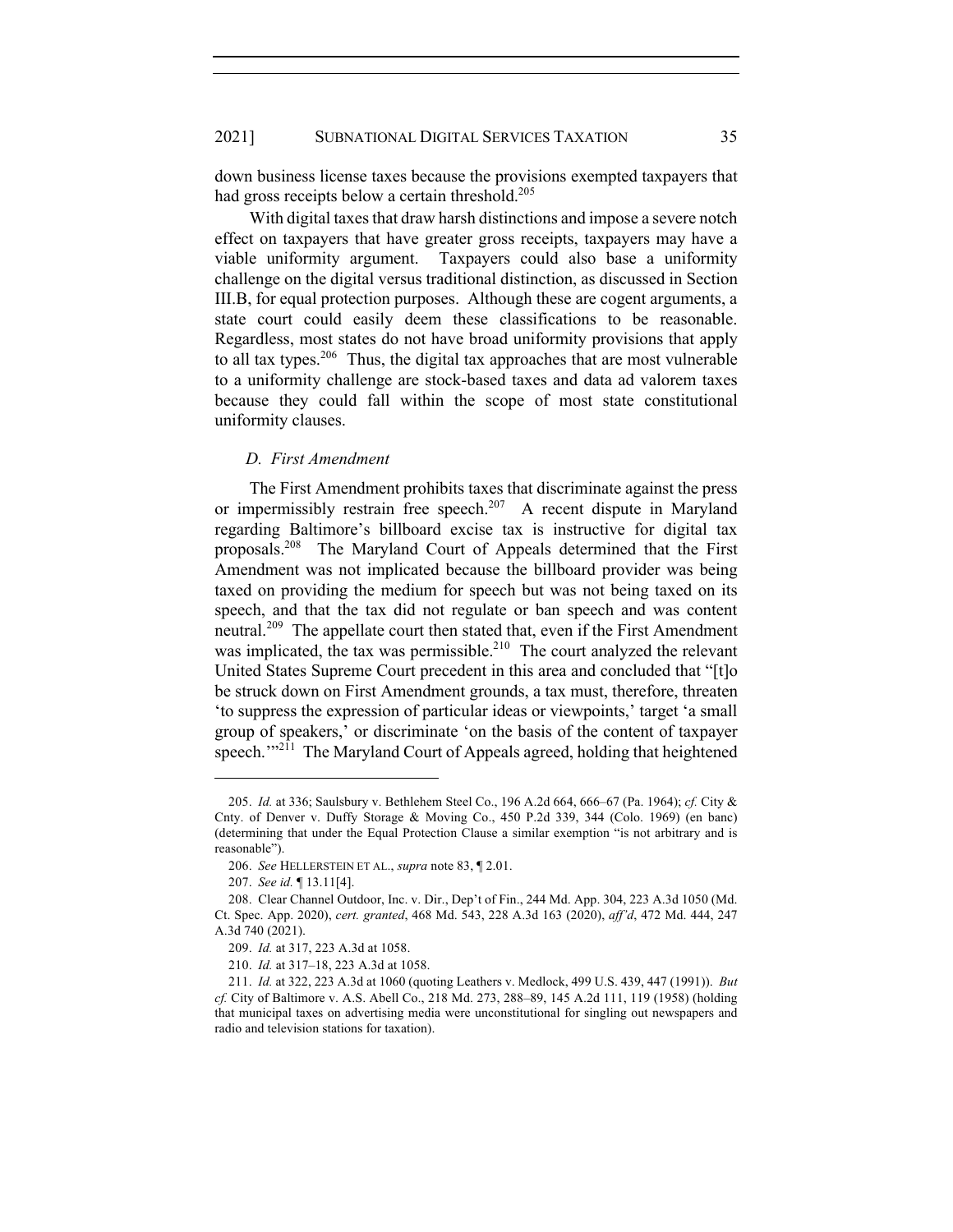scrutiny under the First Amendment applies only "when a tax suppresses or threatens to suppress particular ideas or viewpoints by (1) singling out the press, (2) targeting a small group of speakers, or (3) discriminating on the basis of the content of taxpayer speech." $2^{12}$ 

Digital tax opponents will likely assert a First Amendment challenge, although courts may be reluctant to invalidate most digital tax proposals on these grounds. None of the digital tax approaches discussed above overwhelmingly violate any of the three bases to invalidate a tax on the press on First Amendment grounds, and Maryland's exemption for broadcast and news media entities weakens a First Amendment challenge.<sup>213</sup>

## *E. Internet Tax Freedom Act*

Federal preemption may be the most likely barrier for digital services taxes, specifically preemption based on ITFA.<sup>214</sup> ITFA contains two operative provisions. The first prohibits states and localities from imposing any tax on "Internet access."<sup>215</sup> This operative provision is important because it was a primary justification for Congress making ITFA permanent and it may preclude any ITFA repeal efforts, as discussed below. Although this provision may not initially appear to impact most digital services tax proposals, some digital services taxes could potentially fall within this operative provision because ITFA defines "Internet access" much more broadly than its commonly understood definition.<sup>216</sup>

<sup>212.</sup> Clear Channel Outdoor, Inc. v. Dir., Dep't of Fin., 472 Md. 444, 477–78, 247 A.3d 740, 759–60 (2021). *But see* Lamar Advantage GP Co., L.L.C. v. City of Cincinnati, No. 2021-Ohio-3155, 2021 WL 4201656, at \*19–20 (Ohio Sept. 16, 2021) (holding that a billboard tax violated the First Amendment and stating that the reasoning in *Clear Channel Outdoor* was not persuasive).

<sup>213.</sup> The Maryland legislature amended its digital advertising tax to exempt advertising hosted by broadcast or news media entities, although not necessarily to preempt a First Amendment challenge. S.B. 787, 2021 Gen. Assemb., Reg. Sess. (Md. 2021).

<sup>214.</sup> Internet Tax Freedom Act (ITFA) of 1998, Pub. L. No. 105-277, 112 Stat. 2681–719 (creating 47 U.S.C. § 151 note, ITFA §§ 1100–09); Trade Facilitation and Trade Enforcement Act of 2015, Pub. L. No. 114-125, § 922, 130 Stat. 122 (2016) (making ITFA permanent). Pursuant to the Supremacy Clause of the United States Constitution, Article VI, clause 2, the laws of the United States are the supreme law of the country. U.S. CONST. art. VI, § 2.

<sup>215.</sup> ITFA § 1101(a)(1).

<sup>216.</sup> ITFA defines "Internet access" to include "a homepage, electronic mail and instant messaging (including voice- and video-capable electronic mail and instant messaging), video clips, and personal electronic storage capacity, that are provided independently or not packaged with Internet access." *Id.* § 1105(5)(E). But "Internet access" does not include "voice, audio or video programming." *Id.* § 1105(5)(D). Apple is asserting that Chicago's streaming video tax violates ITFA because it imposes tax on video clips, which fall under ITFA's definition of "Internet access." Complaint, *supra* note 157, at 4, 8, 14–15. In separate litigation, Apple is also asserting that Texas cannot impose tax on its iCloud storage service because it qualifies as "personal electronic storage capacity" under ITFA. Complaint at 1, 5, Apple Inc. v. Hegar, No. D-1-GN-20-004108 (Tex. Dist. Ct. Travis Cnty. Aug. 7, 2020). Both cases focus on the confusing statutory language that considers these services to be protected "Internet access" even if not packaged with "Internet access." Another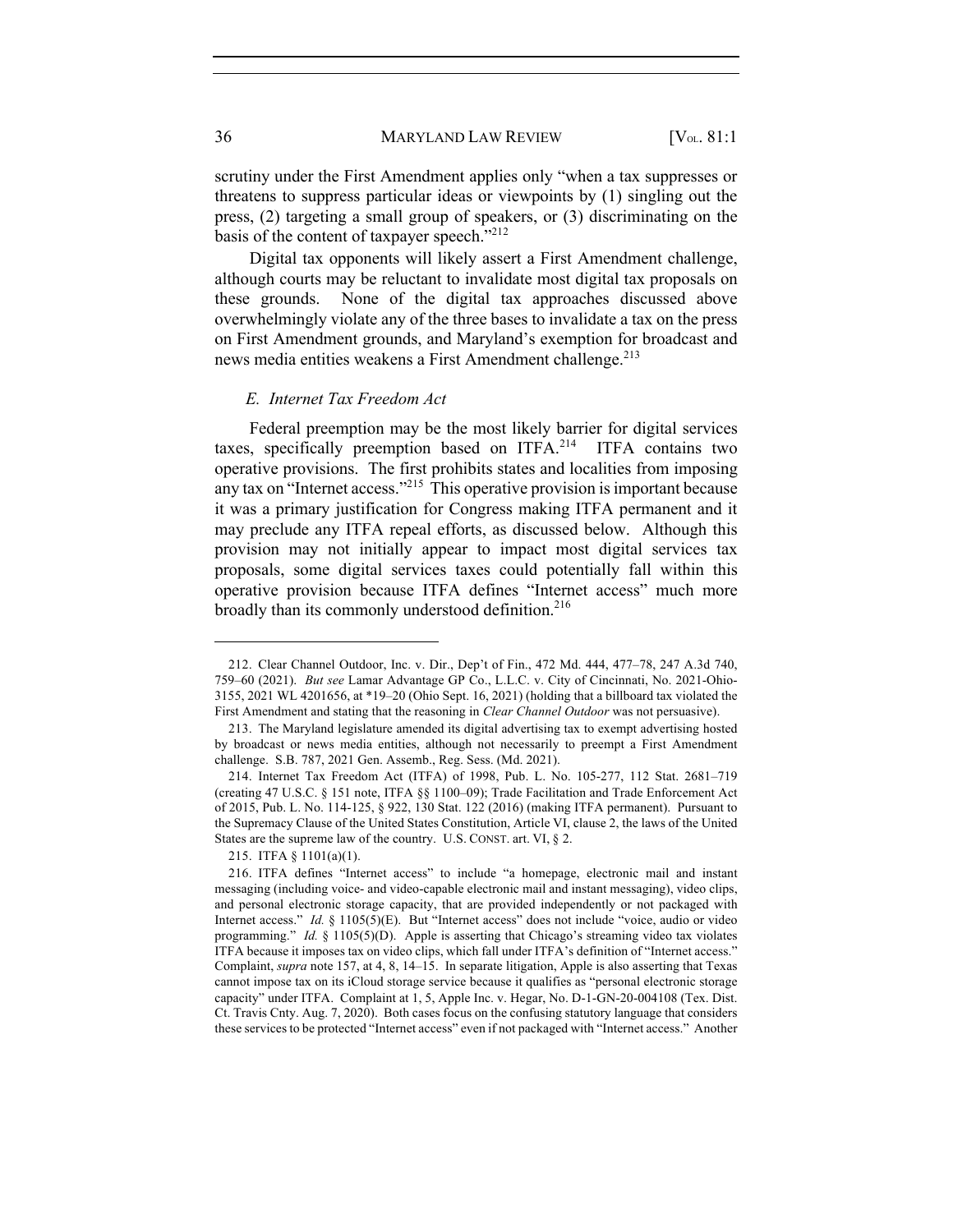ITFA's second operative provision prohibits states and localities from imposing multiple or discriminatory taxes on electronic commerce.<sup>217</sup> This provision's broad language may prohibit digital-specific state and local tax proposals. ITFA defines "[e]lectronic commerce" as "any transaction conducted over the Internet or through Internet access, comprising the sale, lease, license, offer, or delivery of property, goods, services, or information, whether or not for consideration, and includes the provision of Internet access."<sup>218</sup> And ITFA defines "tax" broadly as "any charge imposed by any governmental entity for the purpose of generating revenues for governmental purposes, and . . . not a fee imposed for a specific privilege, service, or benefit conferred" or a sales and use tax collection obligation.<sup>219</sup>

ITFA's "discriminatory tax" definition includes several alternatives, although the most applicable is any state or local tax imposed on "electronic commerce" that is not imposed, or is imposed at a lower rate, on "transactions involving similar property, goods, services, or information accomplished through other means."<sup>220</sup> A tax on "electronic commerce" is also A tax on "electronic commerce" is also discriminatory if it "imposes an obligation to collect or pay the tax on a different person or entity than in the case of transactions involving similar property, goods, services, or information accomplished through other means."<sup>221</sup>

There are few cases interpreting ITFA's anti-discrimination provision. If a state were to impose a tax on a provider's digital advertising receipts but not on a provider's non-digital advertising receipts—as is the case with Maryland's digital advertising tax—at first glance it seems clear the tax would discriminate against electronic commerce. The same analysis applies to a sales tax imposed on digital advertising but not print advertising. A jurisdiction could assert, however, that digital advertising is not "similar" to non-digital advertising.<sup>222</sup> Although both accomplish the same end result,

221. *Id.* § 1105(2)(A)(iii).

potential complication stemming from ITFA's imprecise drafting is that ITFA preemption applies to an "Internet [A]ccess [P]rovider" only if it offers screening software to protect minors. *See, e.g.*, New Cingular Wireless PCS LLC v. Comm'r of Revenue, 154 N.E.3d 947, 955 (Mass. App. Ct. 2020).

<sup>217.</sup> ITFA § 1101(a)(2).

<sup>218.</sup> *Id.* § 1105(3).

<sup>219.</sup> *Id.* § 1105(8)(A).

<sup>220.</sup> *Id.* § 1105(2)(A)(i)–(ii).

<sup>222.</sup> *See, e.g.*, Labell v. City of Chicago, 147 N.E.3d 732, 747 (Ill. App. 1st 2019), *appeal denied*, 144 N.E.3d 1175 (Ill. 2020) (holding that streaming services are not "similar" to live performances for ITFA, and suggesting that ITFA applies only when the services are "identical"); Gartner, Inc. v. Dep't of Revenue, 455 P.3d 1179, 1193 (Wash. Ct. App., Div. 2 2020) (holding that an online research library is not "equivalent" to research delivered via CD or email for ITFA purposes); Darien Shanske, Christopher Moran & David Gamage *Maryland's Digital Tax and the ITFA's Catch-22*, 100 TAX NOTES STATE 141, 142–43 (2021); Dan R. Bucks et al., *The Maryland and New York Approaches to Taxing the Data Economy*, 100 TAX NOTES STATE 147, 148–49 (2021).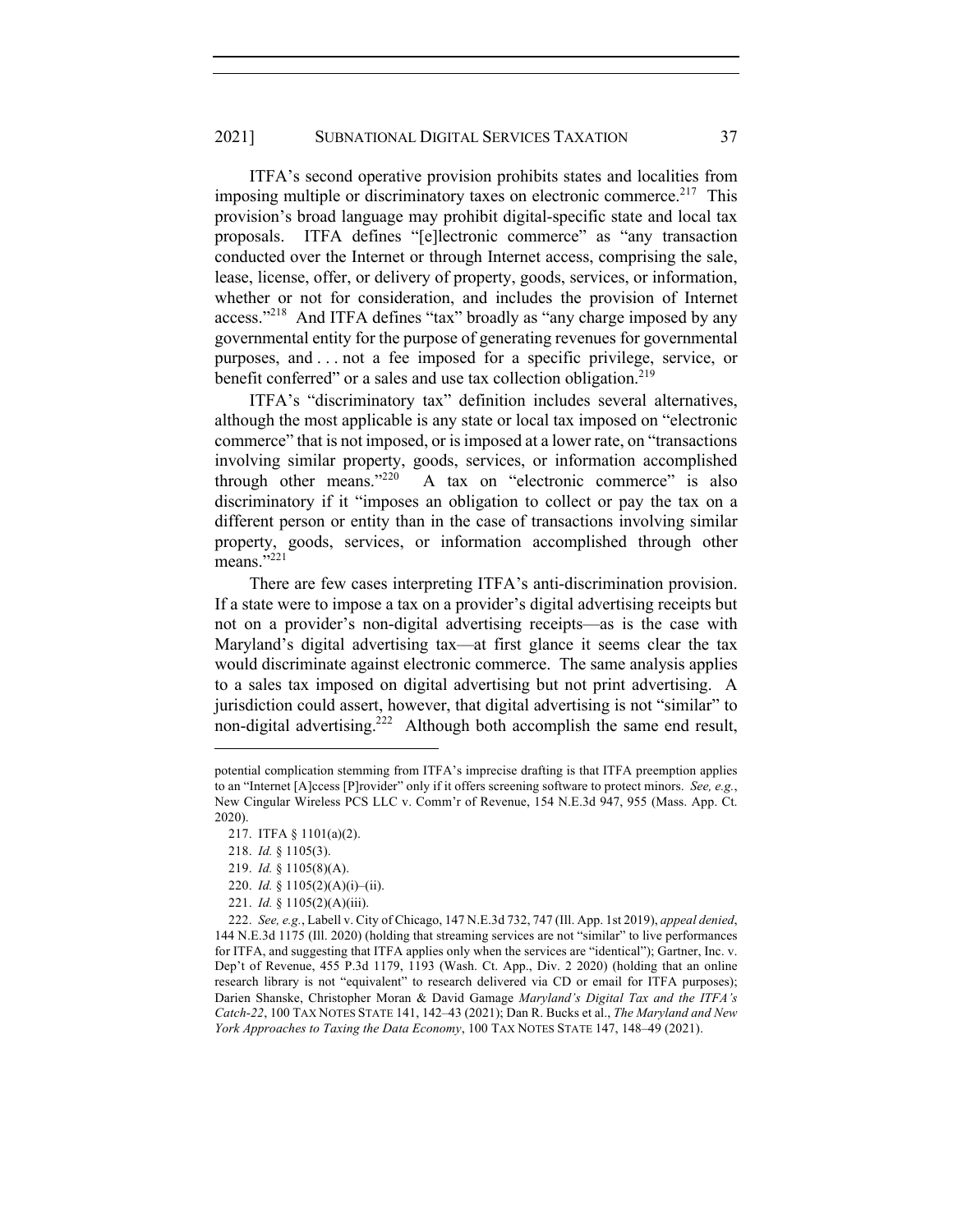they do so in very different ways. Digital advertising relies heavily on extracting user data, using advanced analytics to process that data into useful information, and then serving the targeted advertisements through a free or subsidized digital service.<sup>223</sup> Traditional advertising incorporates some rudimentary versions of these processes, but printing a static graphic on a billboard is arguably dissimilar from serving a targeted video advertisement on a user's Facebook feed or Google search result webpage. In addition, nonelectronic advertising may soon cease to exist in a meaningful way.<sup>224</sup> This progression advances the argument that there are not similar non-electronic services and also allows jurisdictions to define the scope of their taxes broadly to include all advertising or all data extraction, regardless of electronic or non-electronic, because of the minor impact on non-electronic service providers in those industries.<sup>225</sup>

ITFA's "multiple tax" definition is also quite broad:

[A]ny tax that is imposed by one State or political subdivision thereof on the same or essentially the same electronic commerce that is also subject to another tax imposed by another State or political subdivision thereof (whether or not at the same rate or on the same basis), without a credit . . . for taxes paid in other jurisdictions.<sup>226</sup>

A congressional report provided an example of the intent underlying the multiple tax provision:

[A] resident of Virginia downloads a movie from a company based in Seattle while waiting at the airport in Chicago. Three states could claim the right to tax it; Virginia, Washington and Illinois. The statute . . . requires credits so the customer is not subject to three separate tax levies. $227$ 

Any digital services tax proposal must incorporate a sourcing regime that avoids ITFA's multiple tax prohibition, as discussed in greater detail below.228

<sup>223.</sup> *See, e.g.*, *supra* note 2.

<sup>224.</sup> Many billboards are now electronic video boards that may fall within the scope of digital advertising taxes. Print newspaper circulation has dwindled dramatically, and telephone directories such as the Yellow Pages have gone from a preeminent advertising tool to a historical afterthought.

<sup>225.</sup> The tax impact is mitigated further with progressive rates, as smaller traditional advertising businesses would be subject to much lower rates than the world's largest technology companies.

<sup>226.</sup> ITFA § 1105(6)(A). ITFA provides an exception to the "multiple tax" definition that could be construed to exempt all sales and use taxes from the definition. *Id.* § 1105(6)(B). The purpose of this exception, however, was much different and such an interpretation would contradict legislative history and undermine the provision substantially. This exception originally addressed grandfathered taxes on Internet access, which are no longer applicable, so the cross-reference was deleted, which resulted in this ambiguous and potentially misleading language.

<sup>227.</sup> H.R. REP. NO. 113-510, at 3 (2014).

<sup>228.</sup> *See infra* Part IV.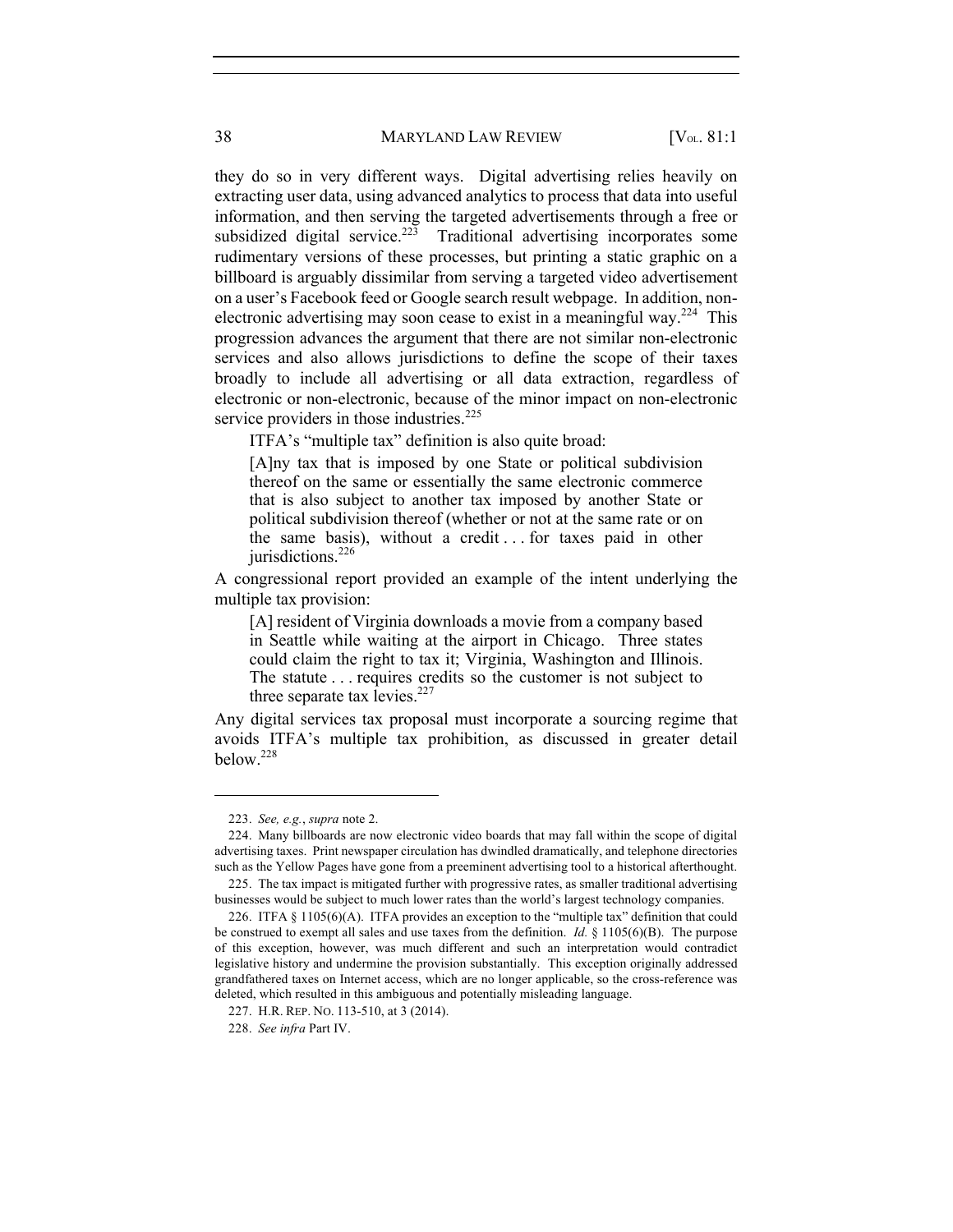Despite ITFA's broad language, there are several scenarios that may circumvent preemption. First, a jurisdiction could design its digital services tax in a manner that complies with ITFA, as discussed in this Section, or impose a non-digital-specific tax such as the corporate income tax surcharge or stock-based taxes discussed above.<sup>229</sup> Second, a federal, rather than subnational, digital services tax would not be preempted. Third, even if a subnational digital services tax appeared to violate ITFA, state courts may be hesitant to preempt the tax for several reasons. State courts and administrative tribunals may be reluctant to address federal preemption generally and may strive to decide a case on state statutory grounds instead.<sup>230</sup> State courts may interpret ITFA's preemption very narrowly despite its broad language,<sup>231</sup> or simply misinterpret ITFA's technically complex and imprecisely drafted provisions, in favor of the taxing jurisdiction.<sup>232</sup> And United States Supreme Court precedent imposes a presumption against federal preemption, basing the analysis on congressional intent.<sup>233</sup> A state court could determine that Congress's original intent, discussed below, was not to preempt taxes on substantial revenue derived from extracting user data, which may have been nominal or unforeseeable in 1998 or even 2014.

Finally, even if a state court invalidated a subnational digital services tax based on ITFA preemption, Congress could reasonably repeal at least ITFA's electronic commerce provision.<sup>234</sup> When Congress was deciding whether to make ITFA permanent, the House Judiciary Committee provided valuable insight into the original intent of ITFA and why at least some aspects of ITFA were no longer appropriate.<sup>235</sup>

<sup>229.</sup> *See supra* Sections II.C, II.D.

<sup>230.</sup> *See, e.g.*, *In re* Expedia, Inc., DTA Nos. 825025 and 825026, at 19 (N.Y.S. Div. Tax App. Feb. 5, 2015) (finding in favor of the taxpayer on a state statutory basis and declining to address the taxpayer's ITFA discrimination argument).

<sup>231.</sup> *See supra* note 222. State courts are even less likely than federal courts to strike down their own state's tax regime, colloquially deemed the "home cooking" doctrine. *See* Hellerstein & Appleby, *supra* note 181, at 292. Digital advertising tax opponents recognize this difficulty and are attempting to challenge these taxes in federal court despite the Tax Injunction Act. *See* Complaint at 4, Chamber of Com. v. Franchot, Civ. No. 21-cv-410 (D. Md. Feb. 18, 2021).

<sup>232.</sup> *See, e.g.*, City of Chicago v. StubHub!, Inc., 624 F.3d 363, 366 (7th Cir. 2010) (misinterpreting ITFA's multiple tax provision in favor of the state taxing authority).

<sup>233.</sup> *See, e.g.*, Riegel v. Medtronic, Inc., 552 U.S. 312, 334–35 (2008) (Ginsburg, J., dissenting); Cipollone v. Liggett Grp., Inc., 505 U.S. 504, 516 (1992). The Illinois Supreme Court held that ITFA preempted the state's "click-through" nexus law, although a well-reasoned dissent presented a strong case against preemption. Performance Mktg. Ass'n, Inc. v. Hamer, 998 N.E.2d 54, 55 (Ill. 2013).

<sup>234.</sup> Recently, scholars asserted that ITFA should be repealed in its entirety and that there may be political viability to do so. *See, e.g.*, Dan R. Bucks et al., *Is It Time to Tax the Digital Economy?*, 99 TAX NOTES STATE 29, 31, 33 (2021).

<sup>235.</sup> H.R. REP. NO. 113-510, at 5–10 (2014).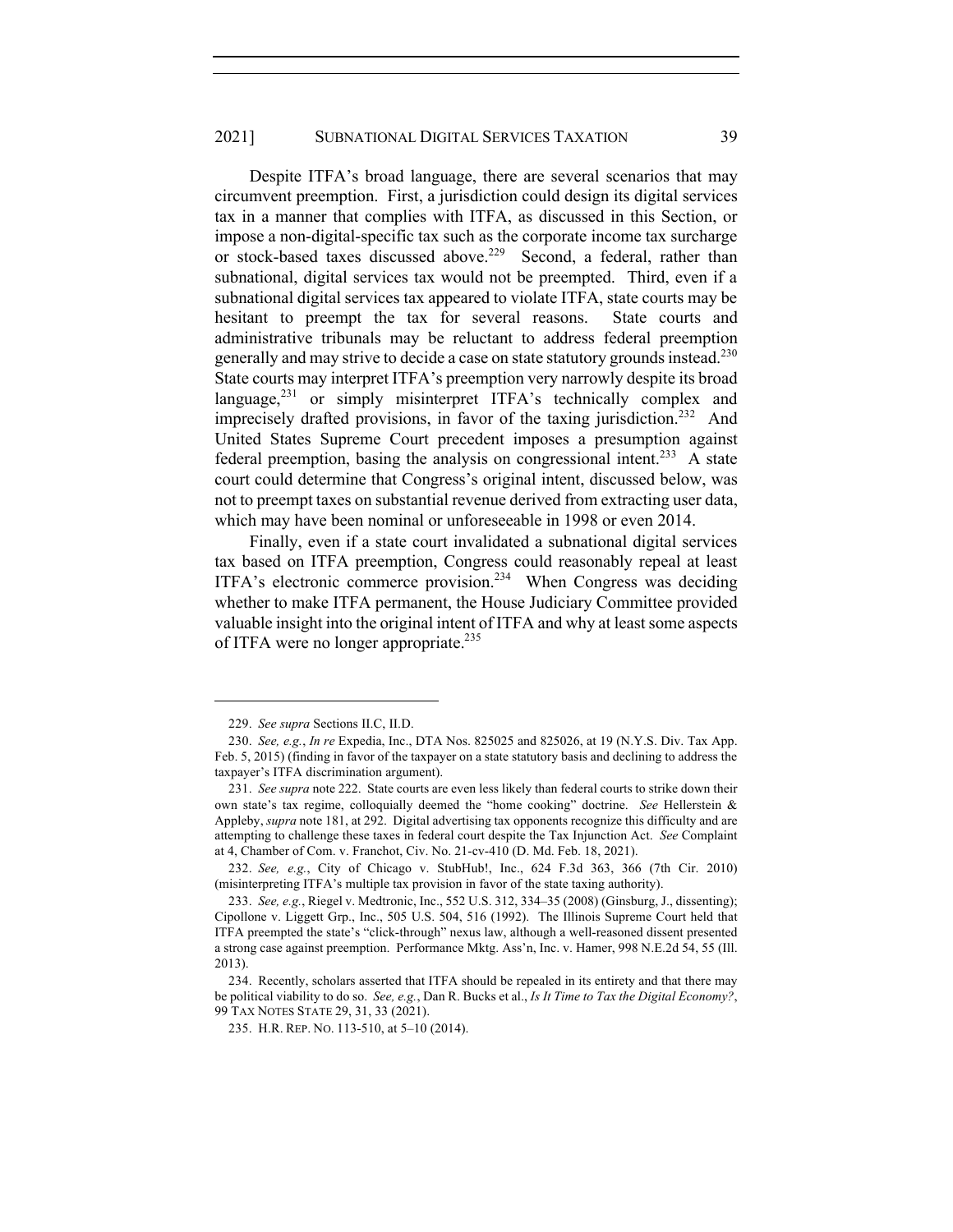ITFA's first operative provision, which prohibits taxes on Internet access, is perhaps more important today than in 1998. Congress described the Internet as "the greatest gateway to knowledge and self-help that has ever existed."<sup>236</sup> Removing barriers to Internet access, particularly making it more affordable by exempting it from taxation, serves many governmental goals, including mitigating income inequality. Although states are permitted to tax other fundamental services such as electricity and telephone, it appears unlikely that Congress would repeal ITFA's prohibition on Internet access taxes in the near future.

ITFA's second operative provision, however, is no longer achieving its intended purpose. The original intent of this discriminatory or multiple tax prohibition was to "foster the growth of electronic commerce."<sup>237</sup> That Congress included a sunset provision in the original ITFA, and then only extended ITFA reluctantly several times until finally making it permanent in 2014, reflects ITFA's intended temporary nature.<sup>238</sup> ITFA was intended to incubate electronic commerce, not to provide an enduring advantage over traditional commerce.<sup>239</sup> In 2014, members of Congress opposed making ITFA permanent because "[t]he Internet is no longer a nascent development in need of Federal tax protection to grow. It is now a prosperous sector of the global economy."<sup>240</sup> Congress recognized that by 2014, "one of the original goals of the ITFA—to foster electronic commerce by protecting it from multiple and discriminatory taxation—has already been met as evidenced by the explosion of commercial transactions over the Internet."<sup>241</sup> The veracity of that sentiment has strengthened since 2014, as electronic commerce has continued its exponential growth. Congress recognized that ITFA's "economic commerce" provision "will restrain the states' ability to cope with economic downturns" and "will burden taxpayers while excluding an entire industry from paying their fair share of taxes.<sup> $242$ </sup> These statements proved prescient and undergird the current digital services tax movement. In addition, states may assert that ITFA violates the Tenth Amendment because it unconstitutionally restrains states' rights.<sup>243</sup> Repealing ITFA's "electronic commerce" provision would be a logical response and would allow subnational jurisdictions the flexibility to respond to a rapidly evolving economy.

<sup>236.</sup> *Id.* at 7.

<sup>237.</sup> *Id.* at 17.

<sup>238.</sup> *Id.* at 2–3.

<sup>239.</sup> *See id.*

<sup>240.</sup> *Id.* at 18.

<sup>241.</sup> *Id.*

<sup>242.</sup> *Id.* at 19.

<sup>243.</sup> *See* Shanske et al., *supra* note 222, at 144.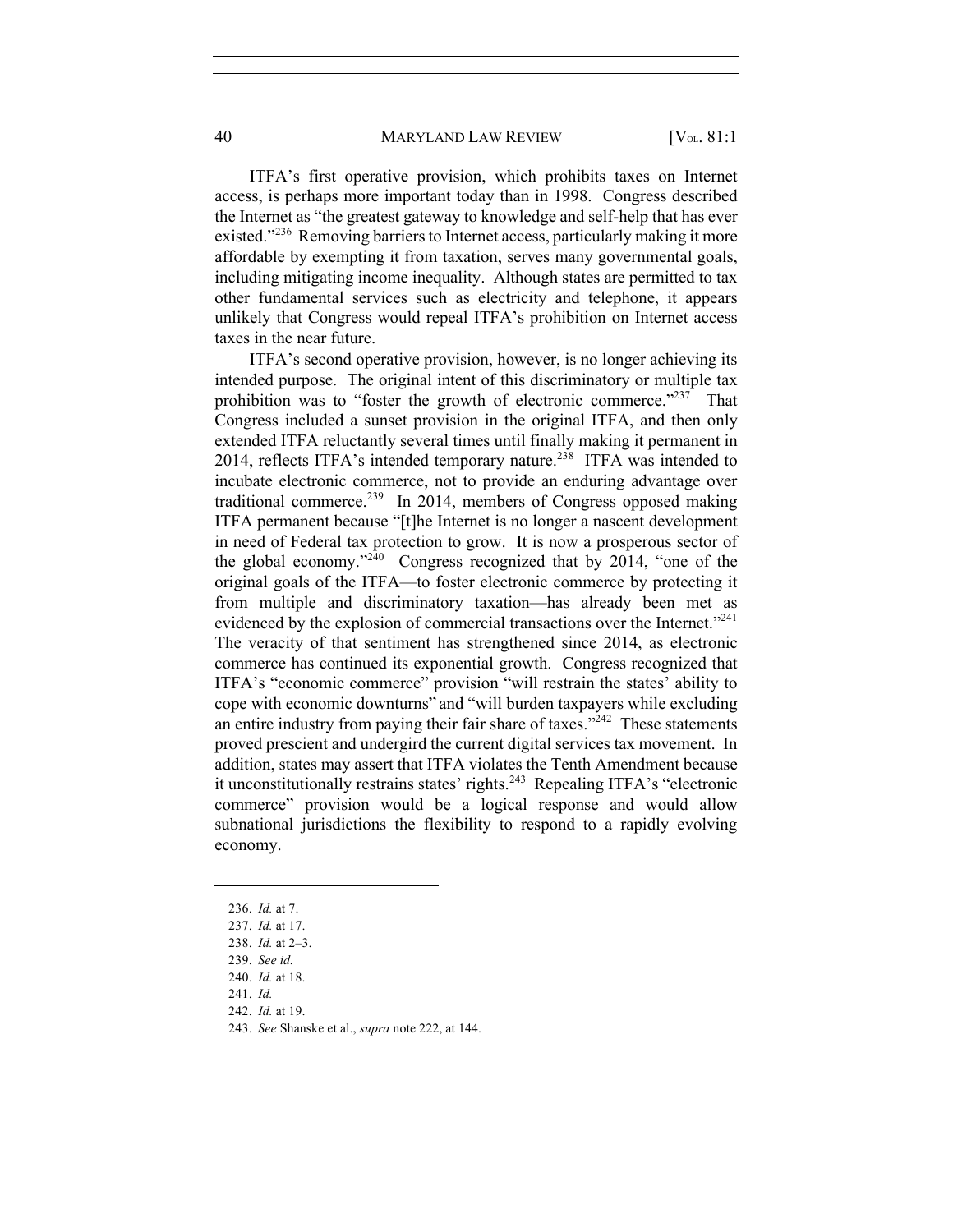#### IV. SOURCING CHALLENGES

The most challenging aspect of any digital tax is determining the source of the receipt, transaction, or property, especially considering the constitutional limitations discussed in Part III. Even with most jurisdictions adopting a market-based, destination sourcing approach for most tax types, tax statutes must precisely define the "destination" for purposes of the specific tax.<sup>244</sup> In the traditional retail economy, a customer would physically visit a retailer and purchase tangible personal property. Sourcing that transaction to the location where the physical transaction occurred was fairly easy. Sourcing digital transactions is much more difficult, especially when analyzing complex business models beyond simple retail sales.

If no physical product is delivered, states generally look to where the benefit of the service was received.<sup>245</sup> Determining that location will vary with each type of service, although none are straightforward. With a digital content streaming service, the benefit is received where the customer consumes the content. But that customer may pay a monthly subscription fee and consume the content on a mobile device in multiple jurisdictions during that month. Using a proxy such as a billing address is imprecise and allows for customers to manipulate their address to minimize or avoid tax. Using billing addresses may be acceptable at the state level given lack of alternatives and the large percentage of consumption that occurs within a customer's home state, but it is more problematic at the local level. Using the customer's IP address is much more precise but imposes an enormous compliance burden on the service provider and consumers can easily manipulate their IP address. Even if the service provider tracked the IP address of each device streaming content on each account, the service provider would then need to allocate a portion of the monthly charge to each

<sup>244.</sup> *See* HELLERSTEIN ET AL., *supra* note 83, ¶¶ 9.18[3], 18.05. Although unconventional, some jurisdictions may prefer an origination sourcing method if the large digital service providers have an inordinate presence in that particular jurisdiction. Determining where the service is being performed, however, is also challenging. Even if a large digital service provider is headquartered in a particular locality, the service is generally provided through an integrated global enterprise, so it is inappropriate to source all receipts to the headquarters location. Further, an origination sourcing methodology makes the jurisdiction less attractive to businesses because the business's tax liability increases when its presence in the jurisdiction increases, which is why most jurisdictions have shifted to market sourcing. Regardless, it would not be a complete surprise to see a West Coast locality attempt this sourcing approach. *See* Appleby, *supra* note 50, at 480–81 (discussing local taxes measured by a taxpayer's employees or receipts in that locality). In addition, an origination approach for a consumption tax is inappropriate because the transaction should be sourced to where the consumption occurred. *See, e.g.*, Mazur & Thimmesch, *supra* note 75, at 964.

<sup>245.</sup> *See, e.g.*, STREAMLINED SALES TAX GOVERNING BD.,INC., STREAMLINED SALES AND USE TAX AGREEMENT (SSUTA) §§ 310.A, 311.B (2020), https://www.streamlinedsalestax.org/docs/default-source/agreement/ssuta/ssuta-as-amendedthrough-12-18-20.pdf?sfvrsn=4b26a714\_8.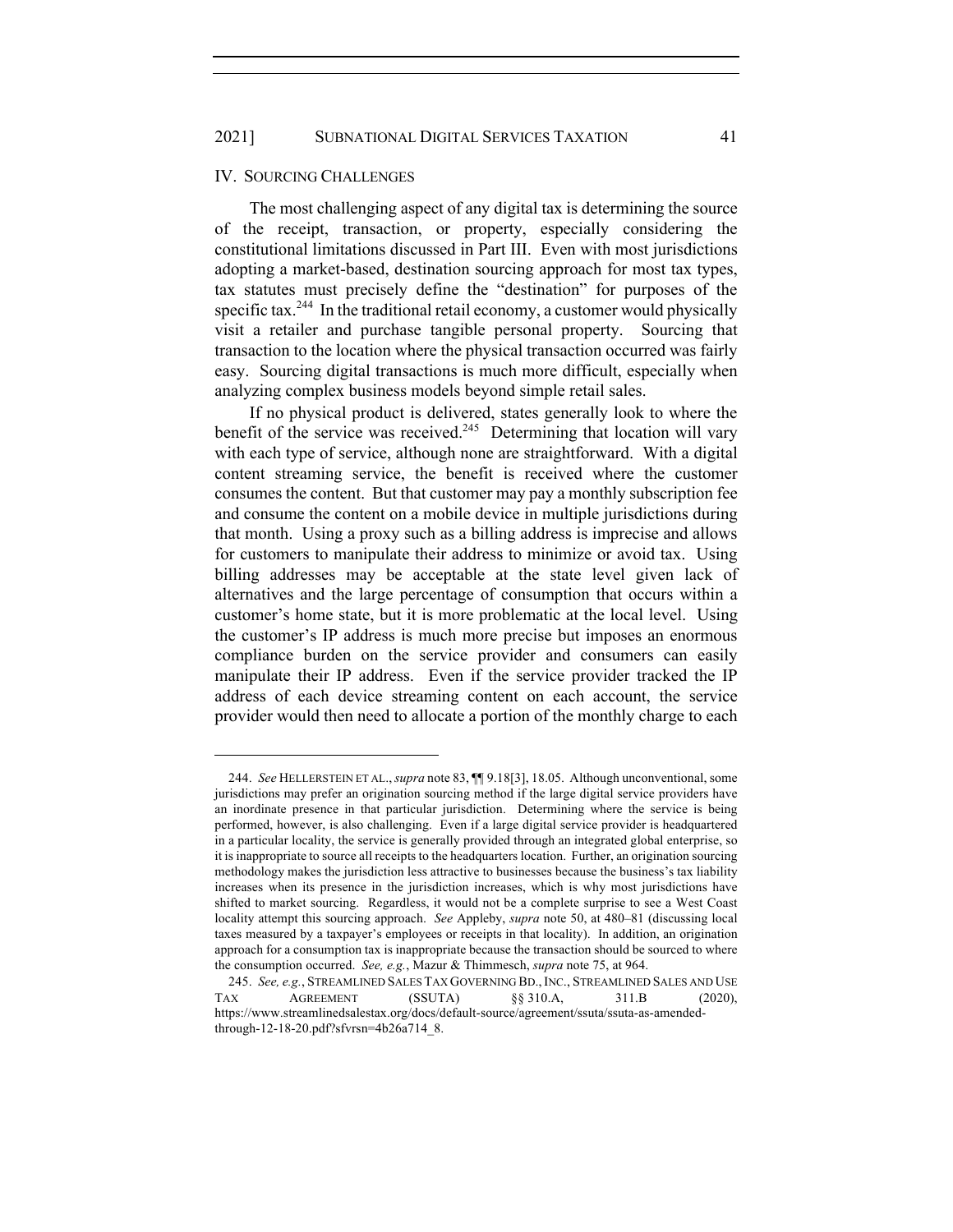relevant jurisdiction, which could be hundreds or even thousands of jurisdictions per month per customer.

Sourcing digital advertising receipts is even more difficult. The advertising customer, the business that pays for the advertising service, receives the benefit of the advertisement everywhere that it is observed by potential customers. Digital advertisements often have a global reach so the benefit may be received in hundreds of jurisdictions. This analysis shifts from focusing on the customer to the customer's potential customers, often called a look-through approach.<sup>246</sup> The attenuated nature of the inquiry presents many practical difficulties. The digital advertising service provider may be able to track audience location based on IP address, either viewing or clicking through, but that is a difficult and still imprecise measure. In the corporate income tax context, many state tax authorities have at least informally allowed audience sourcing, using population as a proxy.<sup>247</sup> For example, if a digital advertisement was delivered only within the United States, and California accounted for ten percent of the United States population, then ten percent of the digital advertising receipts would be sourced to California. This approach sacrifices accuracy for administrative ease.<sup>248</sup> One could argue that this approach is so inaccurate that it would fail constitutional scrutiny. A taxing jurisdiction could attempt to mitigate the compliance burden by allowing taxpayers two alternative sourcing options, which was Maryland's initial proposed digital advertising tax approach.<sup>249</sup>

<sup>246.</sup> *See* HELLERSTEIN ET AL., *supra* note 83, ¶ 10.07; *see, e.g.*, MULTISTATE TAX COMM'N, MODEL GEN. ALLOCATION AND APPORTIONMENT REG. IV.17(d)(3)(B)3.a (2017), https://www.mtc.gov/Uniformity/Project-Teams/Section-17-Model-Market-Sourcing-Regulations (noting that for corporate income tax purposes, "in the case of the direct or indirect delivery of advertising on behalf of a customer to the customer's intended audience by electronic means, the service is delivered in [state] to the extent that the audience for the advertising is in [state]"); *id.* at IV.17(d)(3)(B)3.d Example iii (explaining Internet advertising is assigned to the state "to the extent that the viewers of the Internet content are in [state], as measured by viewings or clicks"); N.Y. TAX LAW § 210-A.8(c) (McKinney 2019) (adopting audience-based sourcing for advertisers for corporate income tax); Advisory Op., TSB-A-09(5)C (2009), 2009 WL 799456, at \*1–2 (N.Y. Dept. of Tax'n & Fin. 2009) (addressing audience-based sourcing specifically in the context of Internet advertising).

<sup>247.</sup> *See* HELLERSTEIN ET AL., *supra* note 83, ¶¶ 10.05, 10.04.

<sup>248.</sup> In an ideal world, states would agree on a simple uniform sourcing methodology such as sourcing all digital advertising tax revenues based on market share or population.

<sup>249.</sup> Maryland's initial proposed digital advertising tax bill established the following sourcing methodology: (1) a user's IP address; or (2) the knowledge or reasonable suspicion that a user is using their device in the state. S.B. 2, 2020 Gen. Assemb., Reg. Sess. (Md. 2020). Many opponents pointed out the likely unconstitutional nature of this proposed methodology, so the enacted bill simply eliminated any sourcing methodology and delegated to the taxing authority the responsibility to establish a viable sourcing methodology, presumably by promulgating a formal regulation. *See, e.g.*, Charlie Kearns & Charles Capouet, *Why Md.'s Digital Advertising Tax Proposal May Be Unlawful*, LAW360 (Jan. 15, 2020, 5:52 PM), https://www.law360.com/articles/1234069/why-mds-digital-advertising-tax-proposal-may-be-unlawful.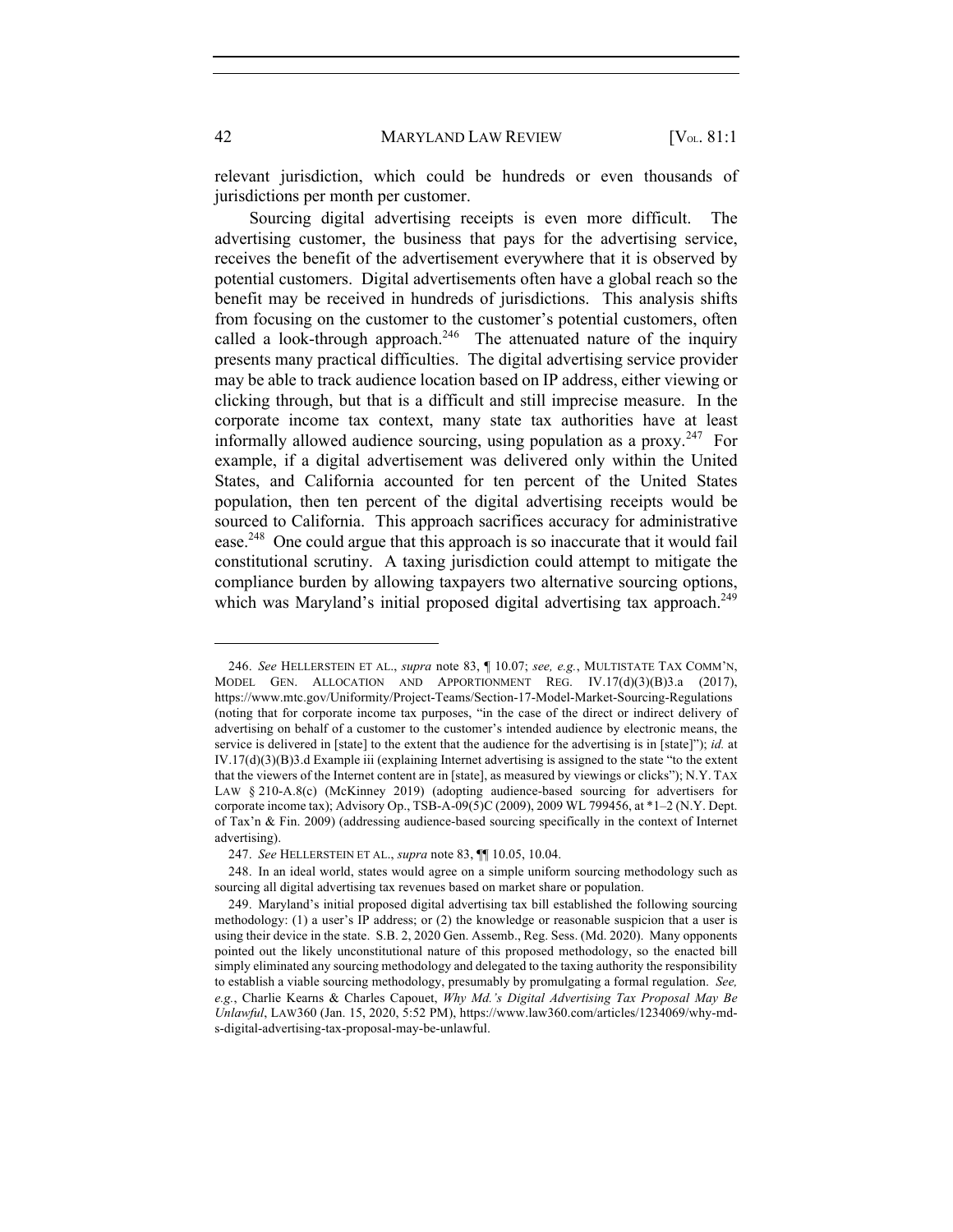For example, the sourcing rule could default to end user IP address but allow for another reasonable method if the IP address method is impractical.<sup>250</sup> This approach, however, may violate the Commerce Clause, as discussed in Section III.A.

Novel proposals such as a data ad valorem tax or data mining tax present additional sourcing considerations. These taxes should arguably use a sourcing methodology based on the location of the end user from whom the taxpayer extracted the data. The actual value of the data is realized, however, only when sold directly or through advertising. Thus, there is an argument that these taxes should be sourced to the advertising customer's location, and if using an audience-based method to do so, would look to the end user location. In the case of targeted advertising, the result may effectively be the same because data is extracted from a user and then used to deliver targeted advertising back to them.

Although determining how to source digital services is difficult, it is necessary given the shift toward a digital economy. Indeed, many states began updating their sales tax regimes over a decade ago to tax digital goods and services and have reached workable sourcing rules, even if they are not ideal.<sup>251</sup> The Streamlined Sales and Use Tax Agreement (SSUTA) adopts a standard sourcing approach for tangible personal property and digital goods.<sup>252</sup> There are cascading sourcing rules that generally source transactions "to the location where the purchaser takes possession or first makes use of digital goods."253 Although the SSUTA sourcing rules may not be perfect, at least SSUTA promotes uniformity, which would aid greatly as jurisdictions expand further into digital taxation.<sup>254</sup> Although unlikely, the importance of sourcing for digital services could also result in federal legislation. In 2019, a proposed federal bill would have established a mandatory sourcing methodology for digital goods and services.<sup>255</sup> Thus far,

<sup>250.</sup> The Maryland Comptroller's proposed regulations provide a non-exhaustive list of five technologies that may be used to determine a device's location and requires the taxpayer to use "information within their possession or control which most reliably identifies a device's location." 48:21 Md. Reg. 896 (Oct. 8, 2021). This ambiguous standard will likely result in controversy, as will the proposed regulation's throw-out rule for devices with an "indeterminate" location. *See, e.g.*, Ulrik Boesen & Jared Walczak, *Three Issues with Proposed Regulations for Maryland's Digital Advertising Tax*, TAX FOUND. (Sept. 9, 2021), https://taxfoundation.org/maryland-digitaladvertising-tax-regulations/.

<sup>251.</sup> *See* HELLERSTEIN ET AL., *supra* note 83, ¶¶ 13.06, 13.07.

<sup>252.</sup> *See* SSUTA, *supra* note 245, § 309.A.

<sup>253.</sup> Mazur & Thimmesch, *supra* note 75, at 965; *see also* SSUTA, *supra* note 245, §§ 310.A, 311.B.

<sup>254.</sup> *See* Mazur & Thimmesch, *supra* note 75, at 966–67.

<sup>255.</sup> *See* Digital Goods and Services Tax Fairness Act of 2019, H.R. 1725, 116th Cong. (2019). A more extreme federal preemptory approach could establish much more straightforward, but less precise, sourcing rules. For example, a federal statute could mirror the Nonadmitted and Reinsurance Reform Act of 2010 and provide that only a customer's home state, based either on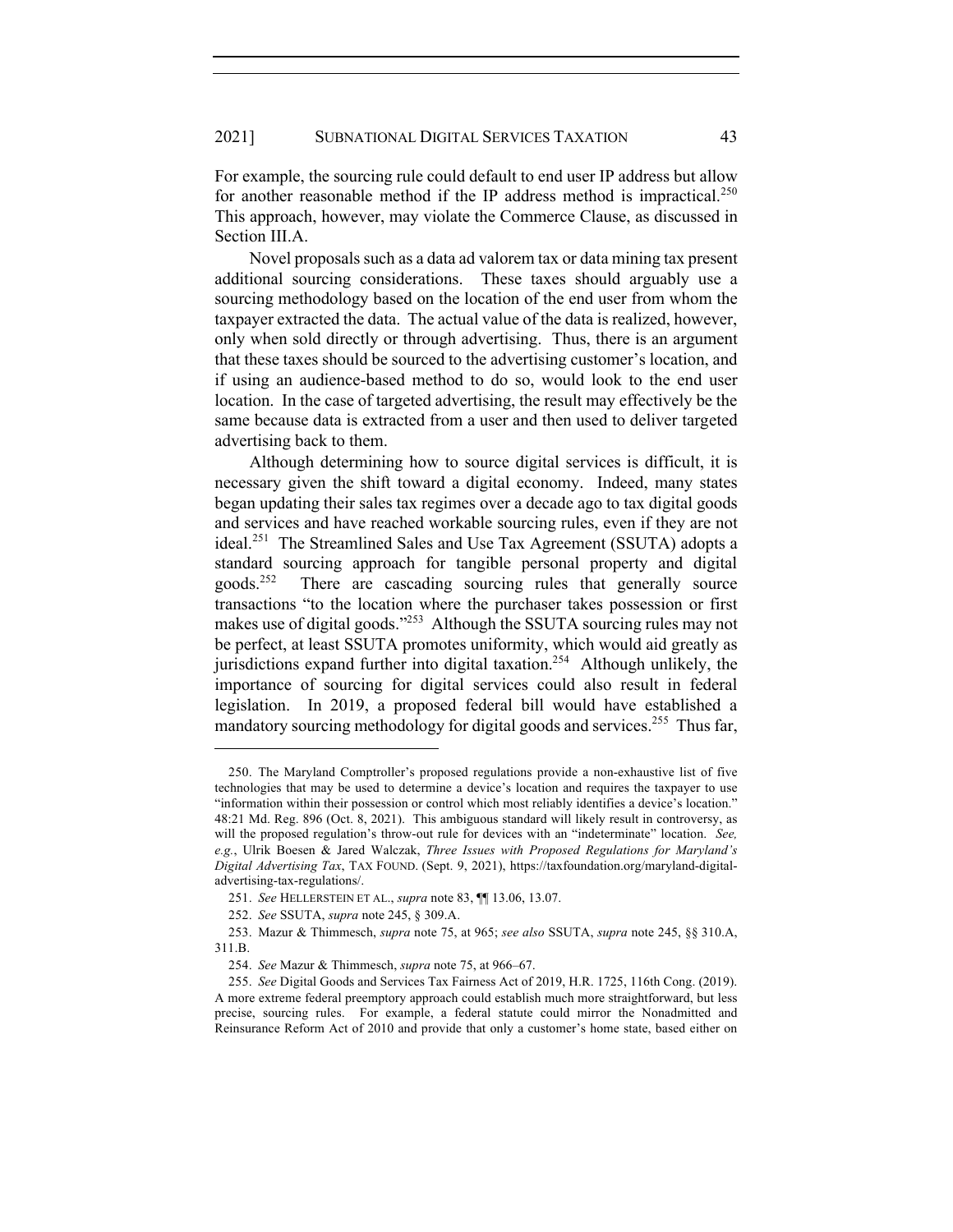there has been substantial uniformity with states' digital advertising bills, although most fail to address the difficult but crucial sourcing issue. States should work diligently, with one another and the business community, to develop thoughtful sourcing rules instead of delegating that crucial function to the taxing authority.

## **CONCLUSION**

Although subnational taxing jurisdictions face many challenges in their pursuit of adequate digital service taxation, certain approaches are more viable than others. States have favored digital advertising taxes, but these taxes are narrow and susceptible to challenge.

Jurisdictions can modify existing tax regimes to more adequately address digital services. Jurisdictions can expand their existing sales and use tax regimes to include services, particularly digital services, to the furthest extent possible. This expansion is long overdue and would allow antiquated state and local transaction tax regimes to more appropriately address the shift toward a service-based, and increasingly digital-service-based, economy. Alternatively, states can impose a corporate net income tax surcharge tailored toward certain corporations that may not be taxed adequately under the existing regime because of the corporations' dynamic business models.

If jurisdictions have the foresight and political will to embrace a novel tax regime, there are several compelling options. An annual tax on the market value of publicly traded stock represents a simple approach that would generate substantial revenue and accomplish jurisdictions' goals of taxing large corporations that arguably have excess profits and market valuation, including the largest digital advertisers and many other companies that profit from user data. A data ad valorem tax would directly tax the value of user data, although determining the valuation is difficult and many states have constitutional property tax restrictions, particularly for intangible property.

This Article suggests that a data mining tax is the most effective approach if a jurisdiction is attempting to tax the value derived from extracting and monetizing user data. Rather than using a proxy for this value, such as digital advertising, a data mining tax has the most direct connection to the value corporations derive from user data. Although there are still valuation questions, there are many fewer constitutional and practical concerns than with other options. Because a data mining tax has such immense potential to raise revenue and effectively target the value derived from these activities, taxing jurisdictions must be mindful of shifting the tax

domicile or principal place of business, could impose tax on a digital good or service transaction. *See* 15 U.S.C. § 8201(a). This rule could be extended to digital advertising and data mining taxes using a look-through approach discussed above. *See supra* note 246 and accompanying text.